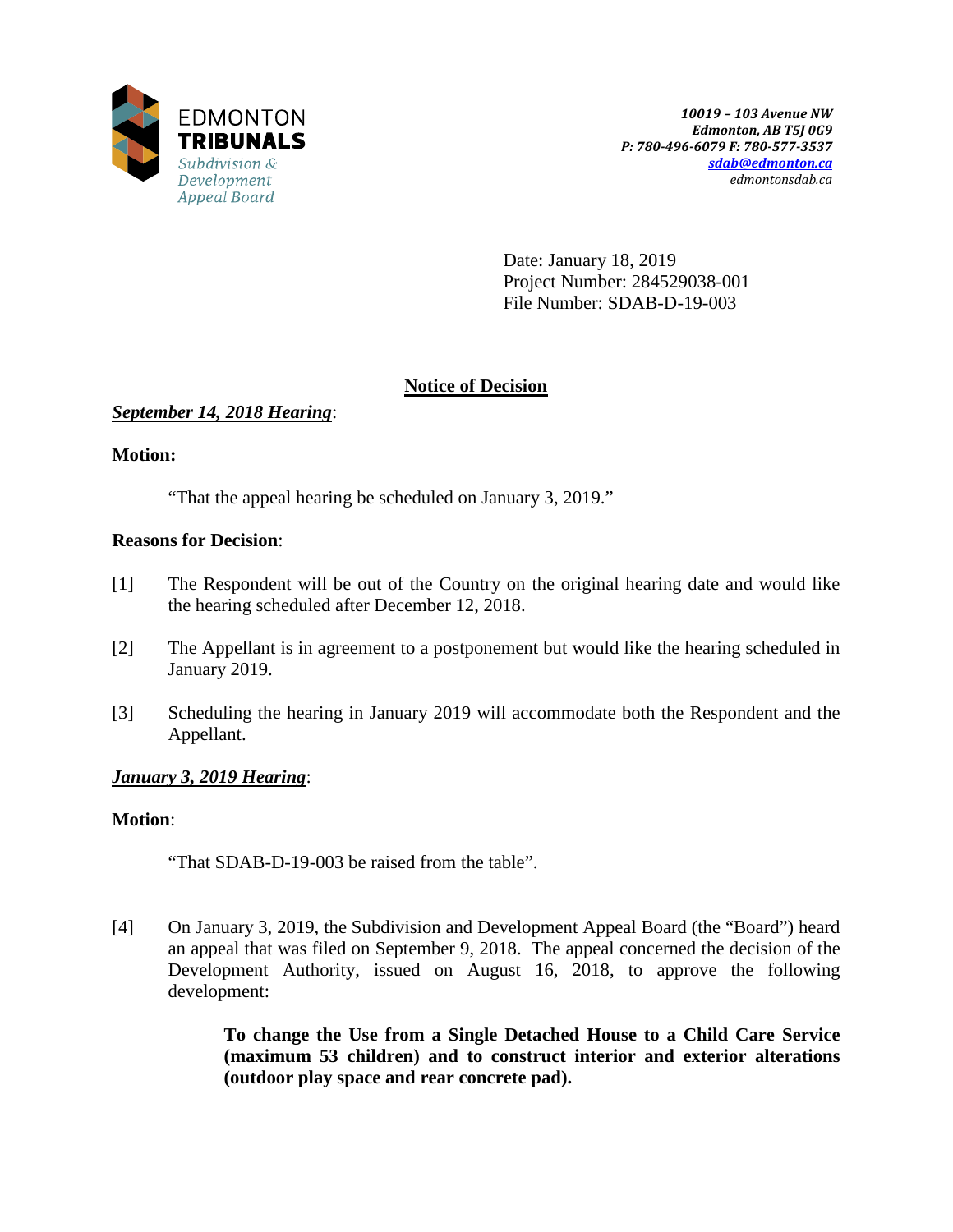- [5] The subject property is on Plan 6151KS Blk 8 Lot 90, located at 16210 87 Avenue NW, within the RF1 Single Detached Residential Zone. The Mature Neighbourhood Overlay applies to the subject property.
- [6] The following documents were received prior to the hearing and form part of the record:
	- Copy of the Development Permit application with attachments, proposed plans, and the approved Development Permit;
	- The Development Officer's written submissions;
	- The Appellant's written submissions and speaking notes;
	- The Respondent's written submission; and
	- Online responses.

## **Preliminary Matters**

- [7] At the outset of the appeal hearing, the Presiding Officer confirmed with the parties in attendance that there was no opposition to the composition of the panel.
- [8] The Presiding Officer outlined how the hearing would be conducted, including the order of appearance of parties, and no opposition was noted.
- [9] The appeal was filed on time, in accordance with Section 686 of the *Municipal Government Act*, RSA 2000, c M-26 (the "*Municipal Government Act*").

## **Summary of Hearing**

- *i) Position of the Appellant, Mr. D. McAuley:*
- [10] The subject site is located on a corner lot on a service road adjacent to the intersection of 87 Avenue and 163 Street. The service road has been blocked off by the City with an island and barrier at the subject site to stop through traffic. There are one-way service roads on both sides of 87 Avenue and 163 Street. The Appellant resides south of the subject site across 87 Avenue on the south service road.
- [11] This neighbourhood has a historical problem with people living outside the area parking their vehicles on the street and then either using the transit system or walking to work at the nearby Misericordia Hospital or one of the other health care facilities in the area. There are two east bound bus stops, one on 87 Avenue and 163 Street and the other at 87 Avenue and 161 Street. The City has taken action by installing two-hour parking zones (161 Street at 87 Avenue and 87 Avenue west of 164 Street). This leaves the service road on the south side of 87 Avenue, in front of his house, having no restrictions.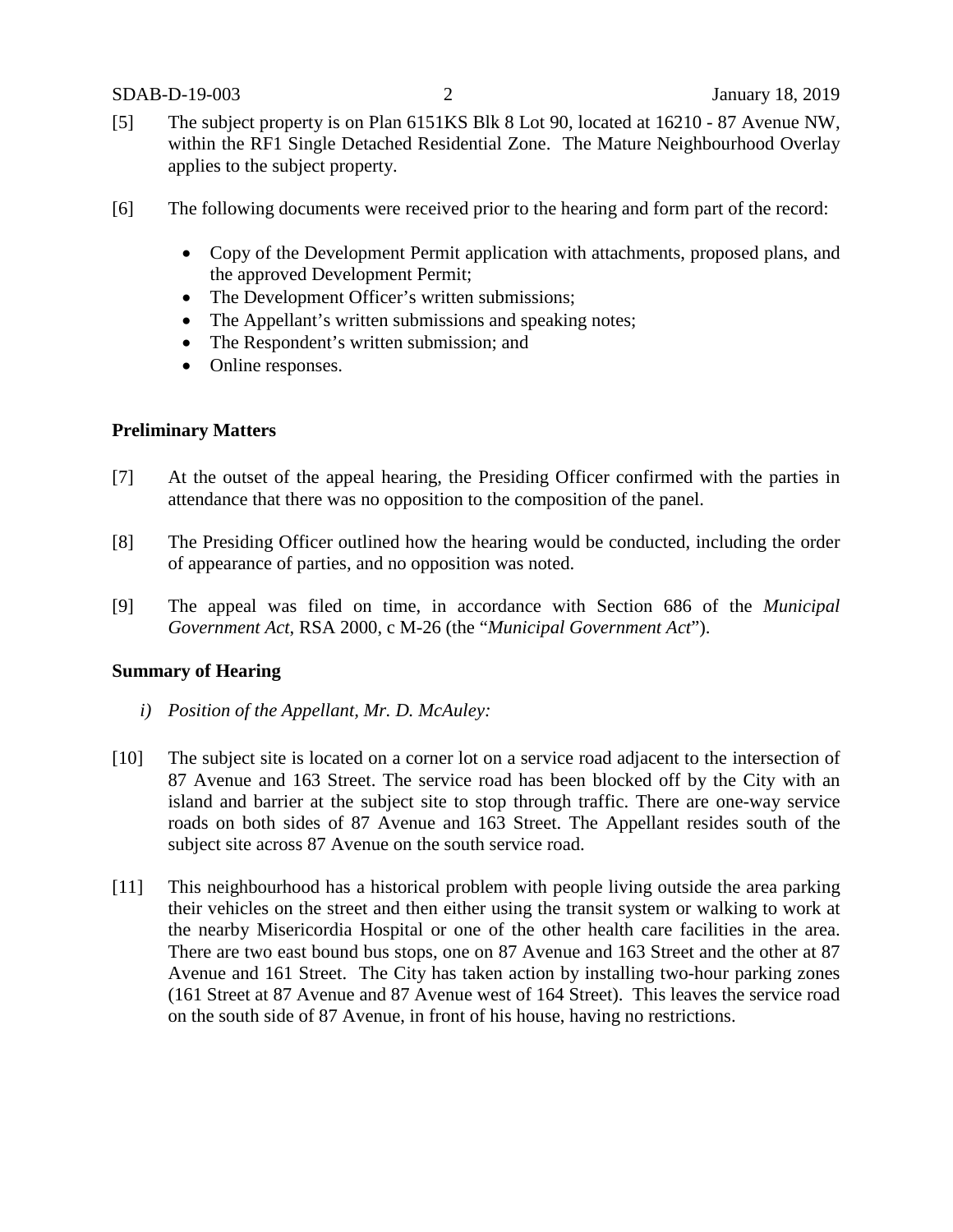- [12] His major concern is that people may drop their children off at the proposed child care service and then leave their vehicles there and use transit to get to work. This will displace resident parking which will make it necessary for residents to park elsewhere thus creating a domino effect.
- [13] Individuals currently drop off or pick up on the service road in front of his house because of the lights at the intersection. They park in front of his house either too close to the driveway or completely block the driveway.
- [14] He has witnessed, on a weekly basis, drivers who want to circumvent the traffic lineup at the traffic lights at 87 Avenue and 163 Street, speed down the service road in an attempt to get ahead of the vehicles stopped at the traffic light. This creates a dangerous situation for parents and children accessing the lights and pedestrian crossing at the intersection.
- [15] It was noted that the notification map does not illustrate that the service road in front of the proposed child care service is a dead-end east to west on 87 Avenue and north to south on 163 Street. To access the exit from the service road on 87 Avenue, drivers have to park east of the exit or if they park in front of the proposed site, they have to back up or make a u-turn to access the exit. The same type of situation exists on the service road along 163 Street.
- [16] There are two large high schools (Jasper Place and St. Francis Xavier) located in close proximity to the subject site (approximately 2 blocks north on 163 Street) which also increases the traffic and parking demands in this neighbourhood.
- [17] A new LRT line is being proposed along 87 Avenue which will result in the removal of the service roads on either side which will create more parking problems in the neighbourhood.
- [18] The site is not easily accessible and is not a suitable location for the proposed child care service.
- [19] Mr. McAuley provided the following information in response to questions from the Board:
	- a) He has witnessed people picking up and dropping off their children who attend Jasper Place High School in front of his house because access into the area is so congested and restricted.
	- b) Commuters use the service road in front of his house in order to avoid the congestion at the traffic lights at 87 Avenue and 163 Street.
	- c) The owners of the subject site are currently operating a day home. He has witnessed vehicles coming and going from the day home. The only way for them to exit the service road in front of the house is by a three point turn or to back out. Some parents park further east on the service road and walk to the day home to make access easier.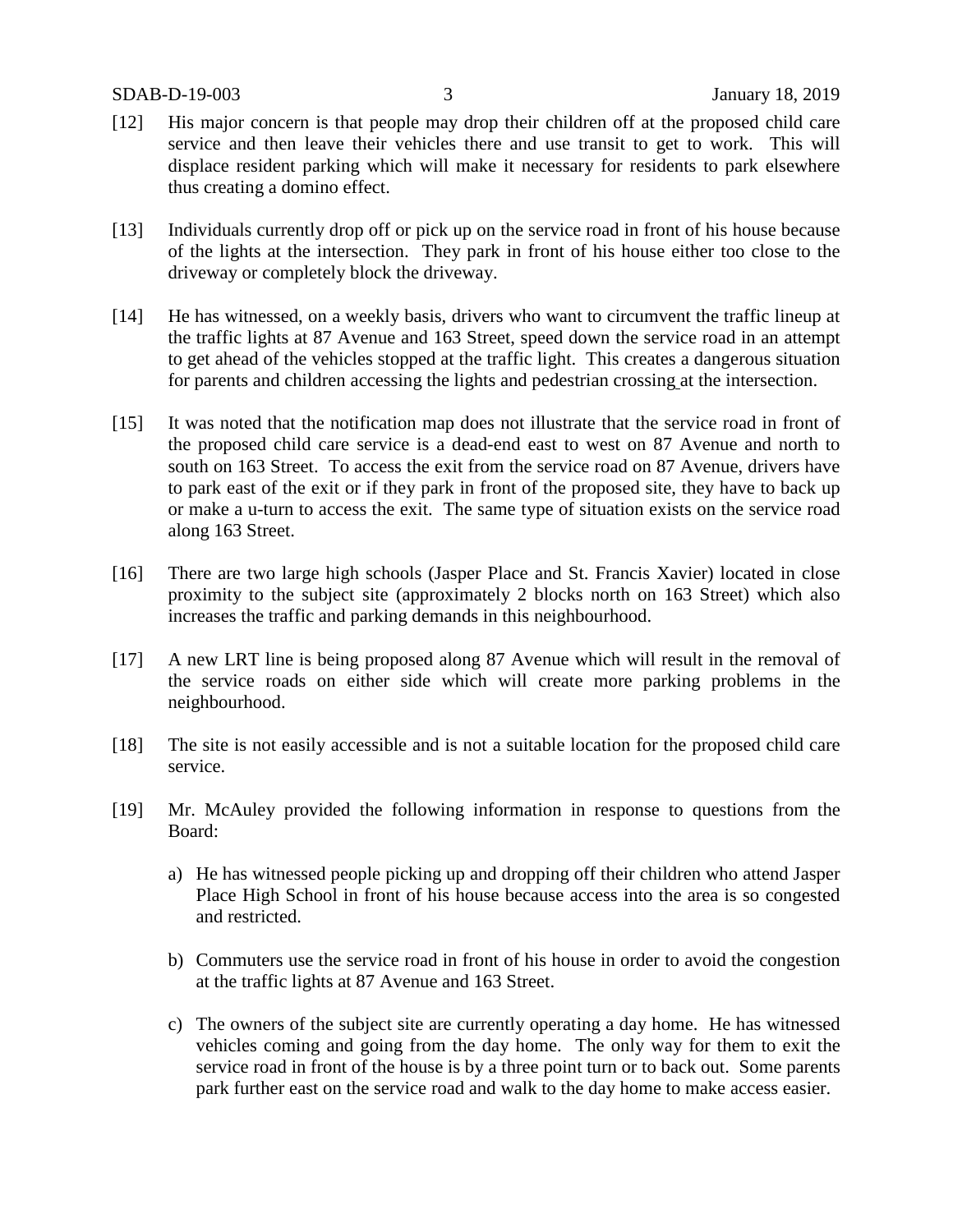- d) His major concern is that parents using the proposed child care service will park on the service road in front of his house and block his driveway while dropping off children at the Day Care.
- *ii) Position of Affected Property Owners in Support of the Appellant:*

*Ms. R. Hal1:*

- [20] Ms. Hall reiterated that the notification map does not illustrate the concrete barrier that has been installed on the intersection of the service road along the north side of 87 Avenue and the east side of 163 Street in front of the subject site. The City installed the barrier to address traffic concerns raised by neighbourhood residents.
- [21] Parking is a problem in this neighbourhood because of the close proximity to the Misericordia Hospital and West Edmonton Mall. Parking is restricted on 163 Street and 87 Avenue.
- [22] It was her opinion that a maximum occupancy of 53 children is excessive. She is concerned about parking and traffic as well as the extra strain that having this many children in the house will have on garbage collection and the sanitary sewer system.
- [23] She also expressed concern about employees of the proposed Child Care Service parking on the street.
- [24] Ms. Hall provided the following information in response to questions from the Board:
	- a) She has witnessed employees of the Misericordia Hospital, the Centre for Dementia and the Extended Care Centre parking on the service road in front of her house.
	- b) She has never experienced any problems with the day home currently operating for this location and is not aware of any parents picking up or dropping off their children to the day home parking in front of her house.
	- c) There is a bus stop on 163 Street in front of the subject site. Vehicles can only exit the service road by backing out or executing a three point turn.
	- d) The extra traffic and congestion that will result from the proposed development is a concern and it was her opinion that the neighbourhood has reached its breaking point.

*Mr. & Mrs. Moffatt*:

[25] They live next door to the subject site and originally provided a letter of support to the Applicant. However, they were not aware of the proposed number of children until they received notice of the approval and now have some concerns regarding the increased traffic and parking problems that will result.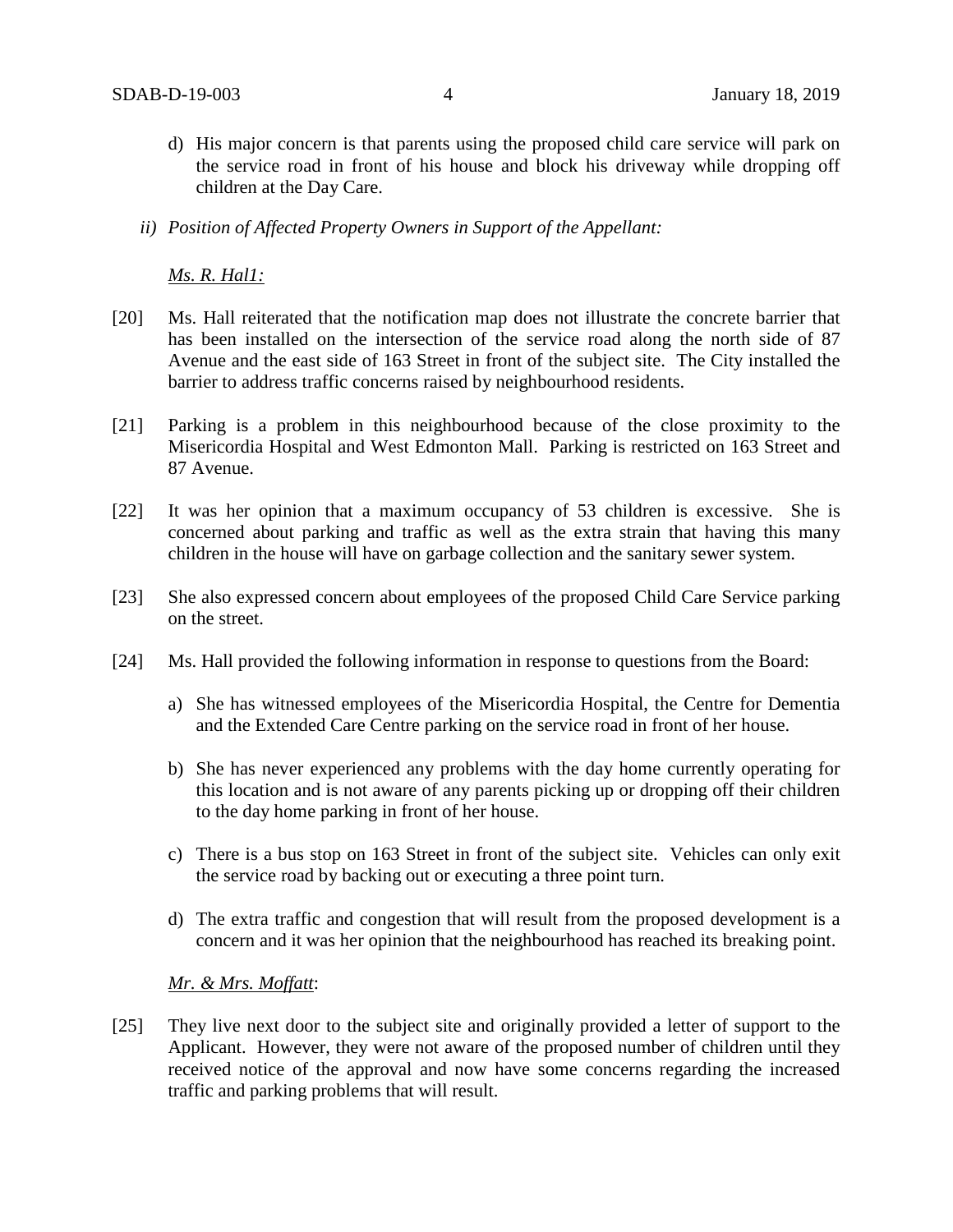- [26] The service road in front of their house will be removed when the LRT line is developed along 87 Avenue.
- [27] Parents dropping their children off at the existing day home park in front of their house and then have to back out of the service road because it is not possible to turn around.
- [28] The photograph contained in the Appellant's submission was referenced. They worked with the City to have the concrete barrier installed because vehicles were speeding down service road and jumping the curb. Some drivers still jump the curb and they have also witnessed City vehicles jumping the curb.
- [29] The additional vehicles that will be coming and going from the subject site will only exacerbate the existing problems. It is impossible to turn around on the service road because it is so narrow.
- [30] There is a bus stop located on a concrete island on 163 Street immediately west of the subject site but there is no sidewalk. The stop is also used by school buses which require the children to get off the bus onto the island and then cross the road to the sidewalk on the other side of the service road which creates a safety concern which will increase with the addition of more vehicles.
- [31] They have a good relationship with their neighbours and originally supported the proposed Child Care Service but they were not aware that the maximum occupancy was for 53 children. They did not anticipate that the proposed service would be increasing from a day home for 6 children to a Child Care Service for a maximum of 53 children.
- [32] They have discussed the situation with their neighbor and advised them of their concerns although they did not file an appeal.
- [33] Even though the Applicant may have good intentions, he cannot control the vehicles that will be coming and going from the site. It is common knowledge that motorists do not always obey traffic signs and regulations and drivers park wherever they want.
- [34] The proposed LRT line will create more problems with traffic and parking in the future.
- [35] They do not have any concerns about the current operation of the day home but they are concerned that the increase in the number of children for the Child Care Service will only increase the parking and traffic congestion that already exists.
- [36] They own four vehicles that are currently parked on the service road because they do not have any parking at the rear of their property.
- [37] Safety and parking are their major concerns but they are also concerned about excess noise that will be generated by having this many children at this location.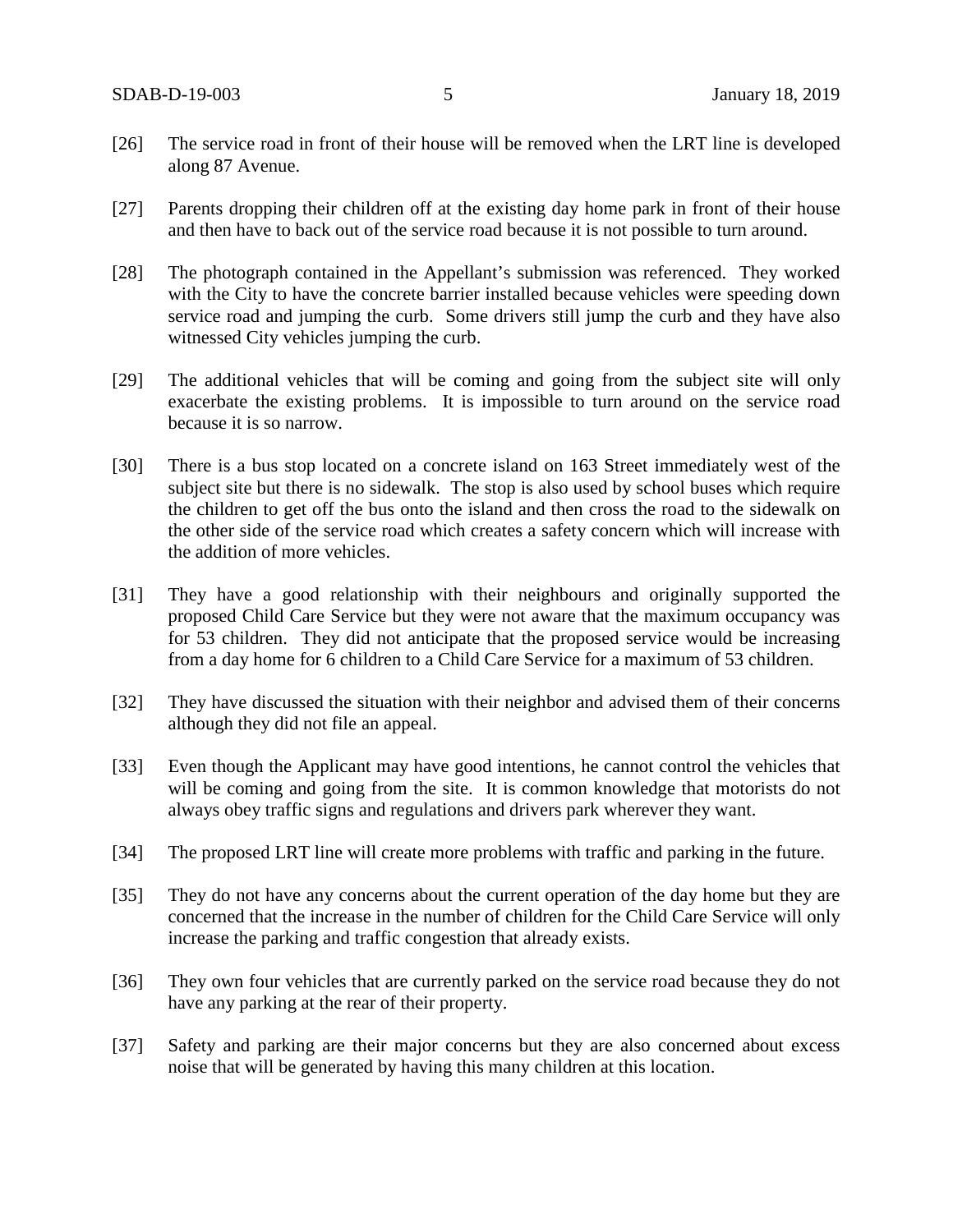- [38] Mr. and Mrs. Moffatt provided the following information in response to questions from the Board:
	- a) The only way they can exit the service road is by backing up or executing a three point turn.
	- b) The City pushes snow up against the concrete barrier when the service road is cleared.
	- c) The Applicant currently lives in the house but they could not confirm how many children currently attend the day home. They reiterated that they are not concerned about the operation of the day home from this location.
	- *iii) Position of the Development Officer, Ms. J. Kim:*
- [39] Ms. Kim did not attend the hearing but provided a written submission that was considered by the Board.
	- *iv) Position of the Respondent, Mr. A. Siddiqui and Ms. S. Parveen:*
- [40] The proposed Child Care Service is located on a corner lot that can be accessed from 163 Street and 87 Avenue which makes access for parents easier. It was his opinion that the dead end is positive because only parents dropping off or picking up their children will use the service road which will reduce traffic.
- [41] The subject site is approximately 111 feet along 163 Street and 65 feet along 87 Avenue with a total of 12 to 13 parking spaces, including 8 or 9 on street parking spaces and four onsite parking spaces. It will only take between 5 and 10 minutes for parents to drop off or pick up their children between 7:00 a.m. and 6:00 p.m.
- [42] The proposed change in use complies with all of the parking requirements contained in the *Edmonton Zoning Bylaw* and is supported by Transportation Services.
- [43] He disagreed that parents dropping off and picking up children from the proposed child care service will park in front of the Appellant's house on the south side of 87 Avenue because it would be dangerous, difficult and time consuming as it involves crossing two major arterial roadways, 87 Avenue and 163 Street. Parents will not park in front of the Appellant's house if they can easily find parking at the subject site.
- [44] Full and part time staff will be hired. Three employee parking spaces will be provided to comply with the Bylaw regulations. Some employees will use public transit.
- [45] The Alberta Child Care Agency is responsible for issuing licences, monitoring and regulating child care services and determines how many children can be accommodated.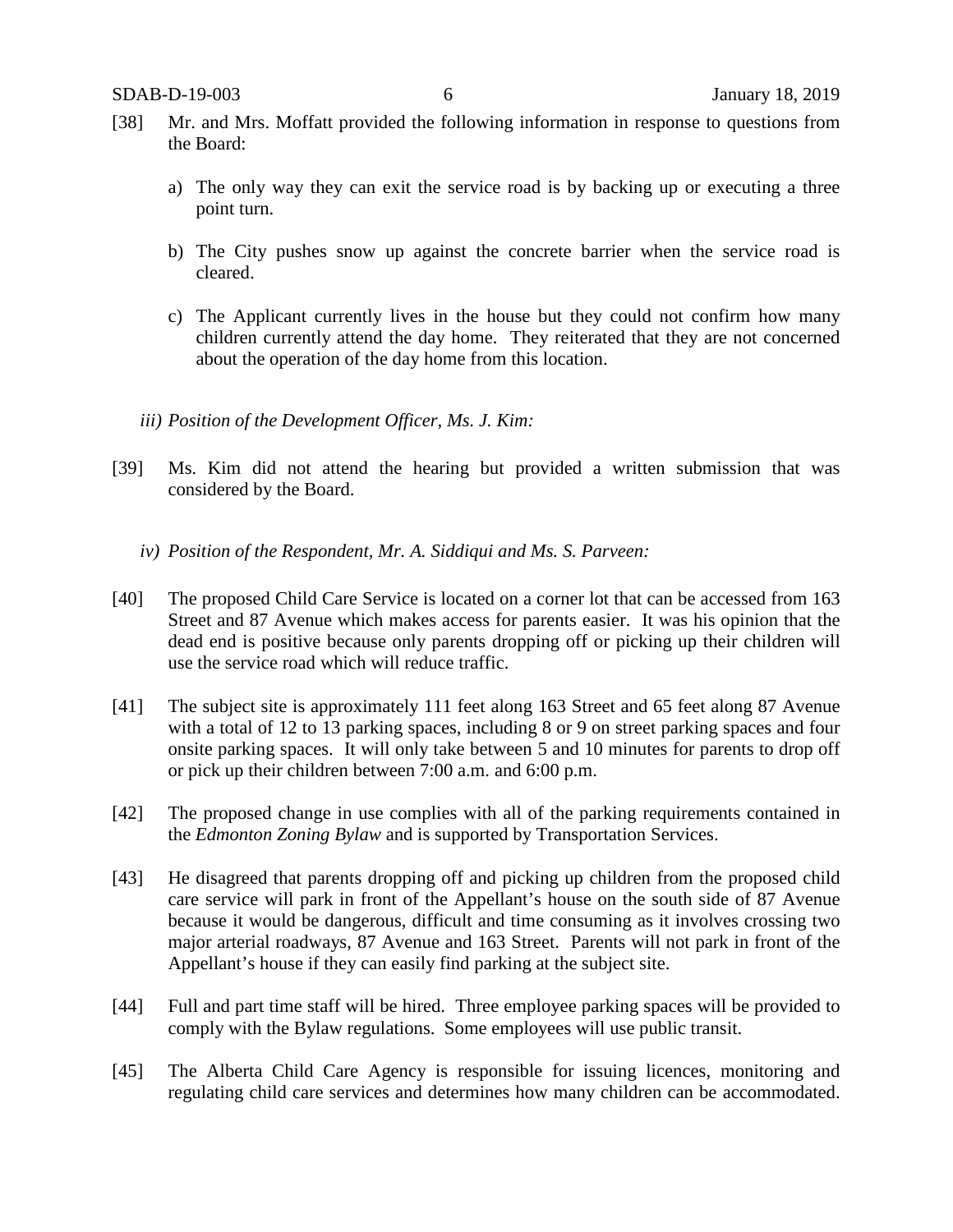According to their criteria, each child requires between 2.5 and 3.0 square metres of space. The maximum number of children permitted is determined based on those criteria.

- [46] Parents are responsible for the safety of their children when coming and going from the proposed Child Care Service.
- [47] The best available services and resources will be used to clean and maintain the property, including garbage and snow removal. The City of Edmonton and the Alberta Child Care Agency will be monitoring the facility.
- [48] The service road in front of the subject site is not blocked for pedestrians, only for vehicles. The service road is a dead end and blocks vehicles from using it as a short cut. However, this is a positive point for the proposed child care service as only parents dropping off and picking up their children will be using the service road which makes it safer for the children and their parents.
- [49] Emergency vehicles can access the service road from an access point directly in front of the subject site. Fire drills and emergency evacuation practices are a compulsory part of every child care program and are supervised by the Alberta Child Care Licensing authority.
- [50] Children currently attending the day home play outside during the summer months. It was his opinion that the existing fence deflects some of the noise and that the proposed change will not increase the amount of noise that is generated.
- [51] Feasibility study statistics were reviewed to illustrate the number of children who will arrive by vehicle and public transportation and during specific time periods based on a maximum of 40, 45 and 50 children.
- [52] Based on their experience, not all of the parents will be accessing the site at the same time and are only on site between 5 and 10 minutes.
- [53] The future LRT line does not include a stop in front of the subject site so there is no possibility of increased parking in the area by LRT users. There is one LRT stop planned at the Misericordia Hospital and another at Meadowlark Mall, which are both some distance from the subject site. All street parking approved by the City is located on 163 Street, not 87 Avenue which will not change the parking requirements even after the LRT is completed.
- [54] Transportation Services supports the Child Care Service with the proposed number of parking spaces along 163 Street.
- [55] Mr. A. Siddiqui and Ms. S. Parveen provided the following information in response to questions from the Board:
	- a) Four onsite parking spaces will be provided for drop off and pick up.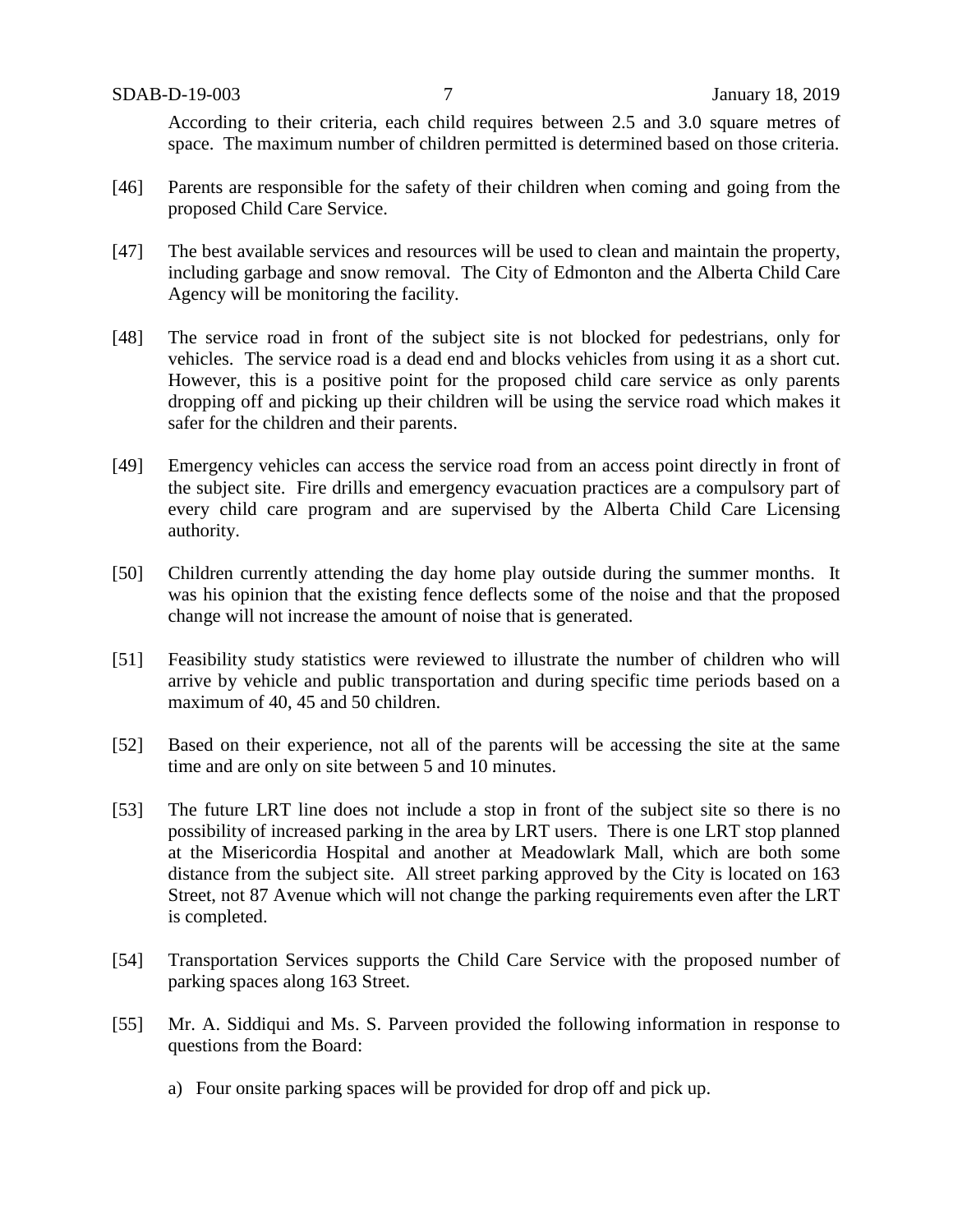- b) The garage is not currently used for parking but it could be in the future.
- c) The appearance of the existing Single Detached House will not change.
- d) They currently reside in the house with their three children and operate a day home for five children under the age of 13.
- e) They plan to move out of the house and use it exclusively for a child care service.
- f) If the Board determines that 53 children are too many, a reduction in the number of children to 40 or 45 would be acceptable to them.
- g) If they park their vehicle in front of their house, they either back up or execute a three point turn to exit the service road.
- h) Currently only one parent uses public transit to access the day home.
- i) At the present time, they are not planning on having a small bus or van picking up and dropping off children for their proposed before and after school services.
- j) The feasibility study numbers were established based on their experience operating a day home.
- k) They have never experienced problems with cars being parked in front of their house.
- l) The two parking spaces located inside the garage could be used for parent or staff parking.
- m) Before and after school care is proposed but not all of the details have been finalized at this point.
- n) There is an entrance to the service road from 163 Street located in front of their house and another one from 87 Avenue at 161 Street.
- o) Discussions have been held with the Alberta Child Care Agency but they were advised that a development permit had to be obtained from the City of Edmonton prior to submitting a licence application.
- p) The proposed child care service will operate between 7:00 a.m. and 6:00 p.m., Monday to Friday. Overnight care and weekend services will not be provided. Staff usually arrive ten minutes before and leave 10 minutes after the operating hours.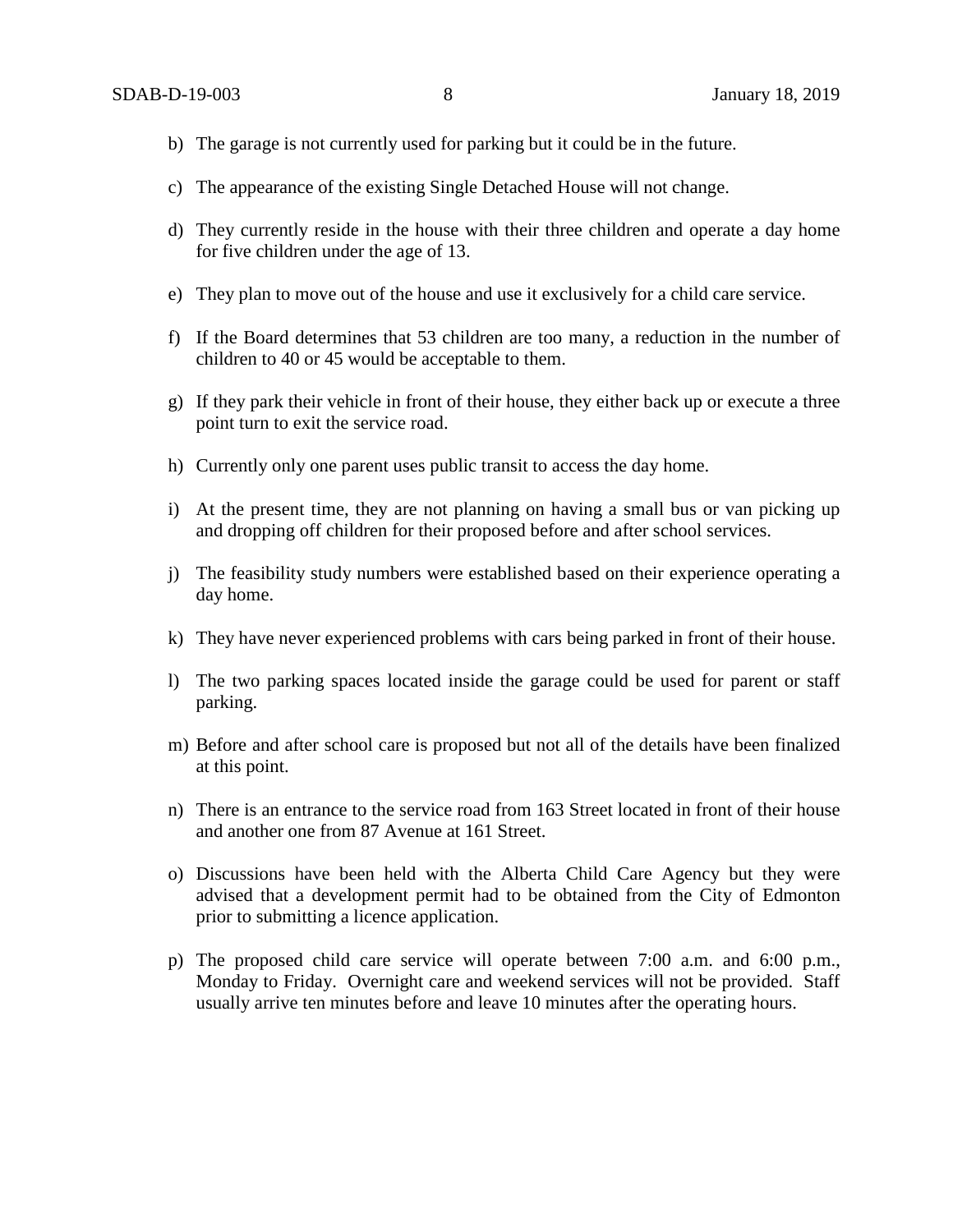- *v) Rebuttal of the Appellant*
- [56] It only takes between two and three minutes to cross the street from his house to the subject site but it will take between five and ten minutes to exit the service road if you park in front of the subject site.
- [57] Based on the space requirements provided by the Respondent, the house on the subject site is not large enough to accommodate 53 children.
- [58] After the LRT is complete, there will not be any parking available for drop offs and pickups from the proposed Child Care Service.
- [59] Children playing outside will generate noise that will stress the dogs owned by the immediate neighbour and result in complaints from other neighbours regarding barking dogs.
- [60] The Respondent did not provide any reference regarding the source of the feasibility statistics provided. In any event, this is a unique location on a dead end street with limited access.
- [61] Parents will be dropping off and picking up their children during rush hour when residents are either leaving or returning to the neighbourhood from work when traffic congestion is at its peak.
- [62] An aerial photograph was referenced to illustrate that access to the service road from 163 Street is basically a U-turn and that the road narrows at the bus stop. Traffic congestion is also increased because of the entrance to the rear lane at this location. The situation is much worse during the winter months because of the windrows created by snow removal.

#### **Decision**

[63] The appeal is **ALLOWED** and the decision of the Development Authority is **REVOKED**. The development is **REFUSED**.

#### **Reasons for Decision**

- [64] Pursuant to Section 110.3(1) of the *Edmonton Zoning Bylaw*, a Child Care Service is a Discretionary Use in the RF1 Single Detached Residential Zone.
- [65] Currently, the Applicant resides at the subject property with his family and operates a day home for five children.
- [66] The house is located on a Corner Lot as required by section 80.4(b) of the *Edmonton Zoning Bylaw* for Child Care Services in RF1 zones. However, as the service road to the front and side of the property is blocked at the corner by a traffic barrier, the site does not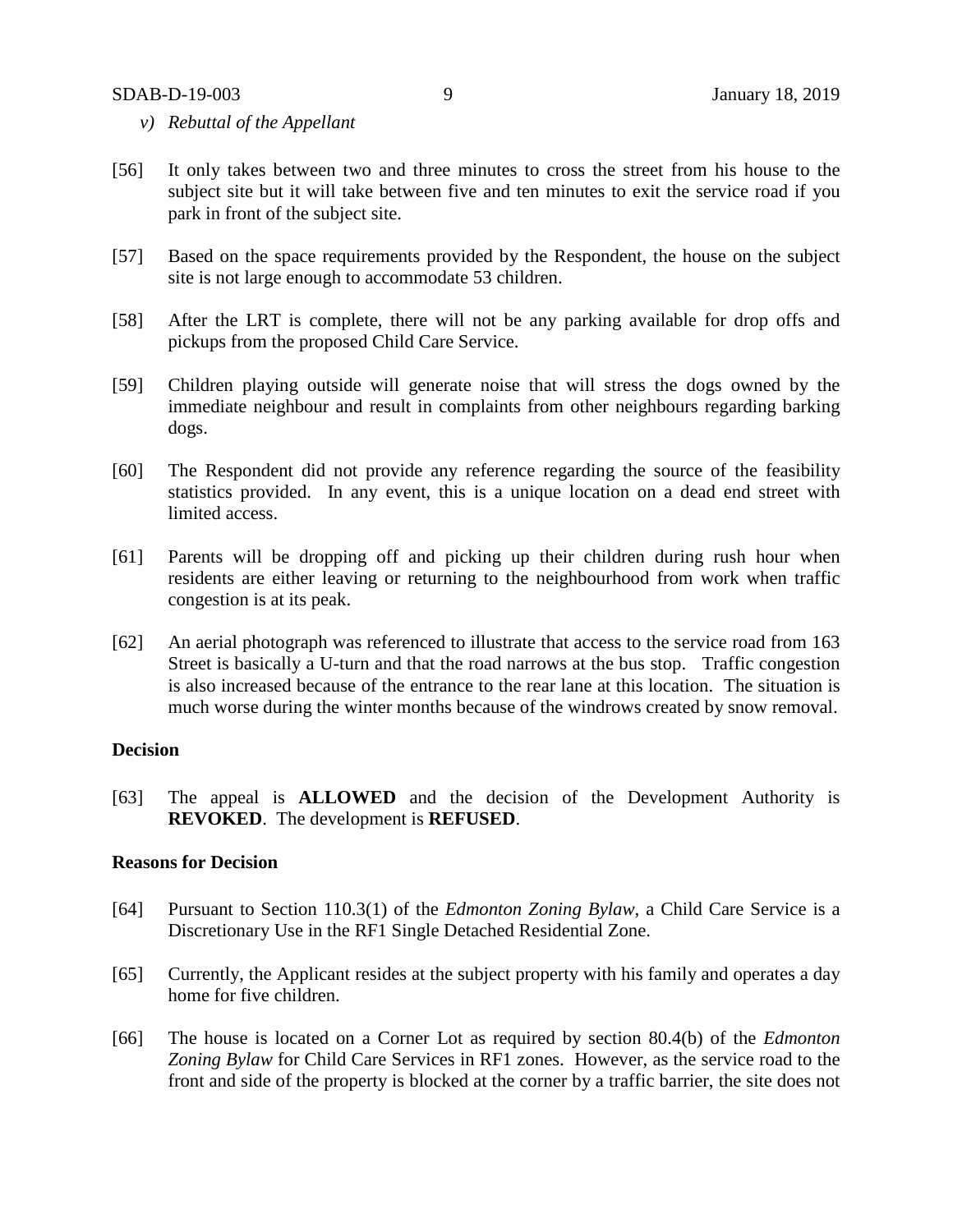enjoy the continuous drive lane typical of a Corner Lot which is the advantage of a Corner Lot for dropping off and picking up children.

- [67] The Board acknowledges that a Child Care Service is an important use in a residential area based on the decision of City Council to include Child Care Services as a Discretionary Use in the RF1 Single Detached Residential Zone. However, the Board is required to review the details of the proposed development to ensure compatibility with the surrounding existing uses.
- [68] The Board finds the proposed Discretionary Use is not compatible for the following reasons:
	- a) There are planning concerns with safety and traffic congestion associated with the proposed development, particularly given the intensity of impacts associated with the daily dropping off and picking up of 53 children.
	- b) The entrance to the service road to the front of the property parallel to  $87<sup>th</sup>$  Avenue is located in front of the subject property. In order to re-enter  $87<sup>th</sup>$  Avenue after dropping off or picking up a child, the vehicle must either make a three-point turn or back up because of the traffic barrier at the corner. It is the opinion of the Board that such egress from this service road presents significant safety concerns particularly if other parents are waiting on  $87<sup>th</sup>$  Avenue to enter the service road during the morning rush hour.
	- c) Likewise, the Board views use of the service road to the side of the property as presenting significant traffic safety concerns. Entering the service road to the side of the site and parallel to  $163<sup>rd</sup>$  Street requires that vehicles travelling north make a sharp U turn into the service road narrowed because of the bus stop. As the corner is blocked by the traffic barrier, the vehicle would have to back up and turn around at the entrance to the service road to re-enter northbound traffic on  $163<sup>rd</sup>$  Street.
	- d) A number of residents from the neighbourhood attended the hearing to express concerns about increased parking and traffic that would result from the development. The neighbours in the abutting property who would be most directly affected by the development expressed concern about noise, traffic congestion, parking and safety. The Board accepts this neighbour's submissions on existing traffic congestion that will be exacerbated with the addition of the number of vehicles generated by this development as well as safety concerns arising from backing up in a tight space or from drivers who choose to jump the curb rather than back up and exit where they entered the service road from  $87<sup>th</sup>$  Avenue.
	- e) The hospital west of the proposed development and the high school two blocks north of the property generate significant traffic in addition to heavy commuter traffic on  $87<sup>th</sup>$  Avenue and  $163<sup>rd</sup>$  Street. This means that drop off times for the proposed Child Care Service will coincide with the increased traffic volume. Permitting this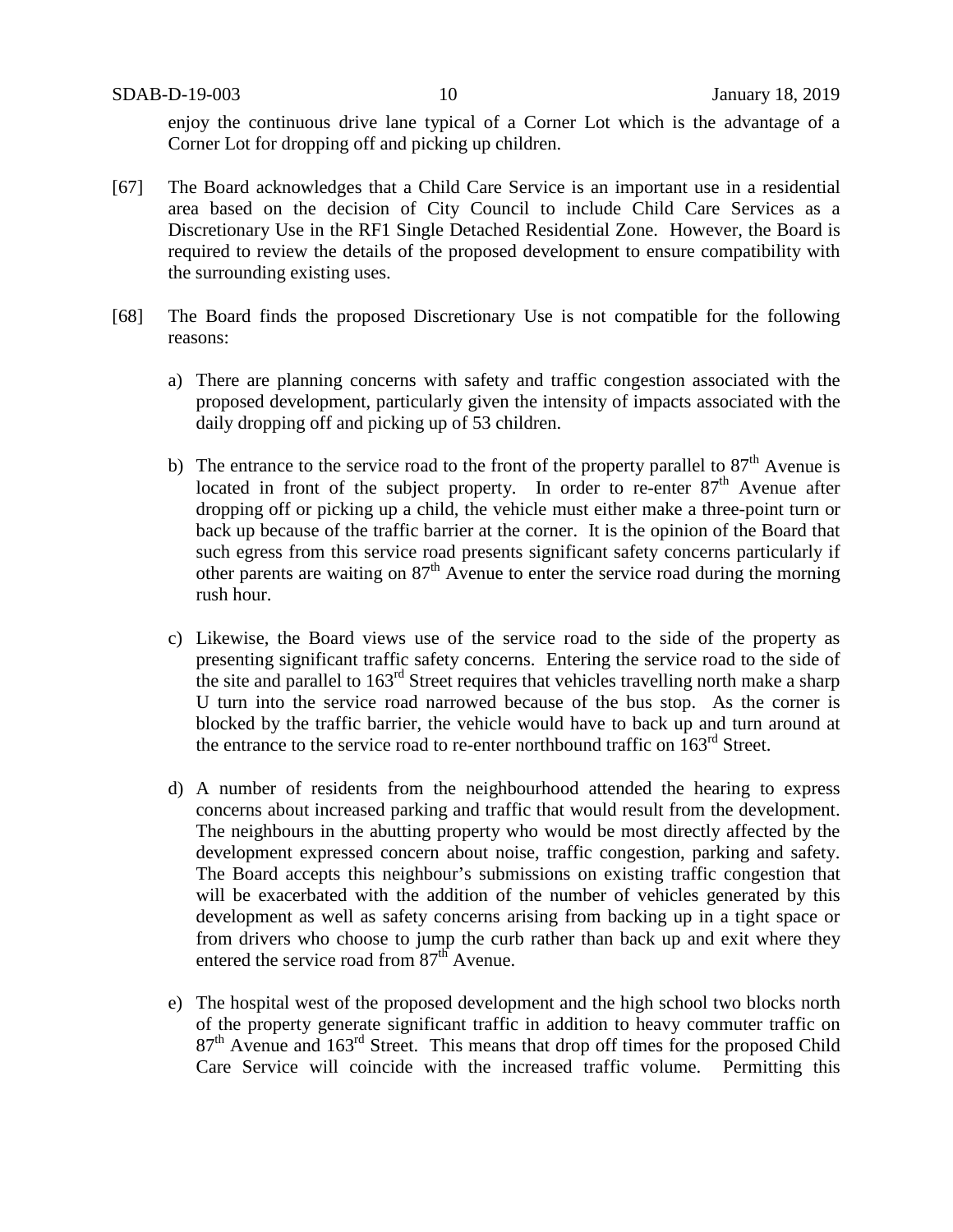Discretionary Use at this location would create unacceptable increases to traffic volume on an already busy traffic corridor.

- f) The existing Single Detached House will be converted exclusively to Child Care Services for 53 children. As the subject property will have no residential component, it will be essentially a commercial operation which is incompatible with the residential nature of this neighbourhood.
- [69] For the reasons above, the Board finds the proposed Child Care Service for 53 children is not reasonably compatible with the surrounding area and there are valid planning reasons to deny the application.

Guest Hamis

Ms. G. Harris, Presiding Officer Subdivision and Development Appeal Board

Board members in attendance: Ms. K. Cherniawsky, Mr. J. Jones, Mr. C. Buyze, Mr. A. Nagy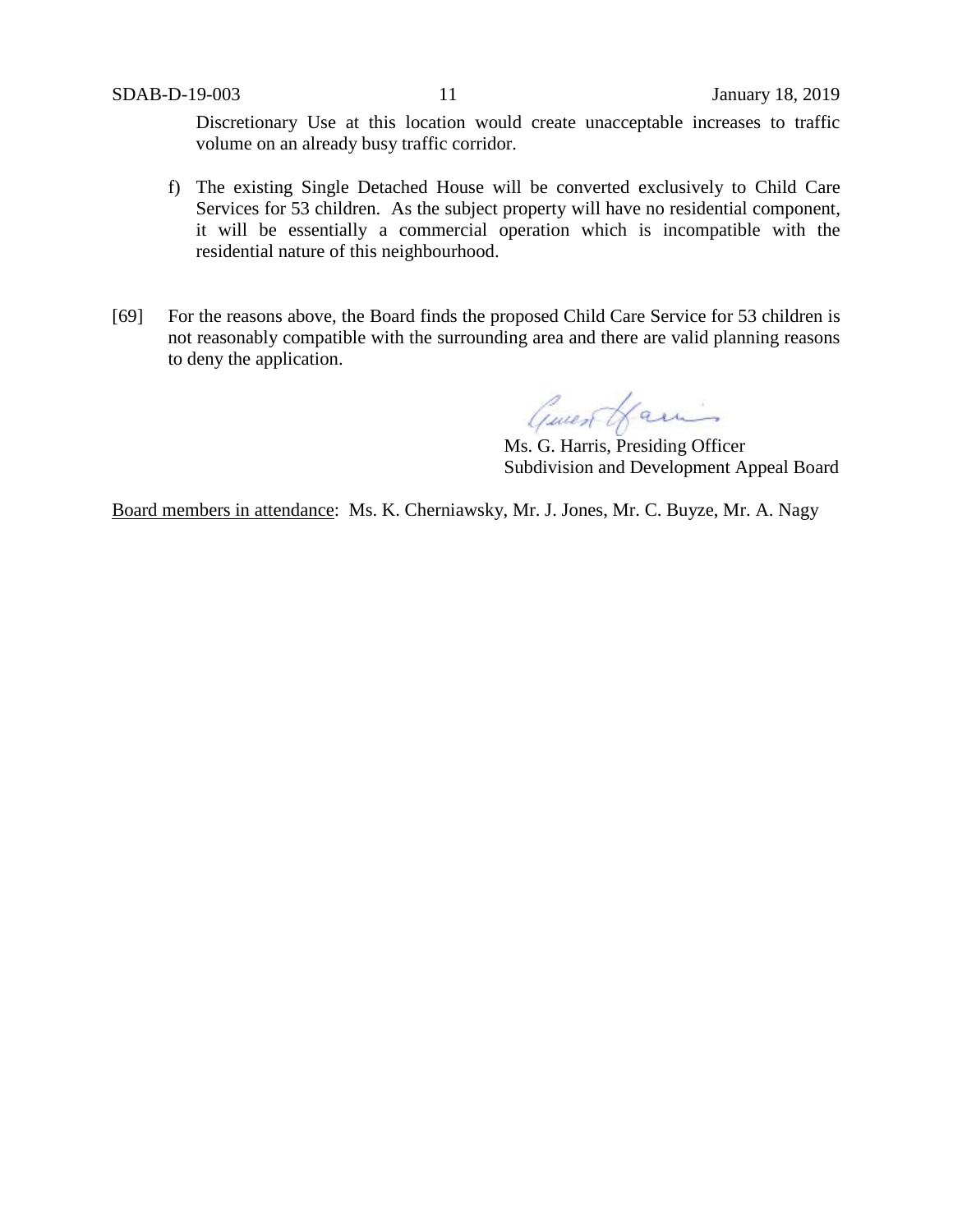## **Important Information for the Applicant/Appellant**

- 1. This decision may be appealed to the Alberta Court of Appeal on a question of law or jurisdiction under Section 688 of the *Municipal Government Act*, RSA 2000, c M-26. If the Subdivision and Development Appeal Board is served with notice of an application for leave to appeal its decision, such notice shall operate to suspend the Development Permit.
- 2. When a decision on a Development Permit application has been rendered by the Subdivision and Development Appeal Board, the enforcement of that decision is carried out by the Sustainable Development Department, located on the 2nd Floor, Edmonton Tower, 10111 – 104 Avenue NW, Edmonton, AB T5J 0J4.

*NOTE: The City of Edmonton does not conduct independent environmental checks of land within the City. If you are concerned about the stability of this property for any purpose, you should conduct your own tests and reviews. The City of Edmonton, when issuing a development permit, makes no representations and offers no warranties as to the suitability of the property for any purpose or as to the presence or absence of any environmental contaminants on the property.*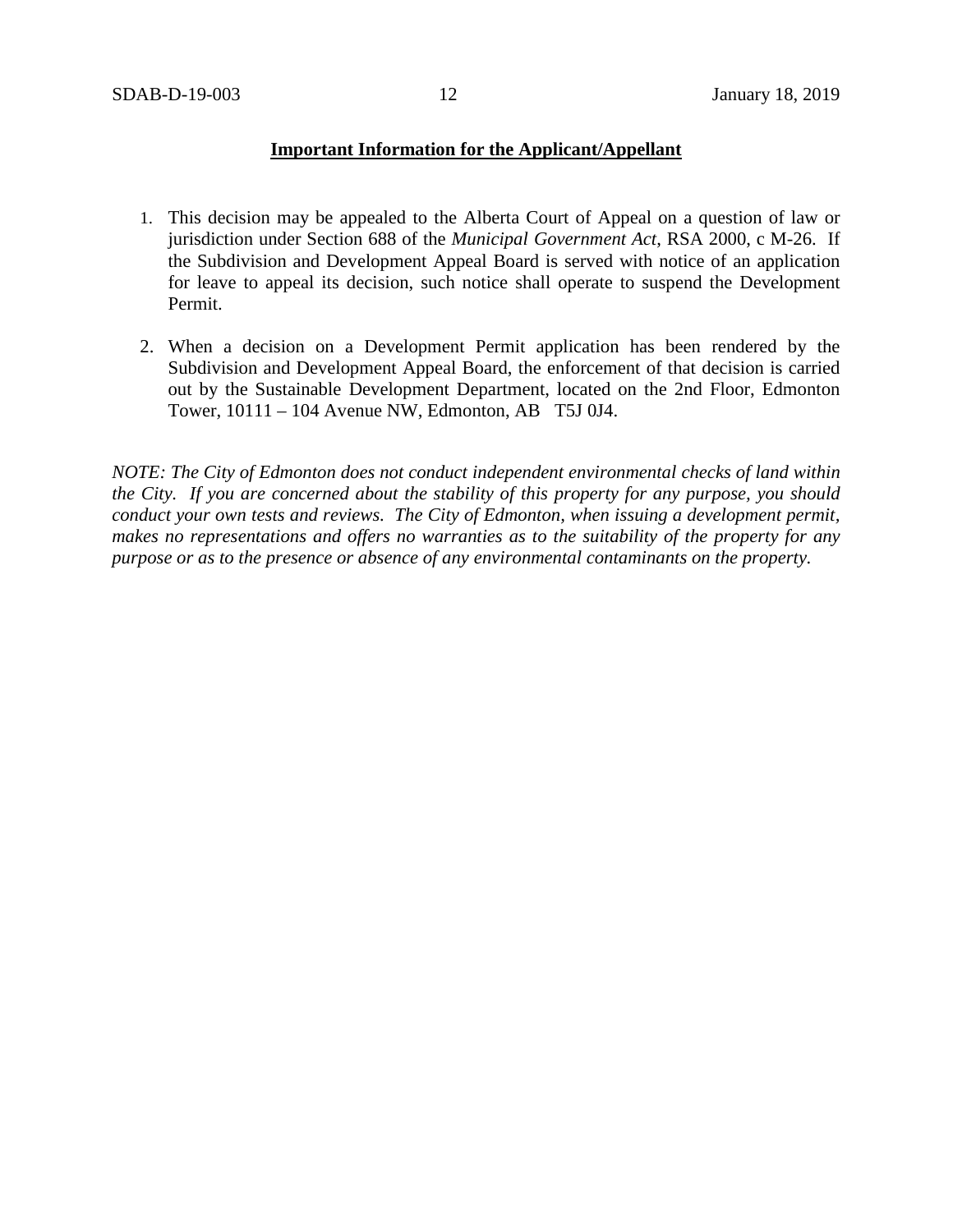

Date: January 18, 2019 Project Number: 263121901-001 File Number: SDAB-D-19-004

# **Notice of Decision**

[1] On January 3, 2019, the Subdivision and Development Appeal Board (the "Board") heard appeals that were filed on **December 10 and December 11, 2018**. The appeals concerned the decision of the Development Authority, issued November 13, 2018 to approve the following development:

> **To construct interior and exterior alterations to a Restaurant and Drive-in Food Service (facade improvement, reconfigure parking area and drive-in, improved Landscaping, and construct a covered patio; Public Area: 152 square metres) (McDonald's)**

- [2] The subject property is on Plan N4000R Blk 178 Lots 16-20, located at 8415 109 Street NW, within the CB1 Low Intensity Business Zone. The Main Streets Overlay and 109 Street Corridor Area Redevelopment Plan apply to the subject property.
- [3] The following documents were received prior to the hearing and form part of the record:
	- Copy of the Development Permit application with attachments, proposed plans, and the approved Development Permit;
	- The Development Officer's written submissions;
	- The Appellant's written submissions;
	- Letter from the Garneau Community League in support of the appeal; and
	- One additional email in support of the appeal.
- [4] The following exhibits were presented during the hearing and form part of the record:
	- Exhibit A An aerial photograph of McDonald's located at 118 Avenue & 124 Street submitted by Mr. Kaszor.
	- Exhibit B An aerial photograph of the subject site submitted by the Appellant.
	- Exhibit C Crime statistics for the subject site submitted by EPS.
	- Exhibit D Written submission from Mr. B. Kropf.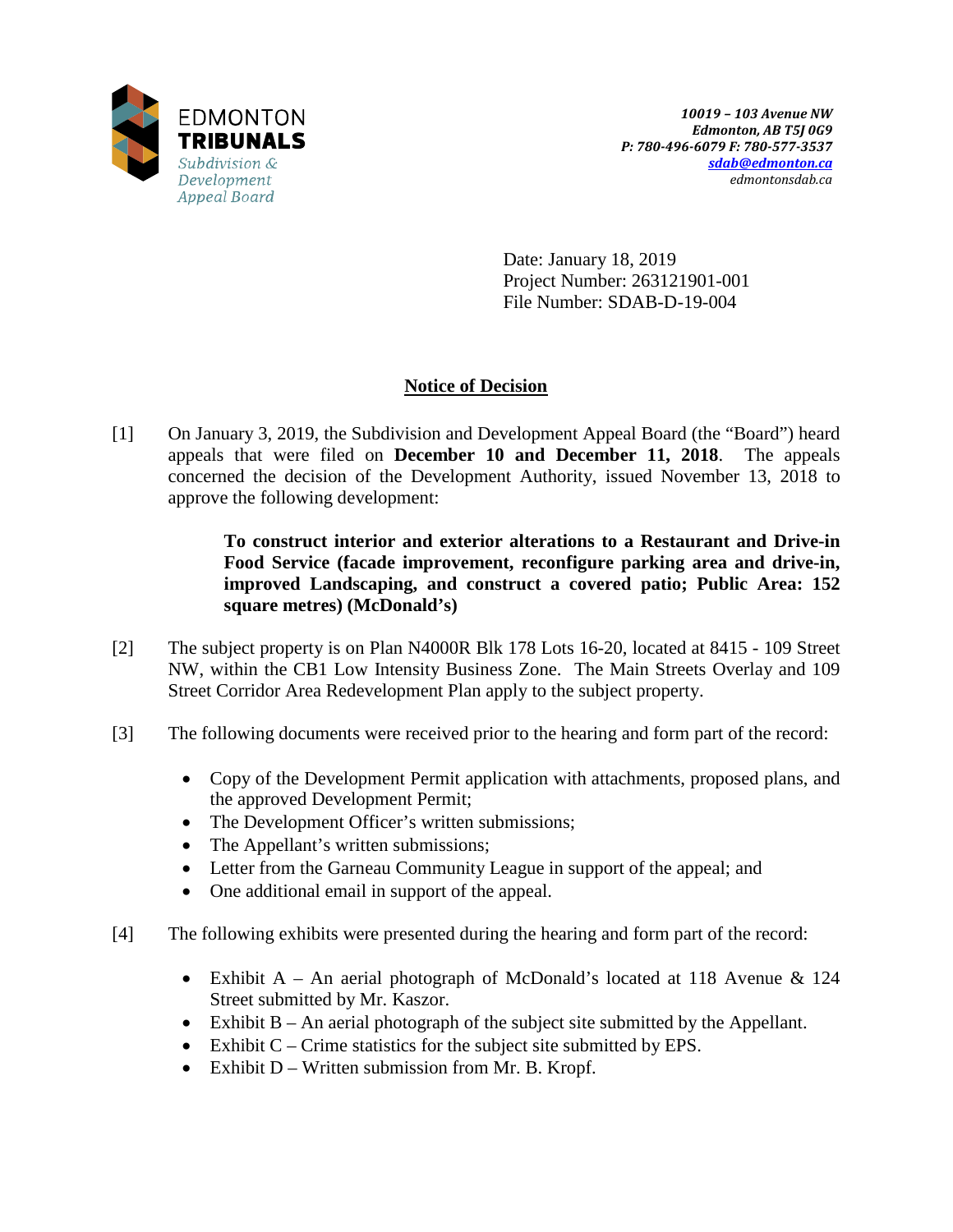• Exhibit E – Excerpts from the 109 Street Corridor Area Redevelopment Plan submitted by Mr. Kaszor.

## **Preliminary Matters**

- [5] At the outset of the appeal hearing, the Presiding Officer confirmed with the parties in attendance that there was no opposition to the composition of the panel.
- [6] The Presiding Officer outlined how the hearing would be conducted, including the order of appearance of parties, and no opposition was noted.
- [7] The appeal was filed on time, in accordance with Section 686 of the *Municipal Government Act*, RSA 2000, c M-26 (the "*Municipal Government Act*").

#### **Summary of Hearing**

- *i) Position of the Development Officer, Mr. P. Adams:*
- [8] The Presiding Officer asked Mr. Adams to review the required variances for the proposed development and to clarify the changes it represents from the existing approvals.
- [9] He confirmed that community consultation was undertaken in accordance with the requirements of the Main Streets Overlay. He received several responses that have been summarized in his written submission.
- [10] The changes are primarily interior alterations to an existing Restaurant and Drive-in Food Service. The required variances are related to the Main Streets Overlay, Section 819 of the *Edmonton Zoning Bylaw*. This Overlay has been adopted since the previous development permit was issued.
- [11] A 1.0 metre setback is required at the front of the site to provide pedestrian orientation. The canopy to be built over the patio located at the front of the building along 109 Street and is located within the 1.0 metre setback. It was his opinion that this complies with the requirement of the Main Streets Overlay in that it provides a pedestrian oriented development.
- [12] The requirement to provide a minimum 6.0 metre setback from the abutting residential zone to the east is a new development regulation, pursuant to section 819.3(4)(a) of the *Edmonton Zoning Bylaw* and did not apply to the previous development permit approval. There was previously a 3.0 metre setback requirement but this regulation supersedes that.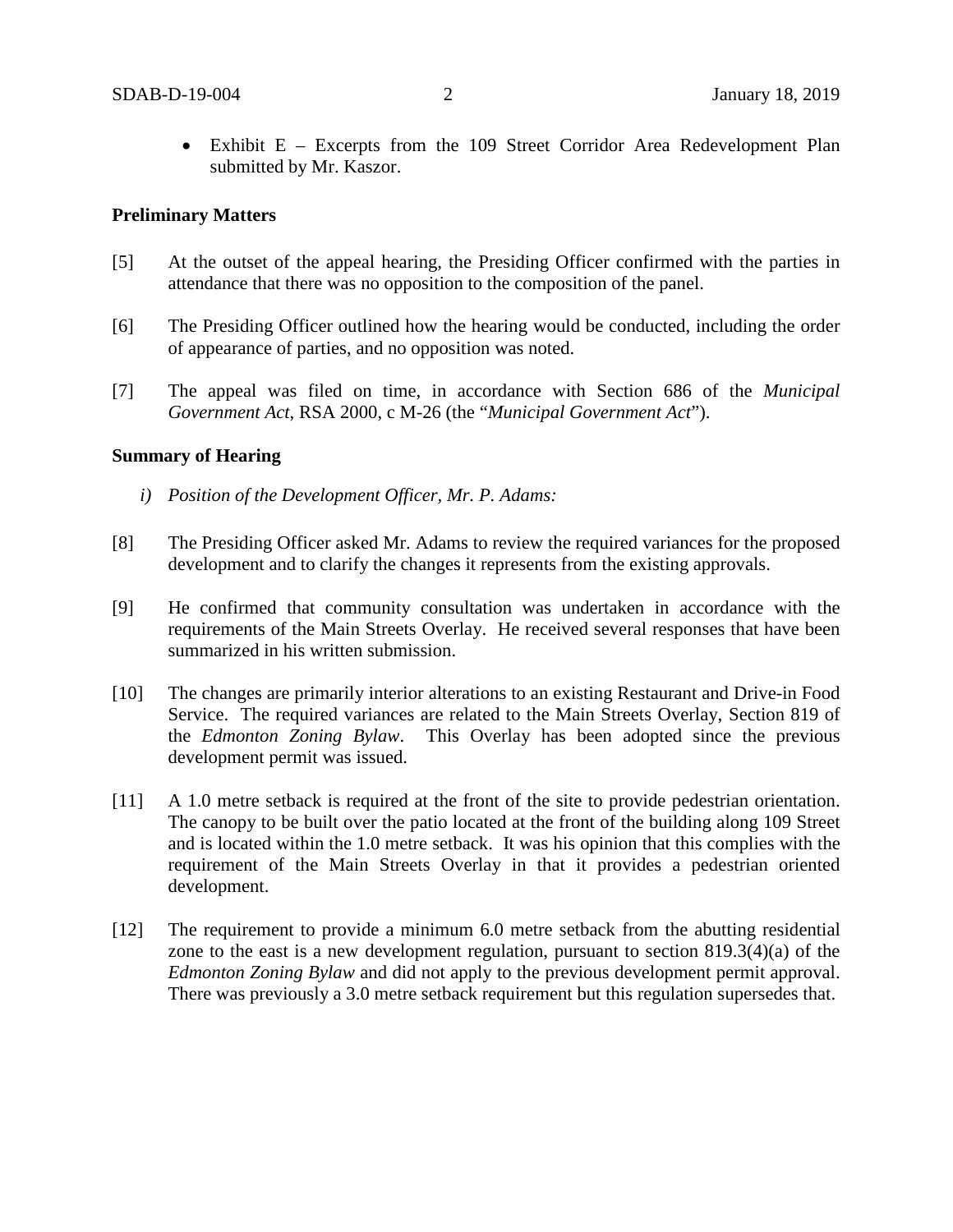- [13] There is approximately a 10 centimetre change from the approved variance to the new variance due to a small relocation of the parking. SDAB-D-02-097 granted variances to allow a deficiency of two parking spaces and allow the drive through access to be located within a portion of the required 3.0 metre setback. The proposed setback is 1.7 metres and a setback of approximately 1.8 metres currently exists.
- [14] In response to a question, he clarified that this might be considered a legal nonconforming property because of the location of the building, but he assessed it as a new application. In his opinion, this is a new drive through development application and any conditions regarding hours of operation and speaker restrictions would have to be imposed by the Board. The existing development permit limits the hours of operation.
- [15] Section 72 of the *Edmonton Zoning Bylaw* does specifically reference separation distances, but not outdoor speakers for a drive through service. Outdoor speakers are not something that would typically be conditioned. The time frames of operation and noise are controlled by the Community Standards Bylaw. However, the Board is within its right to impose similar conditions. It was his opinion that this application should be reviewed as a new drive through service and that he did not have the authority to impose these types of conditions. He agreed conditions could be imposed on a Discretionary Use but it is not typical and it is not supported by the *Edmonton Zoning Bylaw*.
- [16] This change resulted because of the adoption of the Main Streets Overlay since the last approval. The variance was to the setback for trash collection as per the zone itself, the trash collection should not be within that setback. However, the variance he granted to the rear setback was to a regulation contained in the Main Streets Overlay and it was varied to allow the current situation to remain. This information was included in the community consultation. He felt the smaller setback was more appropriate to this specific situation.
- [17] He consulted with the rezoning group that dealt with the drafting of the Main Street Overlay and was advised that the intent of the 6.0 metre setback was primarily to address building separation as opposed to parking areas. City Council may be reviewing the wording of this regulation at some point in the future.
- [18] Mr. Adams provided the following information in response to questions from the Board:
	- a) The 6.0 metre setback requirement applies to all parking and trash collection.
	- b) This development permit application was treated as a new application with variances to regularize the permit. He did not deal with any of the provisions dealing with variances required for a legal non-conforming building.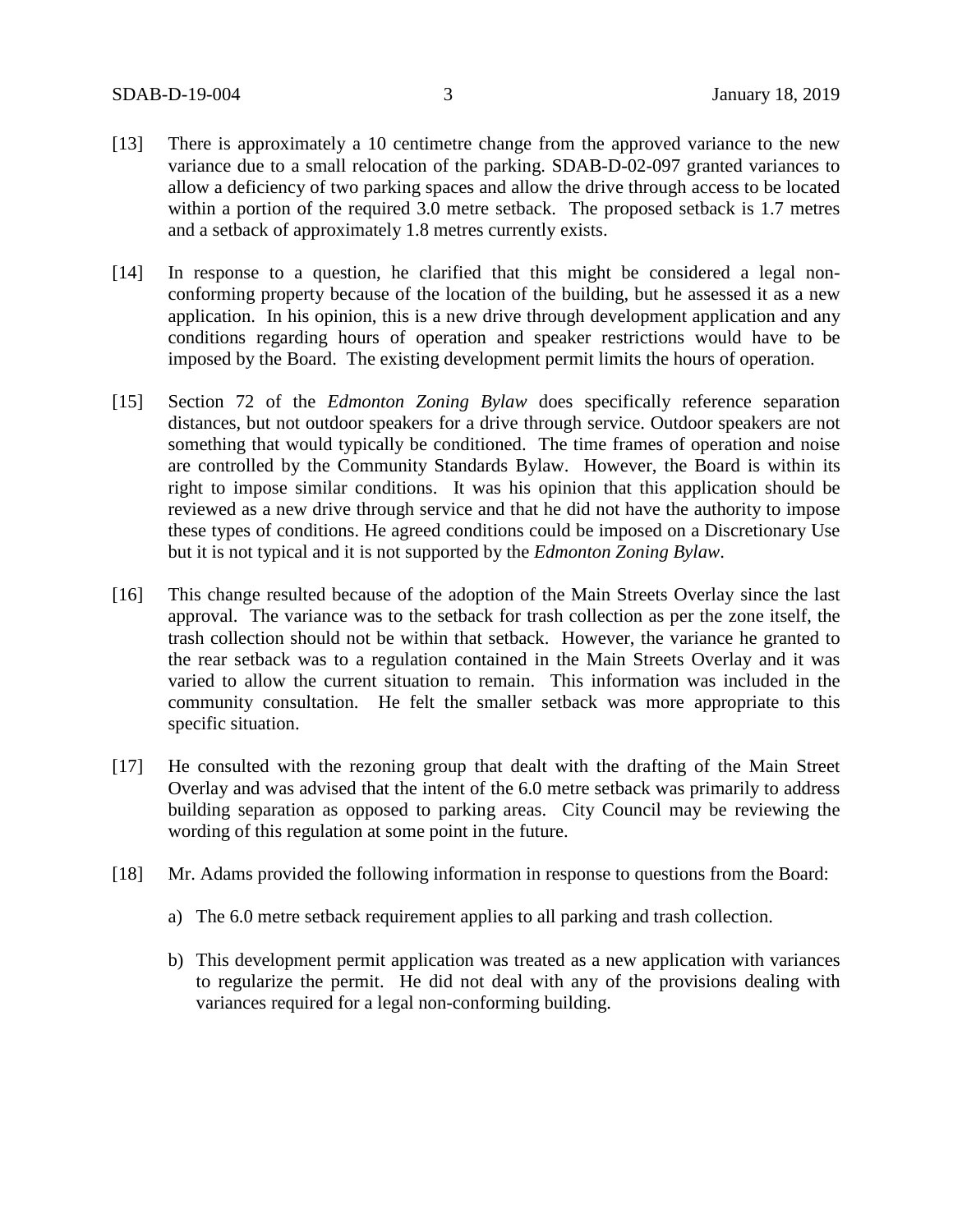- c) A noise study could have been requested. In this case, the Applicant provided a report that addressed decibel levels. Neither section 72 nor the Main Streets Overlay contain specific criteria for noise levels. The information submitted by the Applicant was considered while reviewing the application and was used as part of his justification for approving the development.
- d) The 6.0 metre setback requirement was considered as a hardship because this is a currently existing situation and requiring them to dig up the asphalt and reconfigure the circulation would be difficult. He determined that the 6.0 metre setback would be difficult for the Applicant to meet without a full redevelopment of the building.
- e) He may have erred by not including the variance that specifically addressed the nonconformity. This is a complicated project because it is existing. There are some changes and redevelopment but not a true redevelopment of the site. It was his opinion that there is some non-conformity but it was his opinion that this was captured by the variance that was granted. The increase to the non-conformity is 10 centimetres.
- f) The most eastern portion of the site currently includes parking and garbage which will not change. The drive aisles will move slightly closer to the east property line because of the additional 10 centimetre variance.
- g) A loading space will be replaced by two entrances to the queuing aisle and the landscaped island. Two existing trees will be replaced by a landscaped island.
- h) The entrances from the avenue and the street will not change. It is a reconfiguration of the site to allow double ordering from a single window.
- i) Right now there is a single ordering window but no speaker system.
- j) The patio is located on 109 Street where there are the most eyes on the street, including vehicles and pedestrians which complies with the Crime Prevention Through Environmental Design (CPTED) recommendations. The fence located on the east property line also provides some barrier and protection for the residential properties to the east.
- k) The variance required along 109 Street allows the patio canopy to encroach to provide weather protection. The Edmonton Design Committee discussed the variance and felt that it was appropriate. The 10 centimetre reduction in the minimum required setback from the residential properties to the east will not impact safety and security.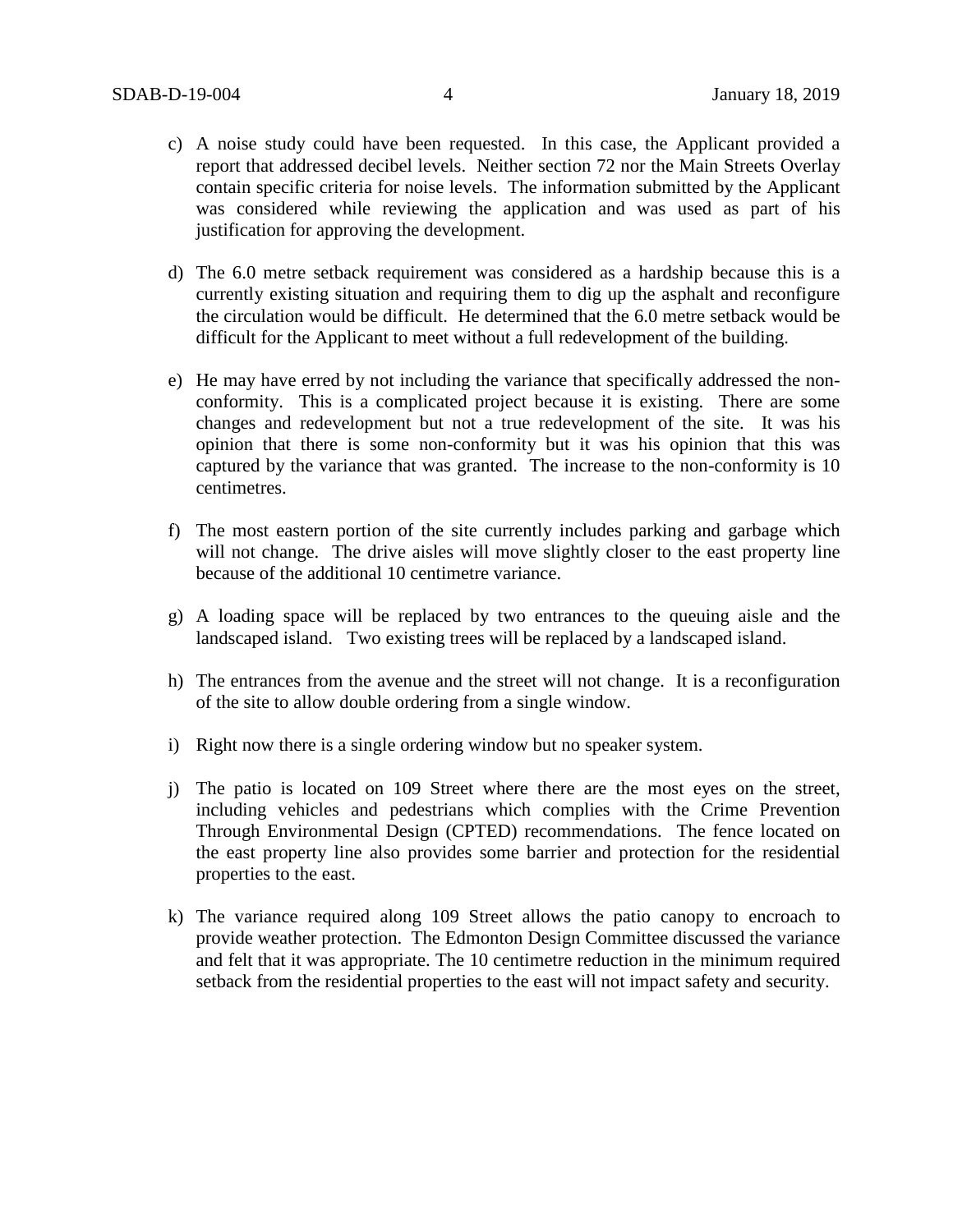*ii) Position of the Appellants:*

#### *Appellant No. 2: Mr. P. Kaszor on behalf of Mr. P. Gervais*:

- [19] Mr. Kaszor resides in a home adjacent to the south side of the McDonald's Restaurant and speaks on behalf of himself and his wife, Ms. Hartman; Mr. & Mrs. Gervais; Mr. & Mrs. Eng; and Mr. Minaker and Ms. Sargeant. They are all long-term residents who have resided in the area prior to the opening of McDonald's in 2002. Mr. Gervais filed the initial appeal and regrets not being in attendance today.
- [20] It is their opinion that a 5 metre setback from a residential zone is warranted rather than a setback of 1.7 metres because McDonald's is a 24 hour fast food restaurant that is located close to a unique residential zone.
- [21] They also oppose the proposed changes to the drive through service because it will increase what is already a negative situation for residents. The drive through is a Discretionary Use and the introduction of a speaker system and dual drive through lanes is not in keeping with the guidelines established in the 109 Street Corridor Area Redevelopment Plan, the Garneau Area Redevelopment Plan and the fact that this area is zoned CB1 Low Intensity Business Zone. These development guidelines are described in the letter of support for the appeal that was submitted by the Garneau Community League.
- [22] He attended the appeal hearing in 2002 and was puzzled to learn after speaking with the Development Officer that the conditions imposed on that approved development permit would no longer apply to this development - specifically that the drive through will cease operating at 11:00 p.m. Sunday through Thursday and midnight on Friday and Saturday evenings and that the drive through could not have a loud speaker system.
- [23] The proposed new loud speaker system is very similar to the sound system that was proposed and refused in 2009. These restrictions make good sense because noise still remains an issue for nearby residents.
- [24] The development proposes dual drive through lanes which will encourage more vehicles to enter the site. A site plan was referenced to illustrate the current location of the ordering window that does not include a speaker system. The proposed development brings the speakers away from the building and further south on the site which is closer to the residential properties located along the south property line.
- [25] This site is zoned CB1 and is a unique location for a 24 hour food service. There are approximately 45 other McDonald's drive-through restaurants located in the city but only one is located in a CB1 Zone, at 118 Avenue and 124 Street. An aerial photograph, marked Exhibit A, was referenced to illustrate that that site is much different than the subject site.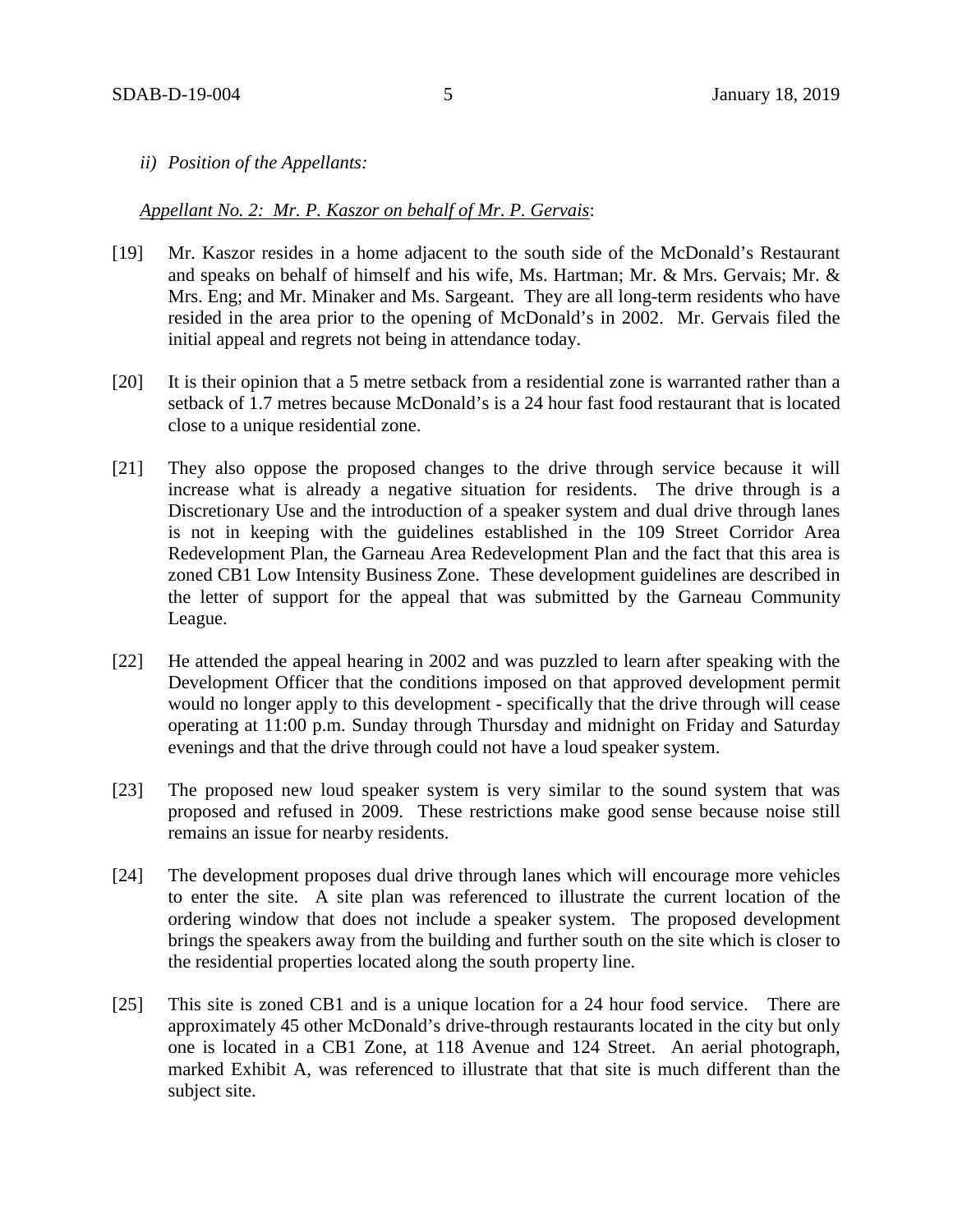It is 60 percent larger, is surrounded by commercial development on three sides and the speaker system is located in the centre of the site and faces other commercial buildings. The only single family houses are located north of the subject site and are buffered by a mature stand of trees.

- [26] An aerial photograph of the subject site, marked Exhibit B, was referenced to illustrate the location of the four storey condominium immediately east of this CB1 site and the single family houses immediately to the south.
- [27] As well as being in a CB1 Zone, the site falls within the 109 Street Corridor Area Redevelopment Plan which requires developers to follow several guidelines, including "new auto oriented uses are discouraged"; "development shall be sensitive and in scale with existing development along the commercial street; "commercial uses are to be small scale and low intensity".
- [28] No other drive through service restaurants are located along this portion of 109 Street and no other business that is open 24 hours a day. It was their opinion that a 24 hour fast food restaurant with a drive through service seems somewhat intense and that the proposed dual drive through lane intensifies the use by bringing more vehicles onto the site.
- [29] Access and egress to the site from either 109 Street or 85 Avenue is difficult because the intersection is very congested and the proposed dual drive through lanes will not allow vehicles to exit the site any faster.
- [30] The article from HME was referenced. The proposed sound system is similar to the system proposed in 2009. If you are sitting in a noisy truck the sound system adjusts. However, when the McDonald's representative was asked in 2009, he admitted that there is no reliable way to gauge how loud the speakers will be. This is a variable system that will amplify sound as needed.
- [31] Articles dealing with sound and vegetation were researched and it was found that "it is a mistake to believe that vegetation and simple barriers are effective in reducing noise in a significant way". In an article dealing with sound and McDonald's Restaurants, they addressed noise and it suggested that vegetation could be 15 feet high 100 feet wide and dense enough that you can't see through it and the sound would only be reduced by five decibels. The most effective way to reduce sound is with the installation of a tall cement wall.
- [32] Noise in the city is sound that is reasonably likely to disturb the peace of others. Noise is the responsibility of the owner of the property. So far the McDonald's restaurant has managed the problem of parking lot noise by erecting two signs on the fence wall asking their customers to respect the neighbours.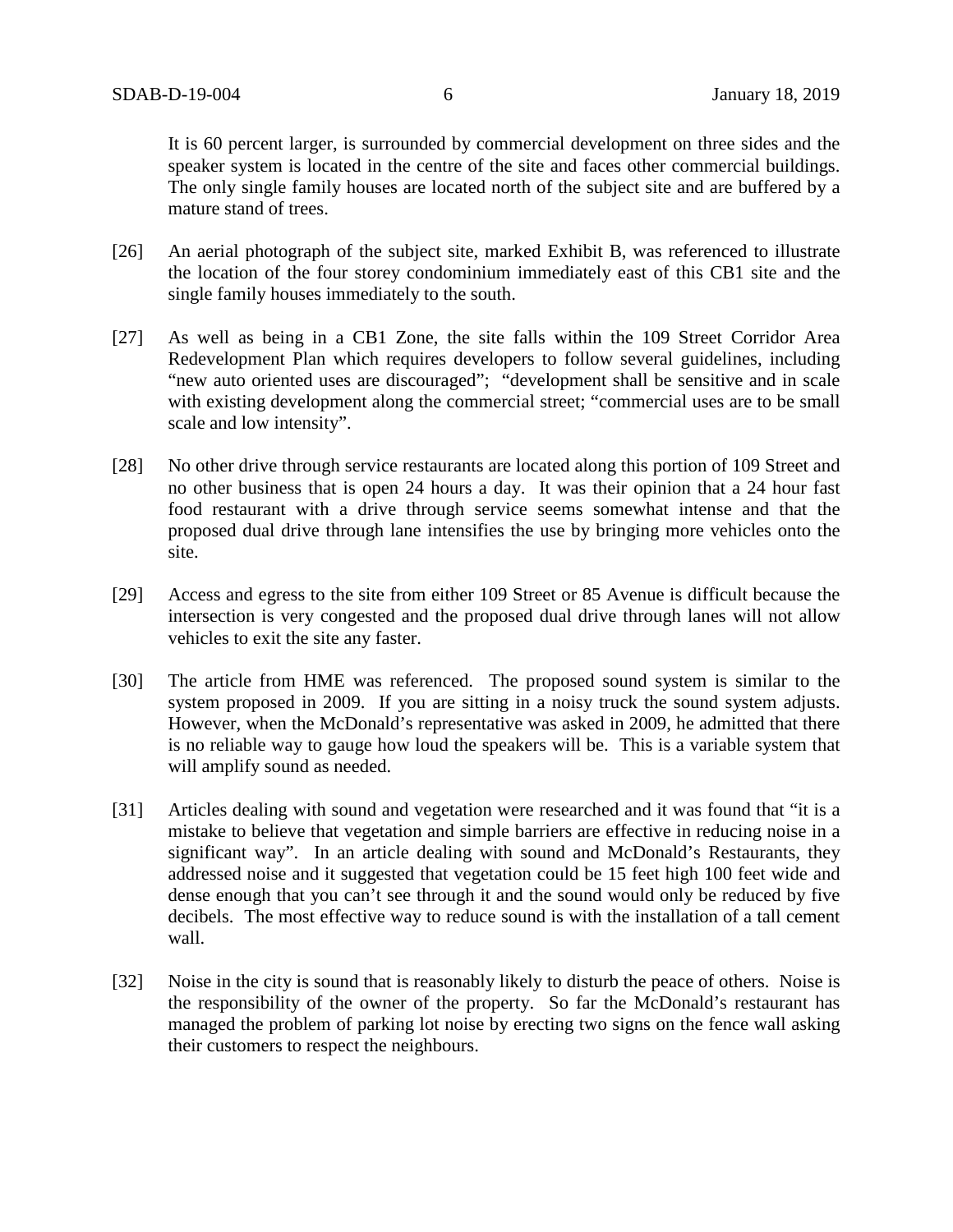- [33] At the appeal hearing in 2002, a McDonald's representative stated that "noise is a result of younger clients with noisy vehicles and stereos and McDonald's has no control over it". What do the neighbours do at 3:00 a.m. when people are dancing on their cars and playing loud music while eating their food in the McDonald's parking lot. McDonald's does not take any responsibility for noise and cannot be asked for help and the Noise Bylaw complaint line is only open during day time business hours. If there is a fight they often call EPS.
- [34] They accept that they live in a noisy area but night time noise is often brief, abrupt, unexpected and out of their control. The best way to eliminate night time noise is to prevent it from happening. A restaurant that wants to add traffic and people at all times of day and night is not helpful when trying to prevent noise.
- [35] The proposed Earthbins are an improvement because they will be covered but they will be located in a narrow space that borders the condominium building on the east property line. This may be a good reason to maintain the 6.0 metre setback from the east property line.
- [36] He questioned when and how frequently the bins will be removed. They are not opposed to having a garbage truck on the site during the day but despite ongoing complaints the garbage trucks still continue to come to the site late at night and generate a lot of noise.
- [37] He and his neighbours find the restaurant to be unsafe because it is open 24 hours a day. He has seen customers handcuffed by police in the parking lot both during the day and at night. He has discussed his concerns regarding the proposed patio along 109 Street with McDonald's and the Development Officer. It was his opinion that their concerns could be addressed if the patio was taken down every night if the restaurant continues to be open 24 hours a day. He was recently advised that the Tim Hortons near the University Hospital recently removed their patio because it became a troublesome location.
- [38] McDonald's relies on EPS to remove customers who sleep in the restaurant or cause disturbances but these individuals migrate to the alley, hide behind the dumpster and often find their way into the rear yards of neighbours.
- [39] This is a unique CB1 site that already has restrictions in place regarding the drive through use, specifically the time of operation and the method of ordering. He and his neighbours are seeking assurances that, at the very least, the current restrictions will be respected.
- [40] He and his neighbours feel strongly about the negative aspects of the drive through service and question whether or not the use should be allowed to continue. Based on the evidence provided by the Development Officer, this application is being reviewed as a new development. Therefore, it was his opinion that the proposed drive through is a Discretionary Use and should not be approved.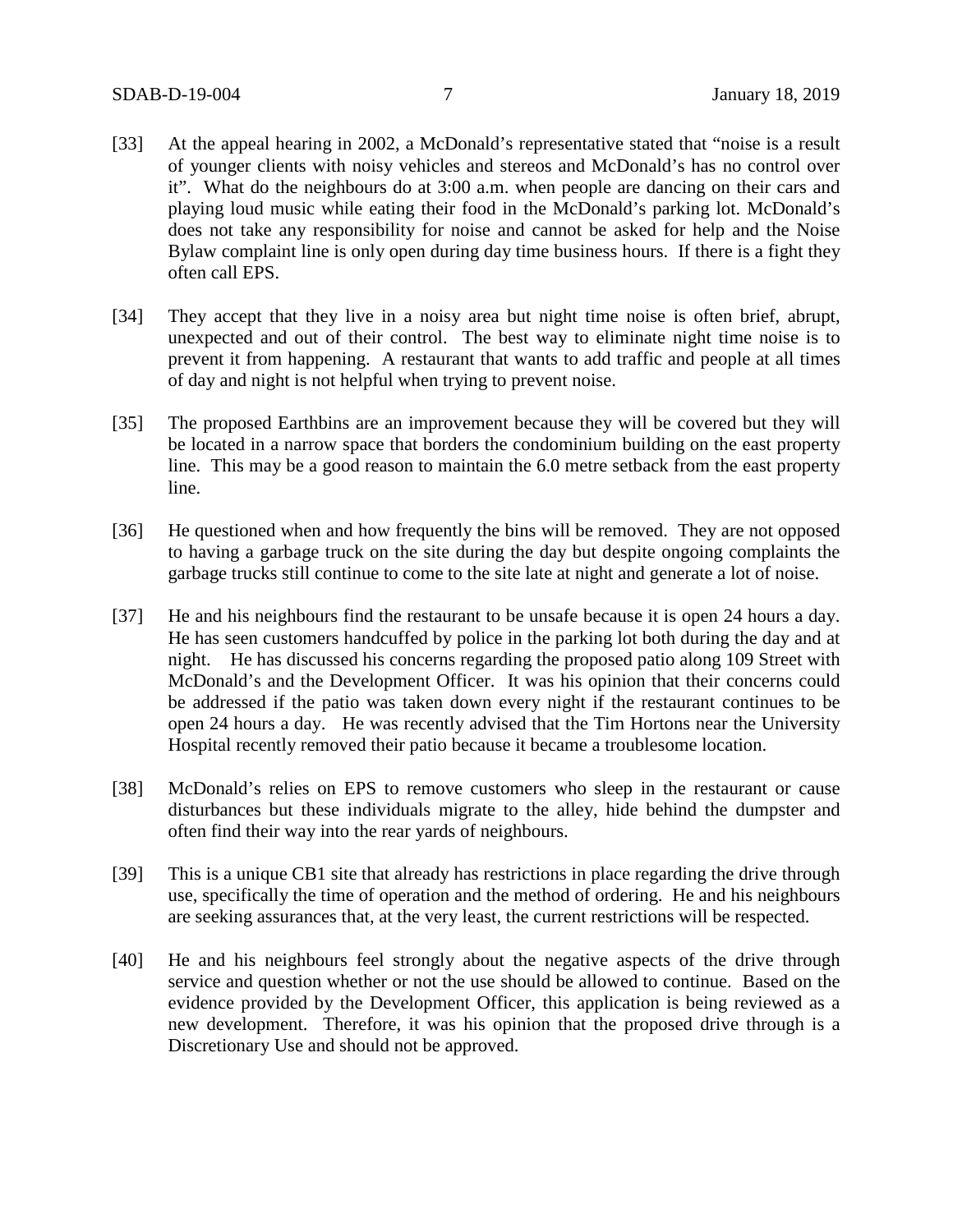They do not believe that a new speaker system will provide a quieter option for the neighbours and the proposed dual drive through lanes will allow 25 percent more cars to access the site. This is a step back from keeping this commercial site small scale and low intensity.

- [41] When McDonald's opened in 2002 it was not open 24 hours as it is now. The minimum required 6 metre setback will provide additional buffer space for the neighbours from a busy 24 hour restaurant.
- [42] Mr. Kaszor provided the following information in response to questions from the Board:
	- a) He can see directly into the site during the winter months but has deliberately planted large trees at the rear of his property to provide some screening.
	- b) His house is the fifth lot east of 109 Street. There is an apartment on the corner lot and the house west of them is a rental unit. His house is separated from the subject site by a rear lane.
	- c) The site should be walkable but the neighbours are opposed to the patio because of the crime that is associated with it.

# *Appellant No. 1: The Andross: The Owners: Condominium Plan No. 9420916, represented by Ms. J. Heilesen and Ms. S. Sadilands:*

- [43] An aerial photograph, marked Exhibit B, was submitted to illustrate the location of the condominium building which is immediately east of the subject site.
- [44] The Development Officer cited a hardship to require McDonald's to remove the parking spaces and re-establish the 6.0 metre setback along the east property line. However, she was advised by a representative of McDonald's that the garbage bins will be moved from the current location in the middle of the site to the southeast corner in response to complaints from the condominium owners. She was also advised that the parking lot will be regraded to address some flooding issues on the site. Therefore, she questioned why the parking lot could not be changed to re-establish the 6.0 metre setback along the east property line bordering the condominium.
- [45] Problems have been ongoing because garbage continuously flies over the fence and the bins are always left open. The proposed new garbage system sounds interesting because the bins are set in the ground but who is going to ensure that the bins are kept closed.
- [46] They are concerned about the speaker system from a noise point of view, specifically, noise that comes from vehicles, noise from people in the vehicles as well as loud music. Residents have often been woken up by screaming in the night which raises the concern There is also the issue of screaming in the night and the initial concern is whether or not someone being assaulted and in trouble.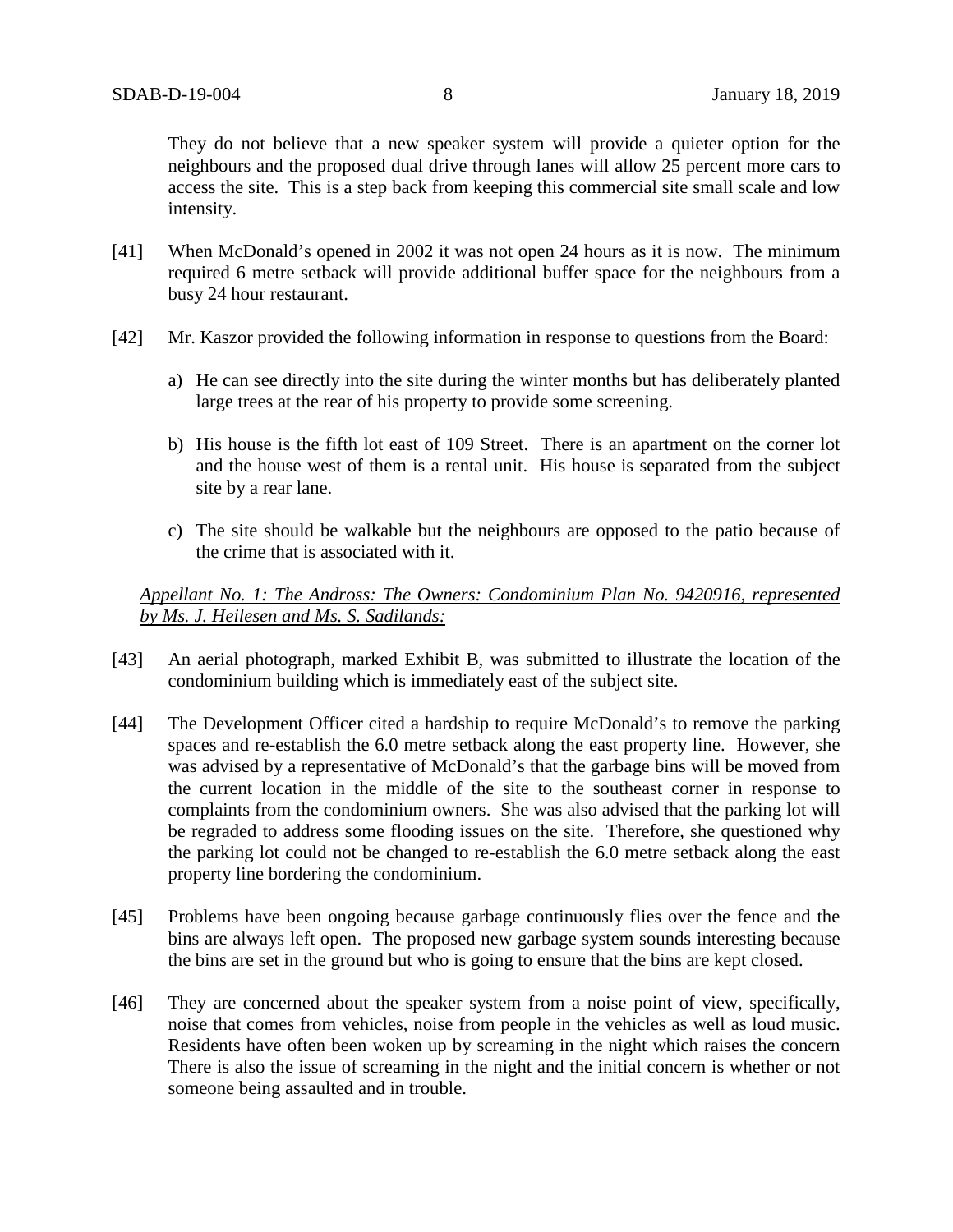- [47] It was noted that the development permit application that was approved in 2002 included conditions to restrict the hours of operation. However, she did not see where those restrictions had been changed. When the neighbours made an inquiry after they noticed that the restaurant was open 24 hours, they were simply advised by the City that they could operate 24 hours. Why should the residents have to put up with the noise and disruption. There are fights and arguments at all times of the day and night and the residents have to call the EPS to handle the situation.
- [48] It was her opinion that if this application is being reviewed as a new development, the restrictions that were imposed in 2002 should be upheld.
- [49] This is the only place that is open for homeless individuals during the night but they bring crime into the area. The condominium building has been broken into three times over the past year. The fire box key was taken from the front of the building to gain access and computers were stolen. Door handles have been sawed off and bicycles were stolen, vehicles parked in the parkade have been vandalized. When the video surveillance was reviewed, it was clear that these individuals were coming from McDonald's during the night. It was her opinion that the restaurant should be closed at night.
- [50] The patio is a terrible idea given the current problem with homeless individuals. She does not support the restaurant anymore because she is afraid. She has even witnessed individuals sleeping at the tables during the day.
- [51] Ms. Sandlilands reiterated the concerns raised by her neighbours. She resides on the second floor of the condominium overlooking the McDonald's site. Noise is always a problem and the proposed changes will only exacerbate the situation. She acknowledged that the noise made by the patrons is not the fault of McDonald's but it is made possible because the restaurant is open 24 hours.
- [52] It is easy to access the rear yard and hide behind the dumpster because the fence line that runs along the property line is not level and is much shorter at the rear. They do not use their deck because you get yelled at by individuals in the yard or on the other side of the fence. If she is able to get three nights out of the week when she is not woken up that is a very good week.
- [53] The proposed changes will increase the flow of traffic to the site. The patio will become a gathering point during the overnight hours so she was happy that removable furniture is being proposed.
- [54] Semi-trailers unloading supplies at the restaurant idle for long periods of time and the prevailing winds are from the west which blows the exhaust into their windows.
- [55] The majority of the building is above the fence line which does not buffer the noise emanating from the restaurant.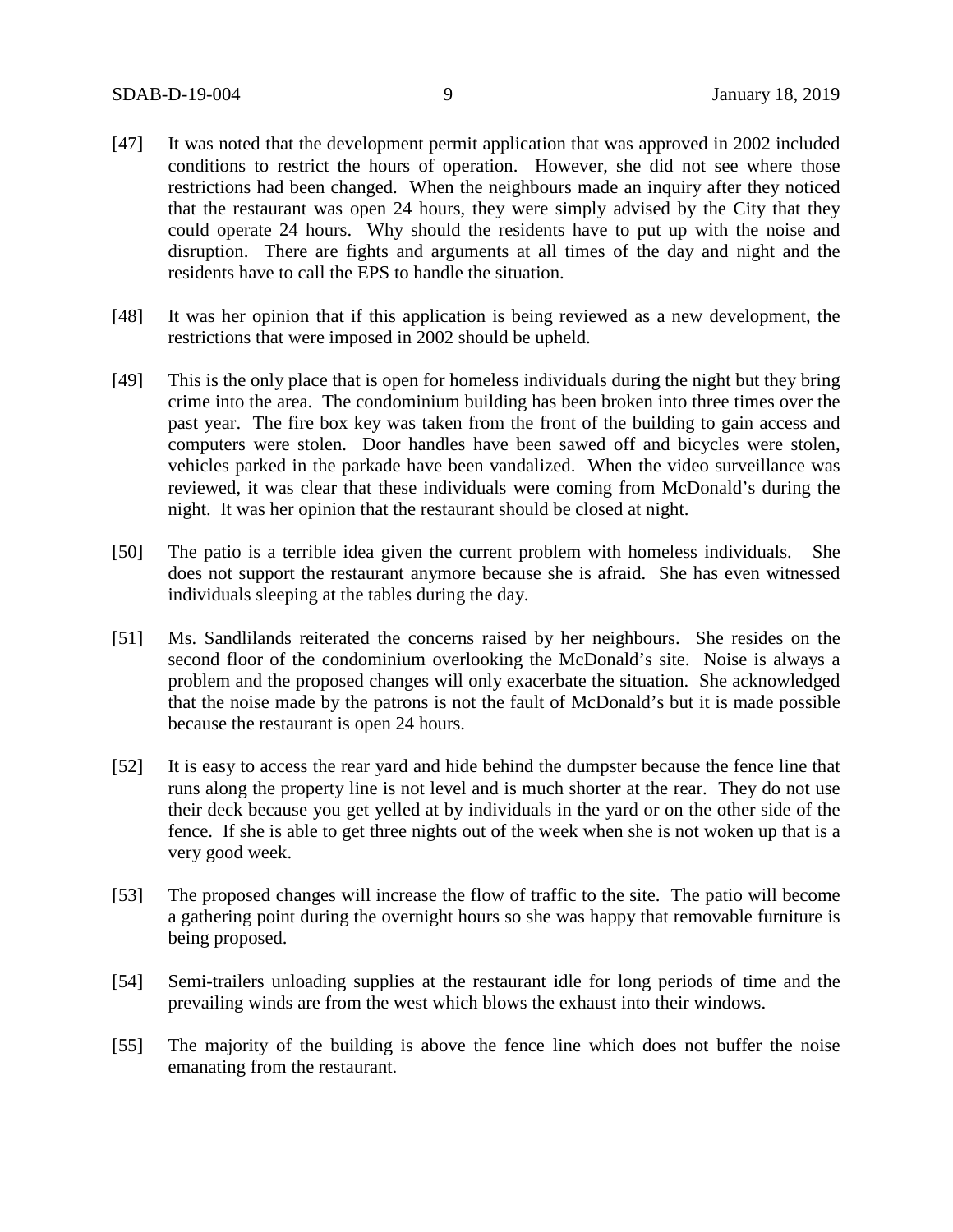- [56] This is a unique location because of the close proximity to a residential area. She acknowledged that it is easier for McDonald's to use a template for all of their restaurants but it does not work at this unique location.
- [57] Garbage and odours generated are an ongoing concern for neighbouring residents.
- [58] Ms. Heilesen and Ms. Sadilands provided the following information in response to questions from the Board:
	- a) First thing in the morning the drive through is closed. It was her assumption that they did not have enough staff to operate the ordering window.
	- b) The speakers will be moved further south and the cash window will remain at the same location.
	- c) The interior restaurant is open 24 hours.
	- d) The major issue is customers coming and going from the restaurant on a 24 hour basis. The hours of operation create the problems.
	- e) They experience street noise during the day but although 109 Street is a commuter route, it is surprisingly very quiet during the night.
	- f) The 5.0 metre variance will bring all of the problems closer to them and the proposed change will intensify the use.
	- *iii) Position of Position of Affected Property Owners in Support of the Appellant:*

*Mr. S. Bailey, EPS*

- [59] Constable Bailey submitted crime statistics for the subject site, marked Exhibit C.
- [60] He is a Constable with the southwest division and primarily works in the Garneau area. Over the past four years he has become familiar with the owner of the McDonald's restaurant as well as neighbourhood residents.
- [61] From January 1, 2018 to December 19, 2018, 204 calls for service have been received that relate to police files at the McDonald's restaurant. Transients are a significant problem in this area.
- [62] EPS has been working with the ownership of the McDonald's restaurant which has changed since the appeal hearing in 2009 in attempt to address the problems through environmental design changes, including the removal of exterior plugs and restricting WIFI at night to discourage transient persons from coming to the site.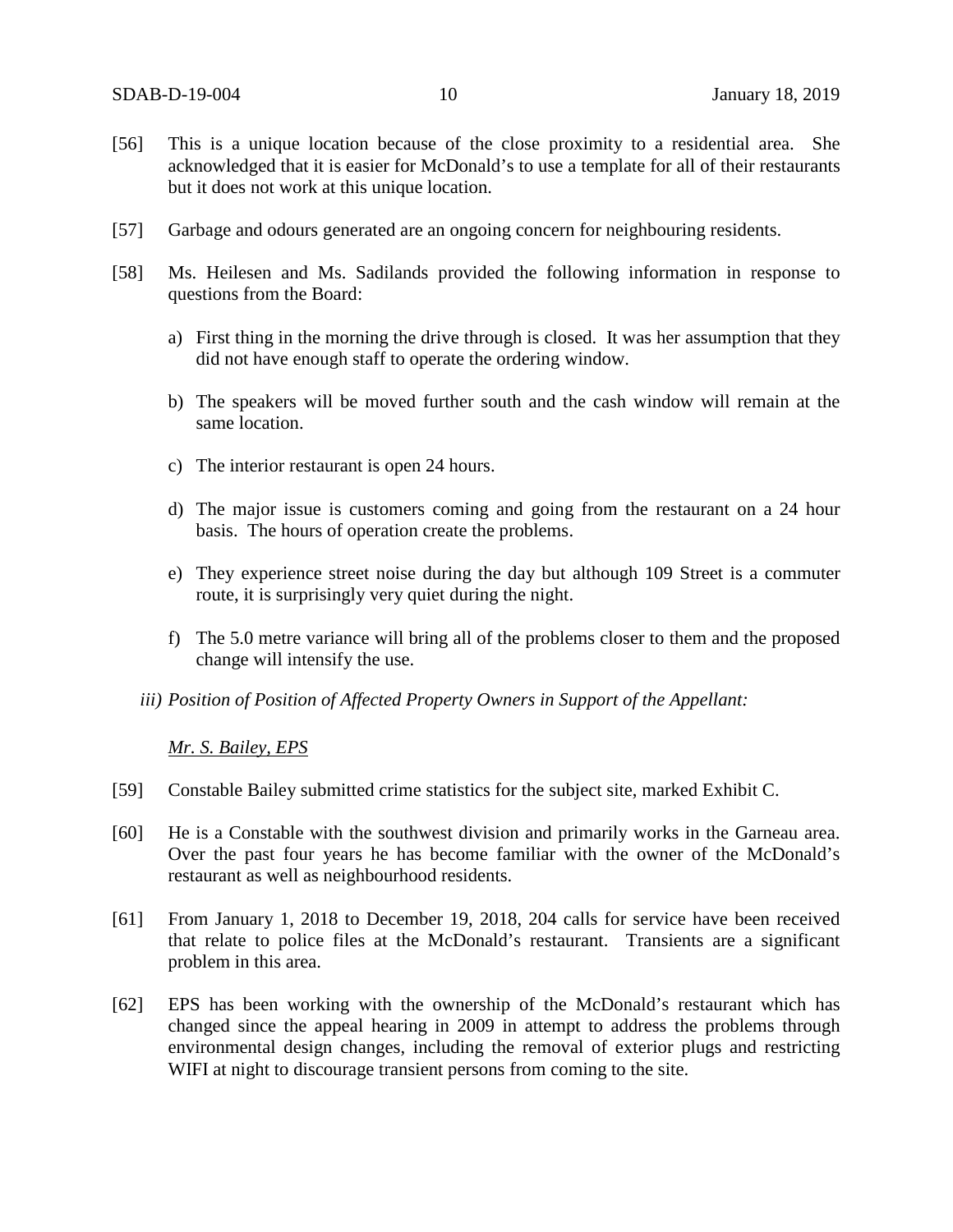- [63] The drive through service is currently closed between 11:00 p.m. and 7:00 a.m., Sunday to Thursday and between midnight and 7:00 a.m., Saturday and Sunday. However, the restaurant remains open 24 hours which creates a place for homeless individuals to congregate.
- [64] At the suggestion of EPS, the McDonald's restaurant in Callingwood is now closed at night and the drive through remains open which has limited the issue of homeless individuals congregating inside and the crime patterns leaving that location have also been reduced. EPS has suggested this option to the owners of this location.
- [65] The patio on 109 Street is not a good idea. A similar patio located at an A&W restaurant in this area is a magnet for homeless persons to loiter. It is the recommendation of EPS that there be no patio, the restaurant should be closed overnight and only the drivethrough service should operate 24 hours.
- [66] 109 Street is quiet at night and the open restaurant therefore tends to attract homeless or transient individuals. The majority of the calls for service to this location are received between 4:00 a.m. and 5:00 a.m. to deal with intoxicated individuals, trespassing and mischief. These types of calls are typical in Garneau and the Whyte Avenue area. EPS would like to move these individuals out of this area into the downtown core where they can be serviced by Hope Mission or other agencies located downtown.
- [67] He acknowledged that noise is a problem with customers coming and going from this location at night. However, this is a commercial site and noise cannot be completely eliminated. However the crime aspect could be addressed by implementing some of the other suggestions.
- [68] Constable Bailey provided the following information in response to questions from the Board:
	- a) The EPS suggestions have been discussed with the owner of the McDonald's and the Condominium Association. They are also working with the Condo Association to develop a CPTED plan for both the exterior and interior of their building. The CPTED report was not part of this development permit application.
	- b) It is the goal of EPS to provide access to facilities and trained personnel for the offender element either at the Hope Mission or the George Spady Centre. It was acknowledged that these facilities are located on the north side of the river but it was his opinion that this would help the Garneau area.

#### *Mr. Minaker:*

[69] Mr. Minaker resides south of the subject site, east of 109 Street.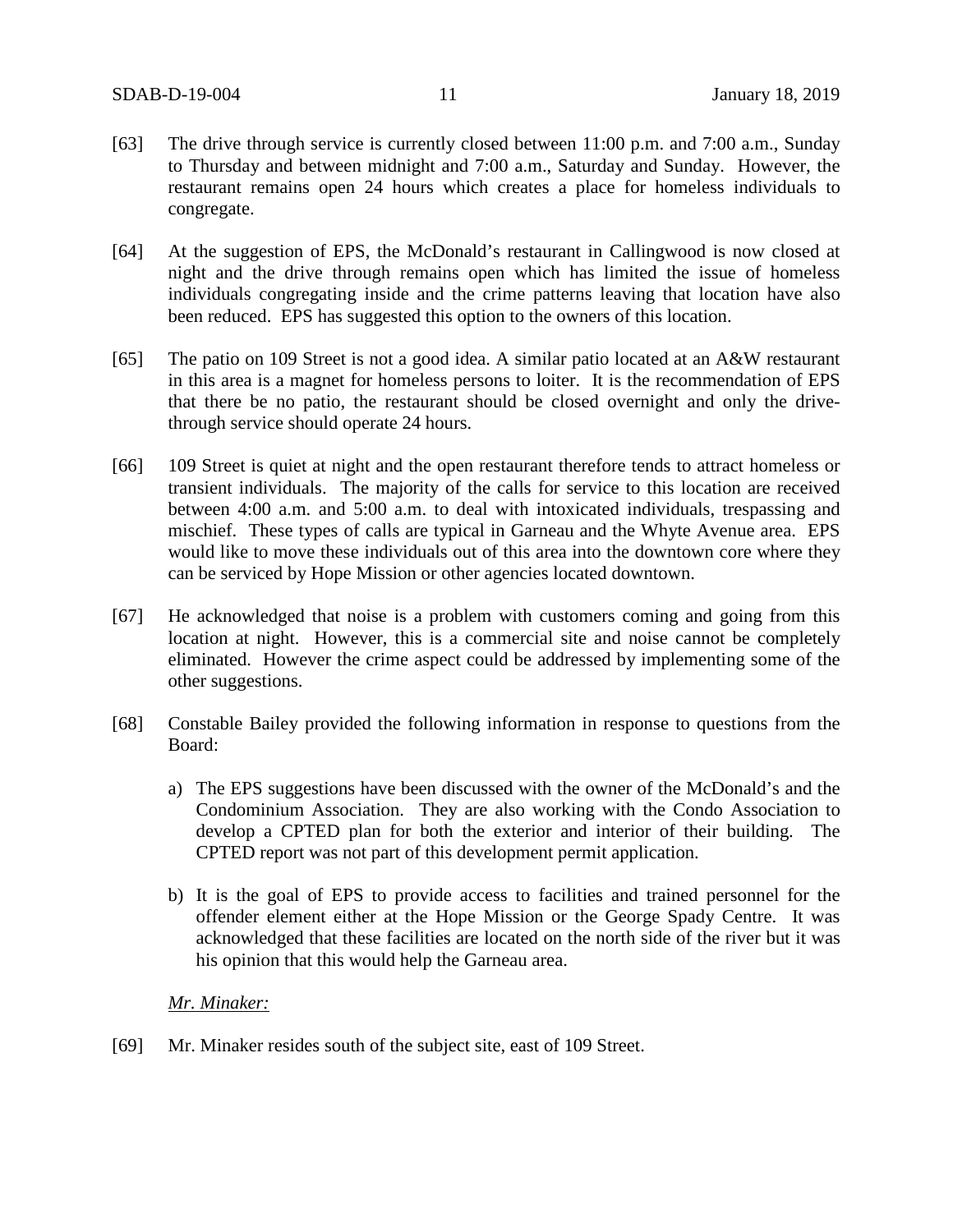- [70] There is another fast food restaurant located north of the subject site that operates between 10:00 a.m. and 10:00 p.m. and from his observations, does not create the same problems as the McDonald's.
- [71] He has a video surveillance camera installed on his garage and it was his estimation that 90 percent of the crimes occurring in the area are related to individuals either pre or post McDonald's.
- [72] The proposed dual drive through lanes will create a bottleneck because egress from the site is not adequate.
- [73] He would rather have the drive through service operating 24 hours than the restaurant because the restaurant is a catalyst for crime in the area. Over the past two years, the McDonald's has drawn a certain type of cliental. He does not blame McDonald's but he wishes that they would be more involved. At the two previous appeal hearings, McDonald's made numerous promises to the residents that have not been kept.
- [74] He questioned why an additional drive through lane that will move the speaker system closer to the residential properties is required when there are so many mobile food service applications available to McDonald's.
- [75] Mr. Minaker provided the following responses to questions from the Board:
	- a) He is opposed to the proposed patio because of the increased crime that it will bring but he did not have an opinion regarding the required variances.

#### *Mr. B. Kropf*:

- [76] He provided a copy of his written submission, marked Exhibit D.
- [77] He is an urban planner with 46 years of experience and has worked for the City of Edmonton during which time he helped to co-author the *Edmonton Zoning Bylaw 12800*.
- [78] He has a stake in how his neighbourhood changes and in particular how those changes conform to the views and intentions of City Council for this area. As a resident planner volunteer, he has been involved in the preparation and completion of the 109 Street Corridor Area Redevelopment Plan as well as the drafting of various Overlays that are intended to implement the intentions of City Council.
- [79] Between 2006 and 2013, city planners and several communities, including Garneau, attempted to achieve three goals for the 109 Street corridor. Firstly, to increase development intensity along 109 Street, secondly to protect the existing residential areas form the negative impacts of that intensification and thirdly to transform 109 Street from a commuter oriented commercial strip to something that was less car oriented and more pedestrian and local consumer oriented.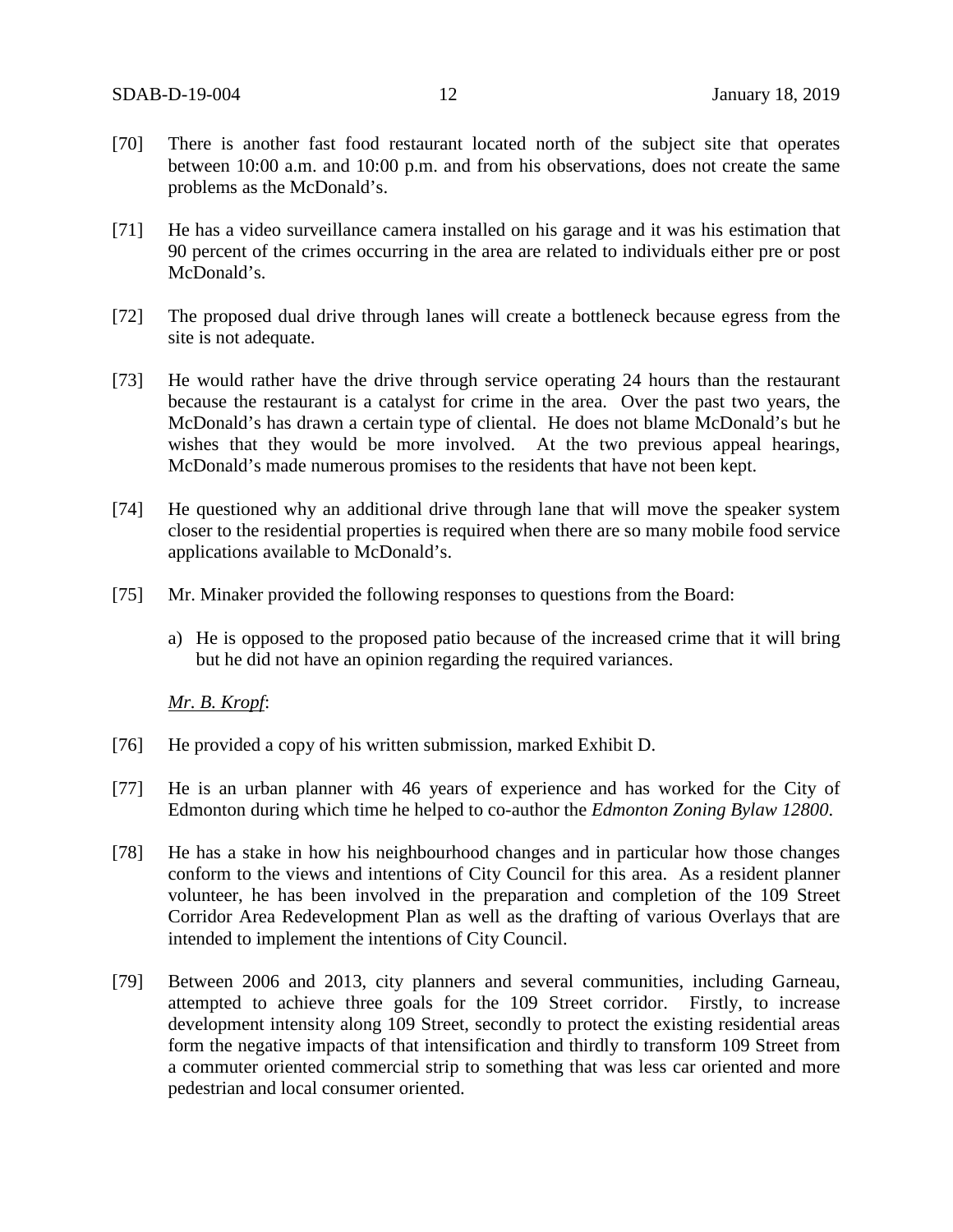- [80] This application involves a number of changes, specifically, increasing the restaurant capacity from 95 to 126 occupants, reducing the rear setback from 6.0 metres to 1.7 metres and allowing parking and waste collection to be located within that setback. The third change is to increase the drive through function by increasing the queuing capacity from 6 to 8, to remove the hours of operation limitation and the ban on electronic order boards that were put in place to help ensure compatibility with the adjacent neighbourhood.
- [81] Excerpts from the 109 Street Corridor Area Redevelopment Plan were referenced, specifically Policy 3.2.3.1 which states that new auto-oriented uses are discouraged. As a former planner for the City of Edmonton, he viewed his duty as including an obligation where opportunities arise to ensure that whatever development occurs come closer to Council policy and zoning regulations. In this case, the development not only fails but it enhances the automobile orientation use because it increases the queuing capacity, the capacity of the restaurant and it adds electronic boards which increases the number of vehicles that can access the site and it removes the limitations on the hours of operation. All of these changes work to increase the auto orientation which is directly contrary to the vision of City Council along this commercial strip.
- [82] This is an opportunity to make the site closer to what was intended by City Council and the requirements of the *Edmonton Zoning Bylaw*. Instead the approval reinforces the existing problem, which in effect is a 70 percent deviance from the requirements of the *Edmonton Zoning Bylaw* and is not necessary.
- [83] The parking provided on this site grossly exceeds what is required. According to the *Edmonton Zoning Bylaw*, this development requires six parking spaces and 33 are proposed. McDonald's could lose the entire east row of parking and the waste bins and still exceed the onsite parking requirement. In doing so, the parking requirements for a transit avenue development and the required separation between a commercial site and a residential site would be met. That would also make it possible to relocate the waste bins to the south property line, adjacent to a lane and adjacent across the lane to commercial sites, not residential sites. The opportunity is great to make this development conform to what City Council and the community originally envisioned for 109 Street.
- [84] He was personally involved in drafting the Overlay and clarified that the 6.0 metres setback was deliberately established as was the exclusion of parking spaces and waste bins in the setback.
- [85] The waste bins for the Mucho Burrito restaurant, located north of the subject site, are located on the east property line but are separated from the residential sites by a 6.0 metre lane. The minimum required 6.0 metre setback was designed to replicate a 6.0 metre separation created when there is a lane. It was not random, it was deliberately imposed.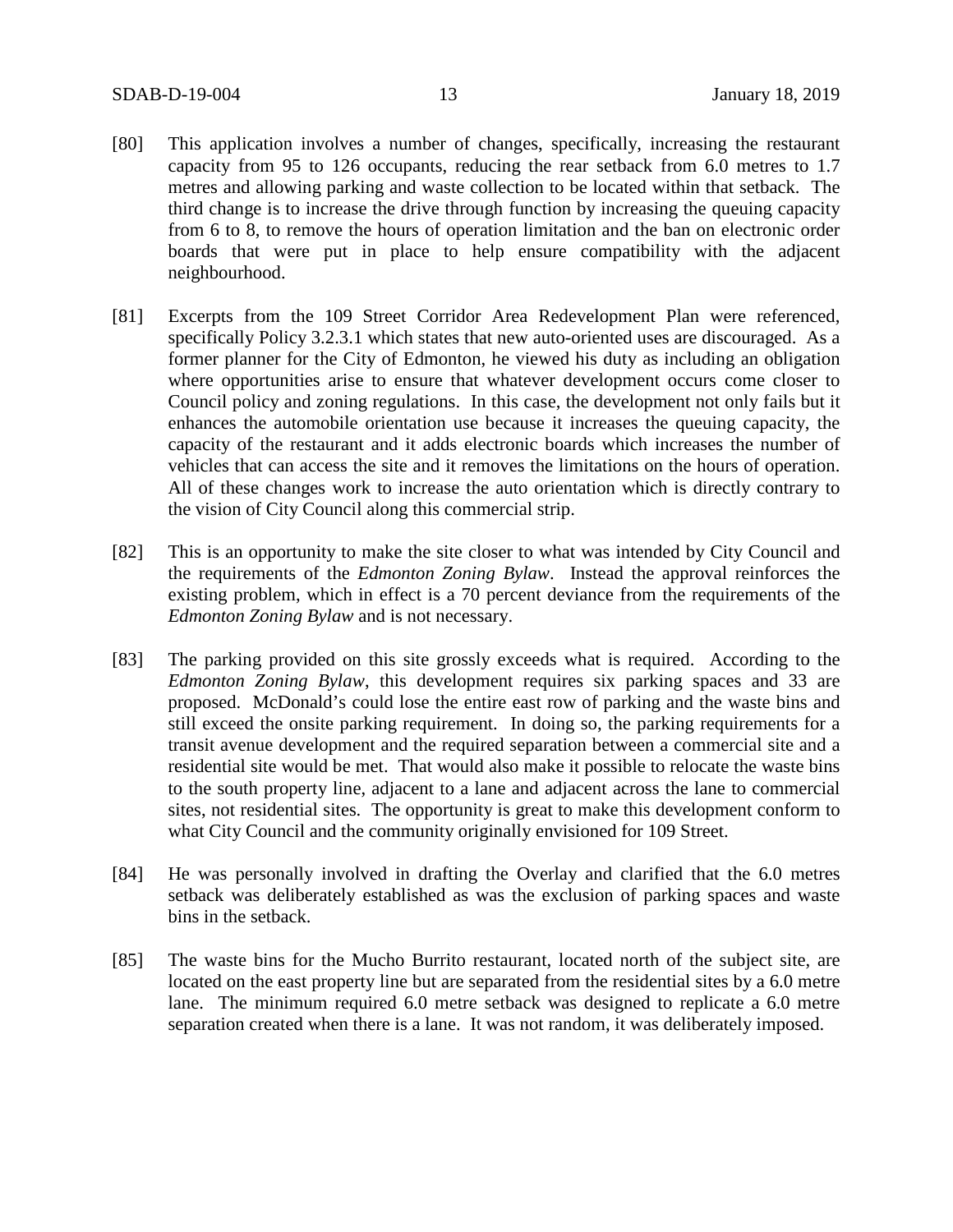- [86] It was his opinion that the best response to the proposed development is to ensure that it complies in all respects with the requirements of the *Edmonton Zoning Bylaw*, the Overlay and the Area Redevelopment Plan. The second best response would be to refuse the application and allow McDonald's to operate as it has for the past 16 years.
- [87] In response to a question, Mr. Kropf clarified that his submission contained excerpts from the 109 Street Corridor Area Redevelopment Plan and that the subject site does not fall within the Garneau Area Redevelopment Plan.
	- *iv) Position of the Respondent, Ms. C. Chopko, representing, IBI Group Geomatics (Canada) Inc. and Mr. J. Hrsak, representing McDonald's Restaurant:*
- [88] Mr. Hrsak runs the McDonald's restaurant for the owner/operator, Mr. Sharma, who was unable to attend the hearing. He has more than 30 years of experience working with McDonald's, 27 years on the corporate side and three years on the owner/operator side since Edmonton has sold off all of its corporate restaurants. He will also be the hands on project manager for the remodeling of the Garneau location.
- [89] Since purchasing this restaurant from McDonald's they have been excited for the refurbishment of this old and tired restaurant. The new look will be modern, clean, convenient and safe with high quality design and will deliver on the McDonald's guest experience. It will include state of the art technology and deliver on the guest experience.
- [90] The Garneau McDonald's is an important and vital fixture on 109 Street and it is one of the first catalyst projects to showcase a high standard of design and kick start the creation of a vibrant street life for the 109 Street area.
- [91] McDonald's has worked with the city on how to implement the principles of the 109 Street Corridor Area Redevelopment Plan. The primary objective of the Plan is to improve the quality and appearance of development and the streetscape to achieve a better pedestrian environment. To help achieve this, the city was looking for a better visual and pedestrian connection to the street through the development of an outdoor patio. Enhanced landscaping is proposed to further strengthen the streetscape and the overall site.
- [92] Better garbage storage and handling will be accomplished through the implementation of the Earth bins system which will require less garbage pickup from the site. The bins are easier to empty and are buried several feet below the ground which makes them aesthetically more pleasing than the bins that are currently located on the site. Lighting and signage will be improved to improve safety.
- [93] The McDonald's Smart Restaurant Design Strategy aligns with one of the key guiding principles of the plan to encourage sustainable development practices.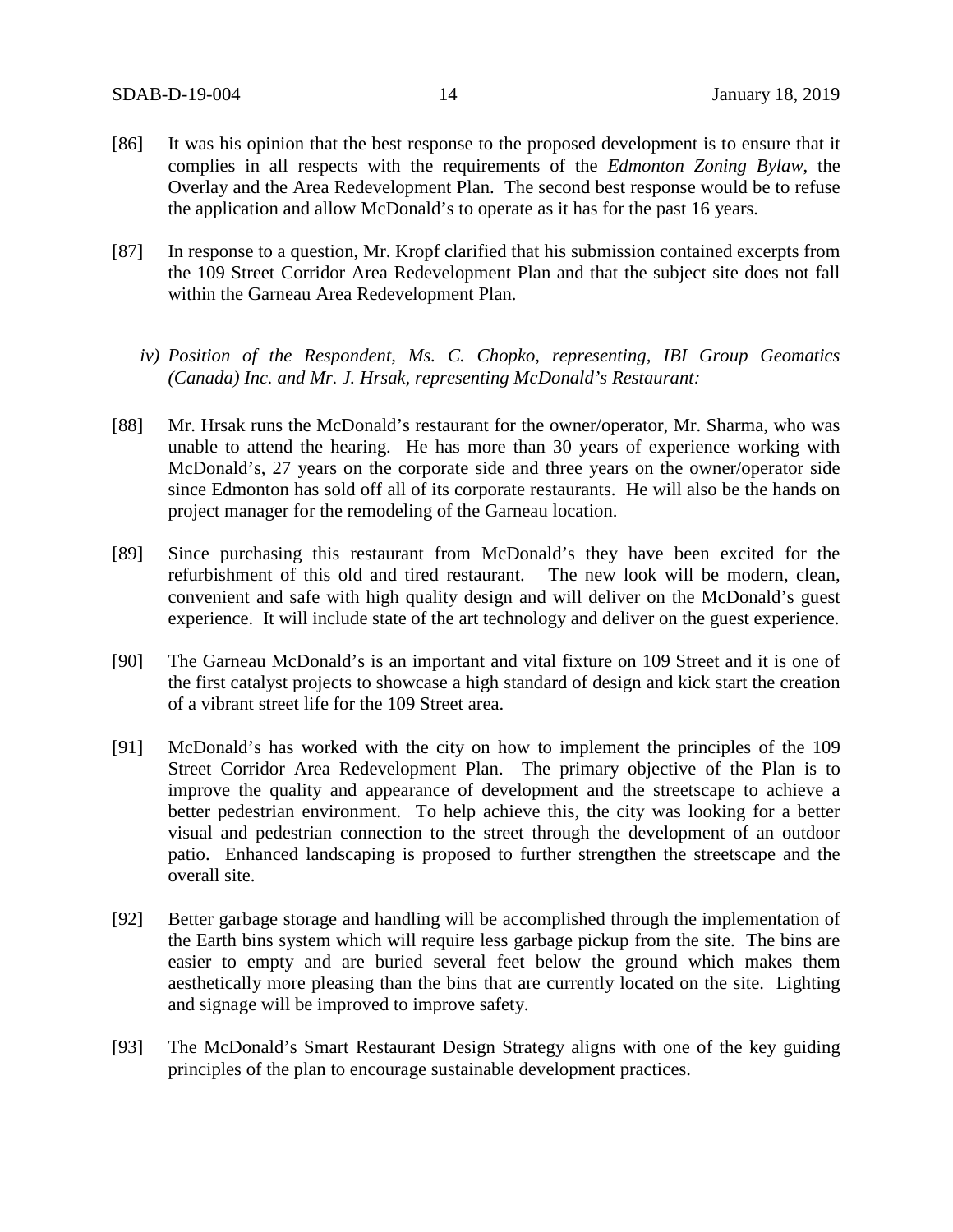- [94] Based on the feedback received at an open house that was held on December 6, 2018, several options have been reviewed in the hope of benefiting all parties involved. The EPS completed an environmental analysis of the entire site in mid-December. They are still waiting for the final details but have taken action on several of the recommendations and have gone back to corporate McDonald's with recommendations to help reduce this as an area of congregation at night, including the removal of all outside plugs, removal of the WIFI and have requested that the patio furniture be brought inside in the evening in order to keep foot traffic moving.
- [95] Major improvements to the drive through configuration are being proposed. A dual lane drive through service allows for a faster flow for vehicles and less idling which reduces noise significantly by allowing guests to choose a second lane for ordering. Technology has changed significantly since 2009 and the audio systems are completely different.
- [96] Decibel testing completed by HME, the manufacturer of the Automatic Volume Control system found that the proposed system is exactly the same if not quieter than the current face to face ordering system that exists. At 16 feet, which is the distance from the speakers to the fence is 36 decibels and a 35 to 45 decibel range is equivalent to a whisper. Most household appliances are loader than the proposed audio system.
- [97] The proposed dual lane system in this sales volume will result in an increase of between 15 to 20 cars per day, less than one car per hour.
- [98] Complete peace and quiet at this location, with or without the McDonald's Restaurant, is an unrealistic expectation for this part of the city which is a major centre for night life and the arts scene.
- [99] They have considered erecting a sound barrier fence in an attempt to reduce vehicle noise.
- [100] Since the advent of Rogers Place, homeless and crime has increased in this area and they have been working with EPS and the business community in an attempt to make changes to address the problem. McDonald's is sympathetic to the concerns of the condominium owners as they relate to crime. They have not been exempt from crime and have spent thousands of dollars on the maintenance and repair of their site. McDonald's did not create the issue but are willing to address the problem with all parties involved.
- [101] The proposed changes will help to reduce vagrant activity in the area. The City, by Bylaw, has mandated that the restaurant lobby be open 24 hours while closing the drive through service overnight which is the root of the problem.
- [102] McDonald's strongly supports the closure of the restaurant lobby during overnight hours in order to address community concerns regarding vagrancy. This will reduce noise, and reduce but not eliminate the number of people congregating in the parking lot.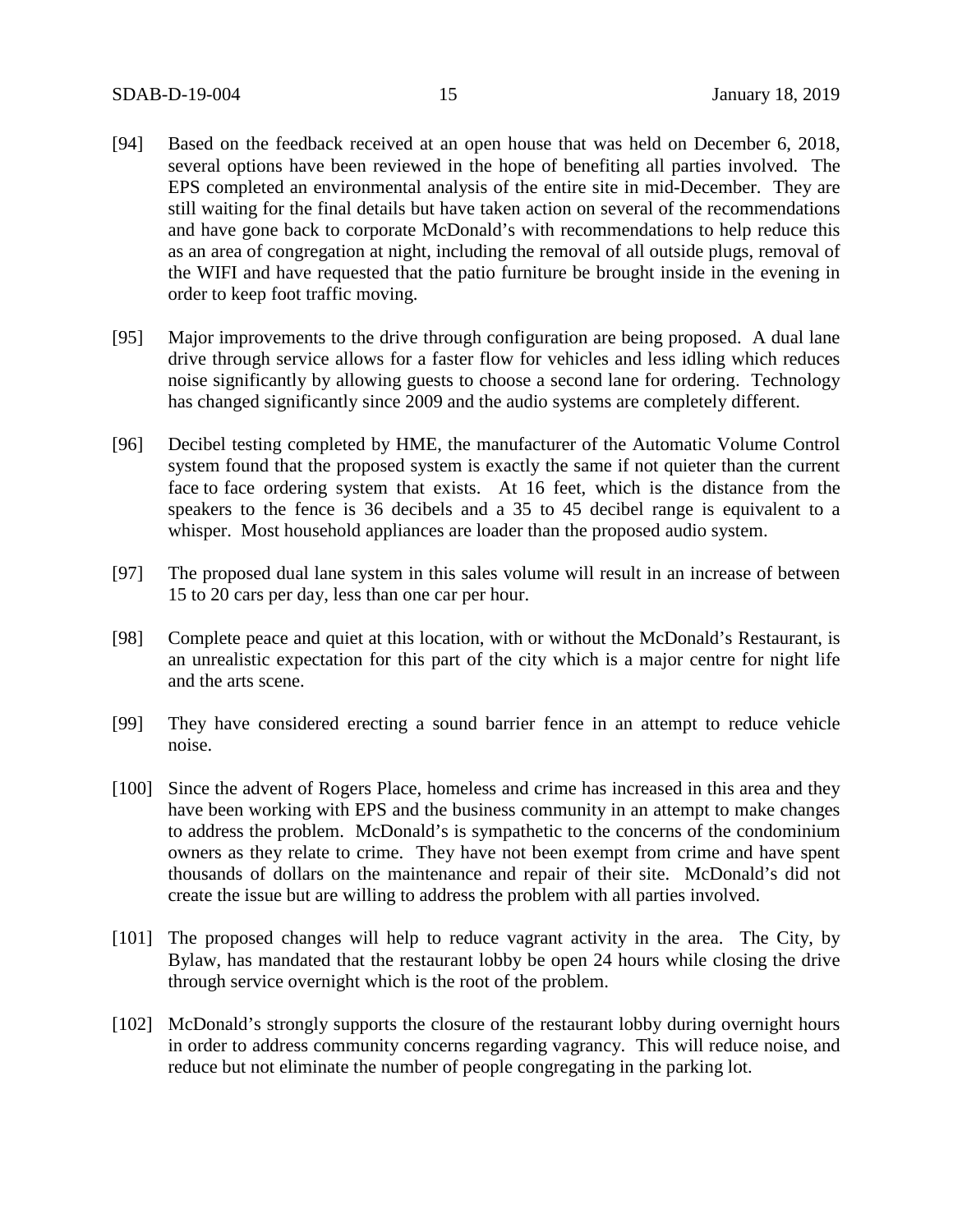Allowing the drive through service to remain open overnight will be quieter and safer because traffic will be able to enter and leave the site more quickly. This will keep vagrants away from a warm space and a place to sleep at night. Complete closure of the restaurant at night is something that should not be entertained because one of the franchising standards for a McDonald's restaurant is that 24 hour service is provided and approximately 14 percent of the sales at this location occur at night because of the busy night life in this area.

- [103] The same garbage trucks that currently visit the site will pick up the proposed Earth bin system. The Earth bins will be locked while the existing bins are not.
- [104] The noise of a car today, with or without a speaker system, will be the same but the dual drive through lane will move people in an out of the parking lot quicker which will reduce vehicle noise and the noise generated by individuals playing loud and music and slamming car doors.
- [105] It was acknowledged that several of the promises made by corporate McDonald's to the residents in this area have not been kept. However, this owner/operate is hands on and is invested in the community. He is approachable and is willing to work with the residents and the community as a whole to address all of the concerns.
- [106] Ms. Chopko indicated that a 6.0 metre buffer along the east property line would require additional landscaping which can create some safety concerns because it would provide a place for individuals to hide. It was her opinion that it is a trade off at this location.
- [107] Mr. Hrask clarified that Mr. Sharma also owns the Callingwood McDonald's and that crime at this location has been significantly reduced by closing the restaurant lobby at night. The lobby is closed at 1:00 a.m. Monday to Friday while the drive through remains open 24 hours. This has significantly reduced the number of incidents and the calls to EPS.
- [108] Mr. Hrask and Ms. Chopko provided the following information in response to questions from the Board:
	- a) It would be his preference to close the restaurant at night in order to eliminate a warm place for homeless individuals to shelter. The Callingwood McDonald's restaurant is closed at 11:00 p.m. and reopens at 5:00 a.m. on weekdays and is closed between 1:00 a.m. and 5:00 a.m. on Saturdays and Sundays while the drive through service is open 24 hours.
	- b) The proposed dual drive through lanes will allow approximately 10 to 20 more vehicles to access the site on a daily basis.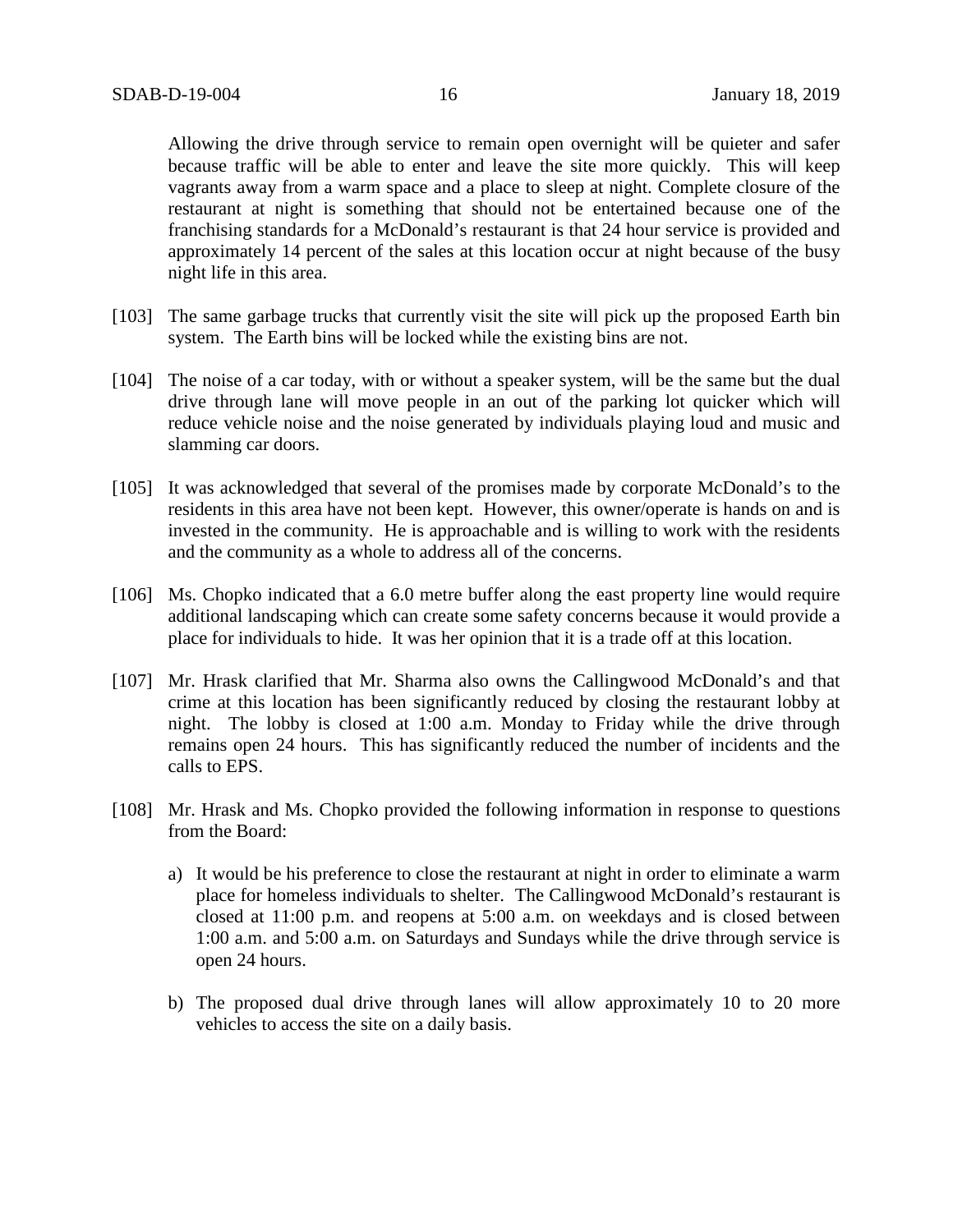- c) They would like to have removable furniture on the patio that can be stored inside the restaurant lobby if it is closed at night while the drive through service is allowed to operate or not have a patio at all.
- d) The patio at the Callingwood location has cement benches that cannot be moved.
- e) They are prepared to look at options to address the neighborhood concerns, including re-establishing the buffer along the eastern property line or erecting a noise attenuation wall along the south property line.
- f) Customers at this location park close to the building and not along the eastern edge of the site which in itself creates a different type of buffer.
- g) The parking lot will be completely redeveloped and will have a bright and clean appearance that will serve as buffering in a different way. Unoccupied parking spaces provide a type of buffer because it allows surveillance.
- h) They are prepared to work with neighbourhood residents to address their concerns.
- [109] At this point, the Presiding Officer advised that the Board is required to make a decision on the development permit application and plans that have been reviewed and approved by the Development Officer and expressed some concern regarding the many conflicting opinions and suggestions involving substantive changes to the stamped approved plans that were provided by all of the parties that appeared at the hearing, including the Applicants. Therefore, Mr. Hrask was asked to confirm whether or not a postponement was being requested in order to submit a revised development permit application or alternate plans.
- [110] Mr. Hrask asked the Board to proceed and make a decision on the development permit application that was submitted and approved by the Development Officer.
- [111] He confirmed that it would be his preference to have the drive through service open 24 hours per day, 7 days per week and the hours of operation for the restaurant set at Sunday through Thursday, 6:00 a.m. to 11:00 p.m. and Friday and Saturday, 6:00 a.m. to midnight.
- [112] Currently the reverse exists, except the drive through service opens at 7:00 a.m. and the restaurant lobby is open 24 hours.
- [113] If the drive through service is allowed to operate on a 24 hour basis, he would not oppose a condition that requires the patio furniture to be brought inside at 10:00 p.m. every day. It is not a smart idea to leave removable patio furniture on 109 Street overnight. The furniture currently shown on the plans cannot be removed.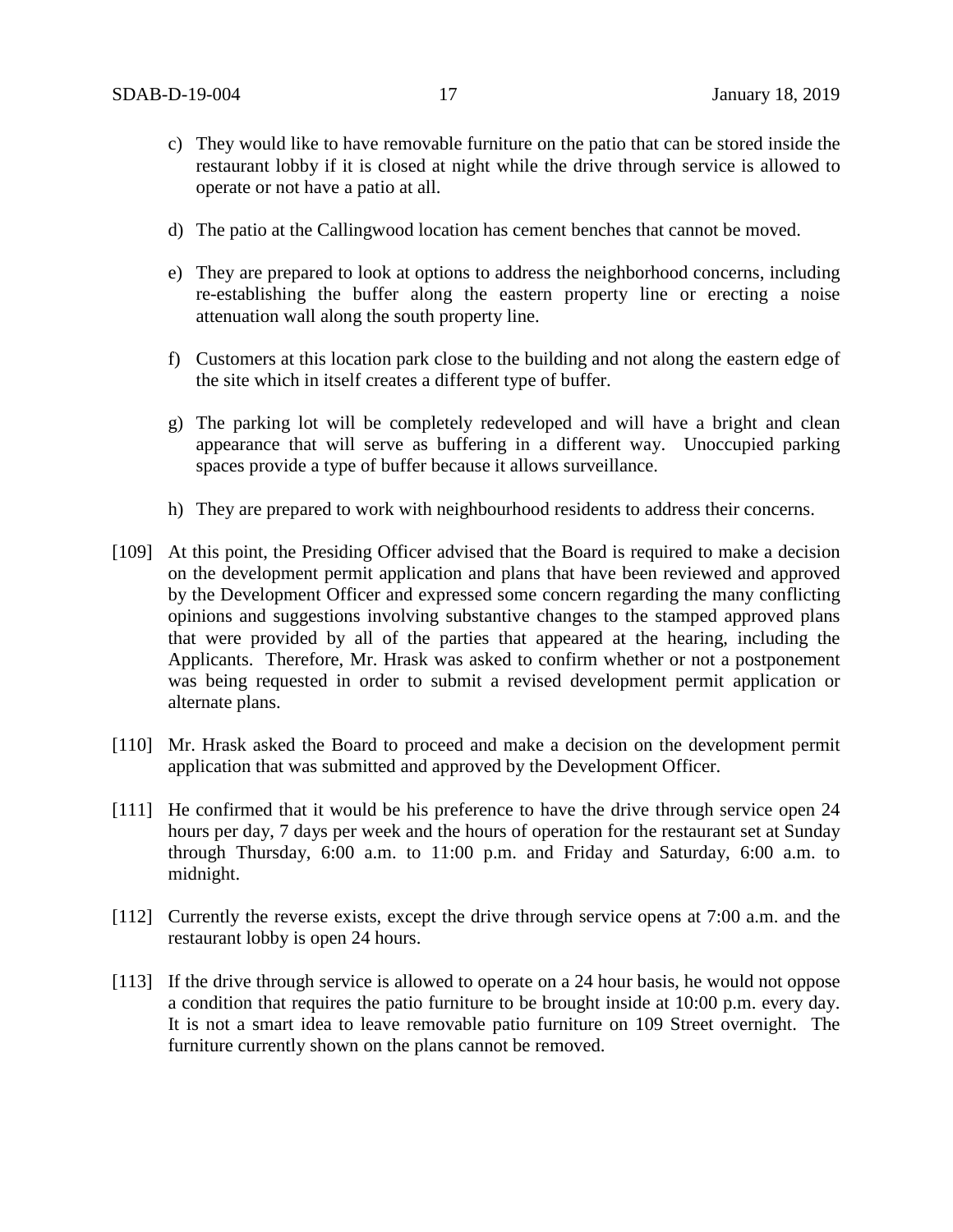- *v) The Development Authority, Mr. P. Adams in response to questions from the Board:*
- [114] He confirmed that the Garneau Area Redevelopment Plan does not apply to the subject site.
- [115] The legal non-conformity was captured by granting the variance along 109 Street because the footprint of the building is not changing.
- [116] Section 11.3(2)(a) of the *Edmonton Zoning Bylaw* provides variance power for a nonconforming development.
- [117] The minimum required 6.0 metre setback was varied to allow for parking and trash collection.
- [118] He considered the proposed development as a new application and he would allow both variances regardless of the legal non-conforming status for the reasons in his report.
	- *vi) Rebuttal of the Appellants*

#### *Appellant No. 1: The Andross: The Owners: Condominium Plan No. 9420916:*

- [119] Customers park away from the building on this site and park along the fence located on the east property line that borders their building.
- [120] It was their opinion that unoccupied parking spaces do not provide an adequate buffer zone.
- [121] The proposed dual drive through lanes will increase traffic and noise.
- [122] It was their opinion that both the restaurant and the drive through service should be closed at night because it will reduce crime and decrease noise.

#### *Appellant No. 2 - Mr. Kaszor*:

- [123] He clarified that the excerpts he referred to were Policy directives taken from the 109 Street Corridor Area Redevelopment Plan and were all contained in the document marked Exhibit E.
- [124] The approval of the SDAB in the 2009 restricted the drive through service and the speaker system. However, the neighbours were under the assumption that these restrictions also applied to the restaurant.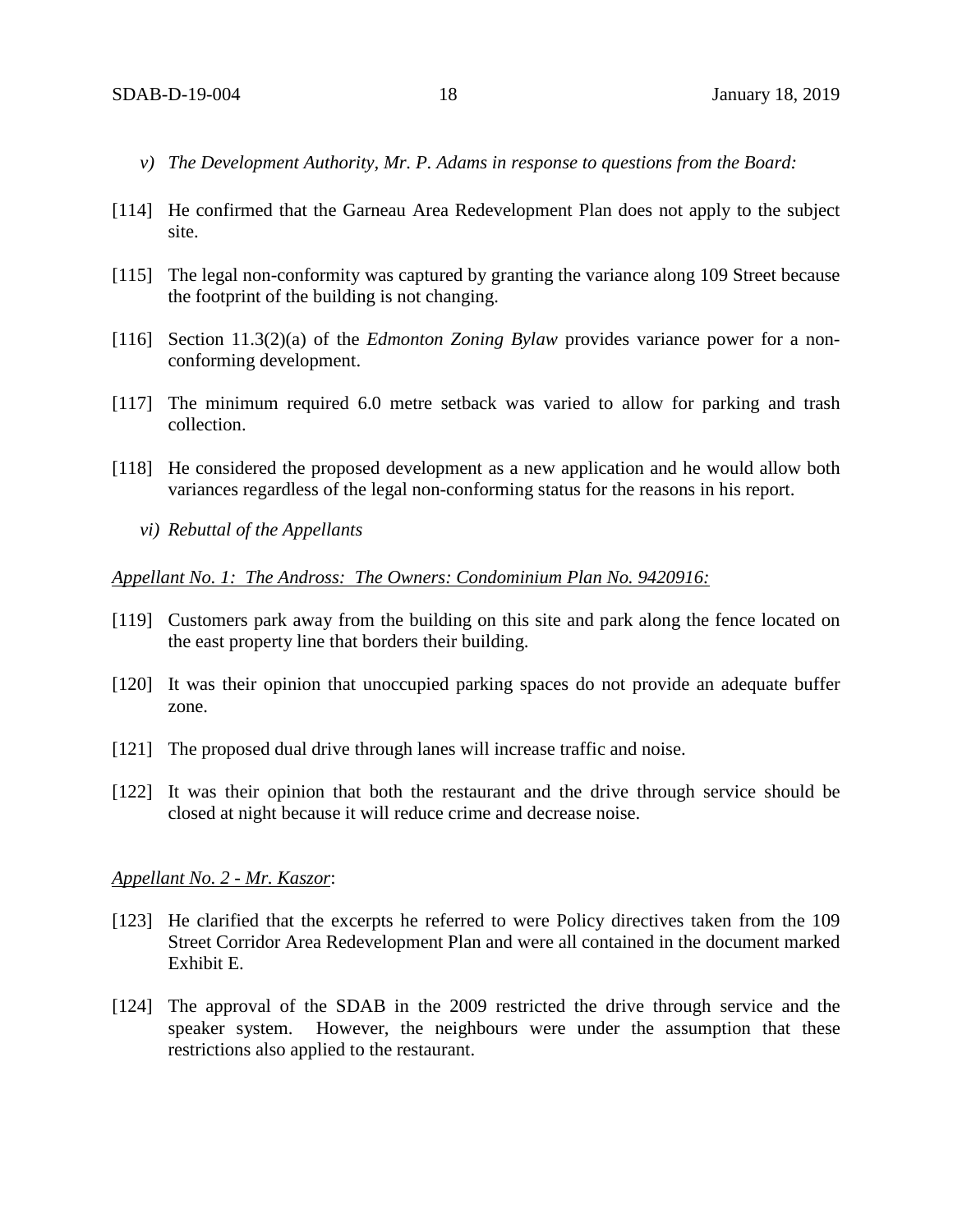When he contacted to get some clarification, he was advised that the restrictions only applied to the drive through service which is a Discretionary Use. The neighbours were disappointed because they assumed that the decision addressed the entire operation.

- [125] They were advised by a McDonald's representative that the scientific data regarding decibel levels does not always match what happens in reality, especially at night.
- [126] "Sophie's Choice" is what they have. It is logical to close the restaurant because it is a real problem at night. It is also logical to keep the drive through service closed as well. These suggestions were made to past management who did not respond.
- [127] The proposed drive through will bring more vehicles onto the site, which will increase not decrease traffic along 109 Street. It was his opinion that closing the restaurant at night and allowing the drive through to remain open will not be quieter.
- [128] This McDonald's is located on a unique site and has expanded from a restaurant that was not approved as a 24 hour operation in 2002 to the proposed dual drive through service with an outdoor speaker system.

## **Decision**

- [129] The appeals are DENIED and the decision of the Development Authority is CONFIRMED. The development is GRANTED subject to the conditions and variances imposed by the Development Authority. **The Board imposes the following ADDITIONAL condition:**
	- a) As a condition of approval of the Drive-in Food Service for unlimited hours of operation, the hours of operation for the Restaurant shall be subject to the restriction that it may only be open to **patrons** during the following hours: from **Sunday through Thursday, 6:00 a.m. to 11:00 p.m. and Friday and Saturday, 6:00 a.m. to midnight**.

#### **Reasons for Decision**

- [130] This is an appeal of an application for a development permit to construct interior and exterior alterations to a Restaurant and Drive-in Food Service (façade improvement, reconfigure parking area and drive-in, improved Landscaping and construct a covered patio; Public Area: 152 square metres) (McDonalds).
- [131] Based on the provided evidence, a Restaurant Use and a Drive-in Food Service Use have operated together with approval on the property for over 20 years:
	- a) Development Permit # 000114821-001 for a Drive-in Food Service was approved June 20, 1994.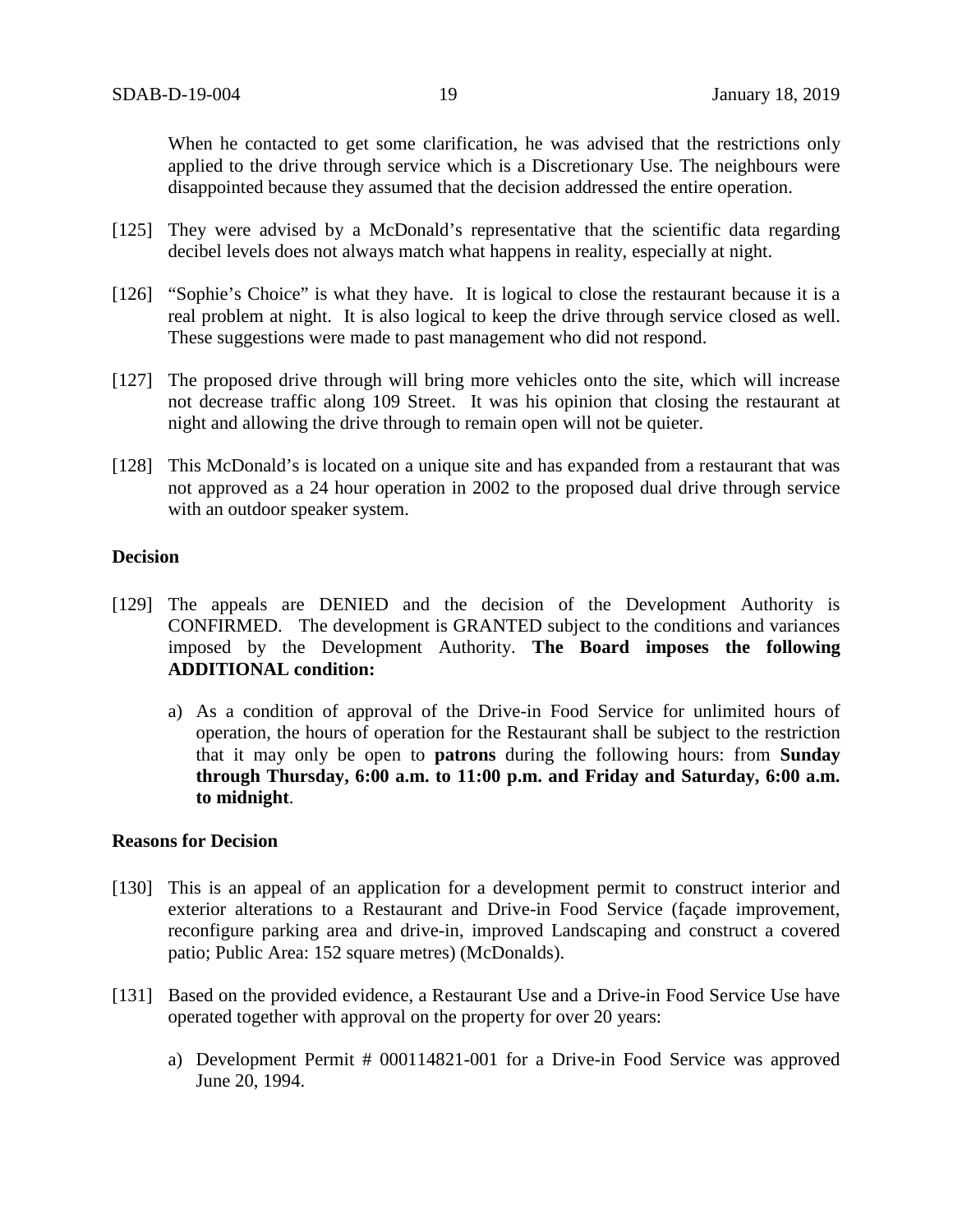- b) Development Permit # 001072348-001 was approved by the Board on April 12, 2002 for a Restaurant (McDonalds – 95 occupants) and drive through with conditions, including a limit on hours of operation for drive in (11 pm Sunday to Thursday, 12 pm Friday to Saturday, no morning time is specified) and the specification that no loud speakers are to be located on the drive through (SDAB-D-02-097).
- c) Development Permit # 263121901-001 to construct exterior alterations to a Restaurant with a Drive-through food Service (McDonald's install new customer order display and close order booth) was approved by the Development Authority and then appealed by neighbouring property owners and refused by the Board on August 29, 2009 in SDAB D-09-175.
- [132] The subject site is zoned CB1 (Low Intensity Business Zone) under the *Edmonton Zoning Bylaw*, (the Bylaw). In the CB1 Zone, Restaurants, for less than 200 occupants and 240 square metres of Public Space, is a Permitted Use and Drive-in Food Services is a Discretionary Use. The subject site falls within the Main Streets Overlay in section 819 of the Bylaw and the 109 Street Corridor Area Redevelopment Plan (the 109 Street ARP).
- [133] Section 687(3)(a.1) of the *Municipal Government Act*, (the Act) provides that in determining this appeal, the Board must comply with applicable statutory plans and, subject to its variance authority in 687(3)(d), with the provisions of the Bylaw. The Board notes that the general purposes and policies in the applicable instruments stress the need to balance competing interests, the importance of scale and compatibility with other commercial developments and also with surrounding residential developments, high quality developments and pedestrian orientation:

The general purpose of the CB1 zone in section 330.1 of the Bylaw is "to provide for low intensity commercial, office and service uses located along arterial roadways that border residential areas. Development shall be sensitive and in scale with existing development along the commercial street and any surrounding residential neighbourhood."

The purpose of the Main Streets Overlay in section 819.1 of the Bylaw is "to encourage and strengthen the pedestrian-oriented character of Edmonton's main street commercial areas that are located in proximity to residential and transit-oriented areas, by providing visual interest, transparent storefront displays, and amenities for pedestrians."

Policy 1.1 of the 109 Street ARP states the primary objective of the Plan is "To improve the quality and appearance of development and the streetscape on 109 Street to achieve a better environment for pedestrians and a better balance between all users of this important transportation corridor."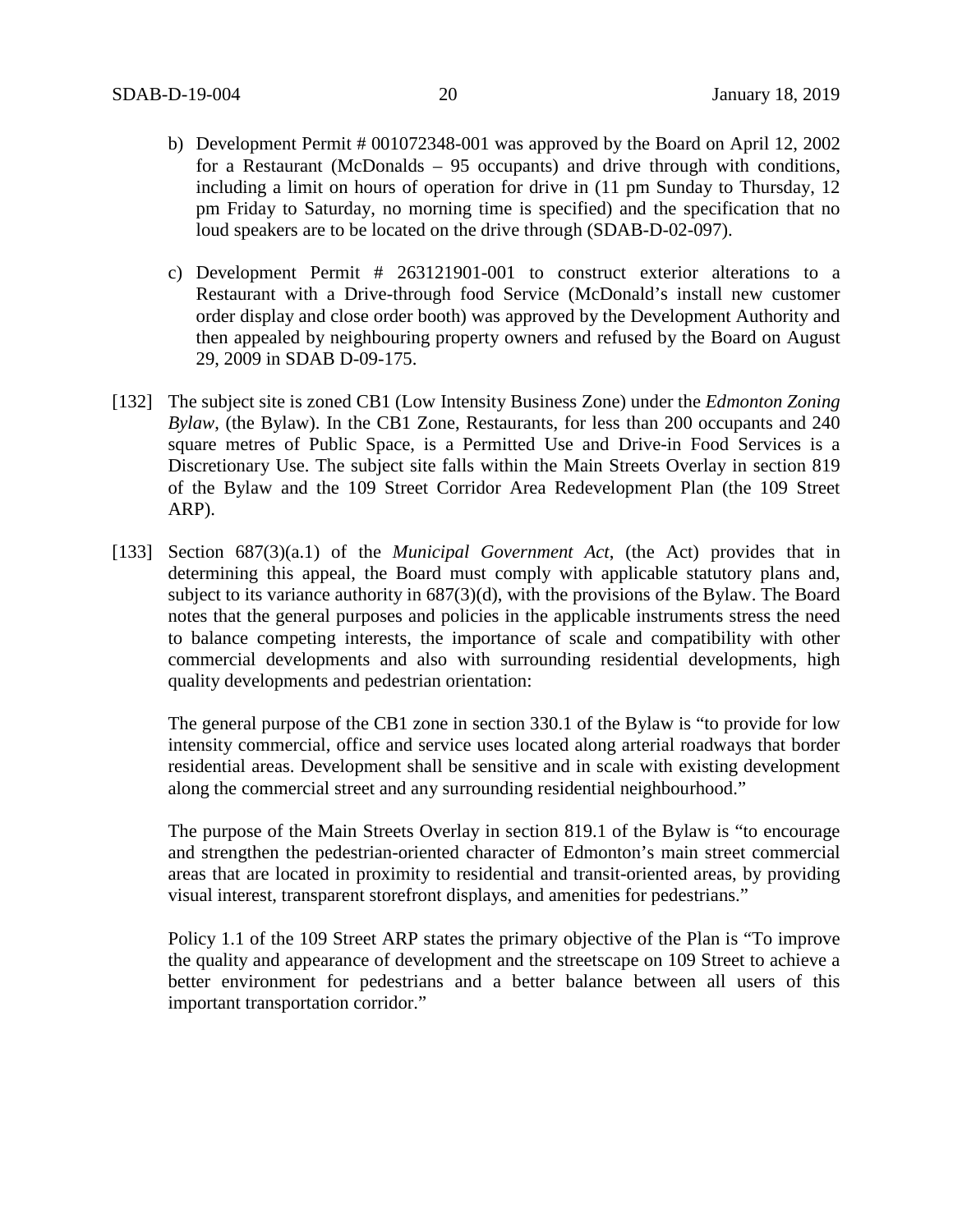Section 3.2.2 of the 109 Street ARP states that the general intent of district is "To transform the District's commercial strip to a commercial mixed-use function, characterized by a diversity of low impact businesses serving the needs of local residents and the broader market, and to encourage a strong sidewalk relationship between pedestrians and buildings, and high quality design, all of which is compatible with adjacent residential areas."

- [134] The application under appeal will improve the current development significantly by upgrading and repairing the principal building especially along the greenhouse type structure at the front and by making other changes including:
	- a) Adding an outdoor patio area at the west elevation along 109 street at the front of the building with supports to the cover it located closer toward 109 Street within the required front setback;
	- b) Reconfiguring the drive through access and queuing spaces for the Drive-in Food Service and consequently moving eight existing on-site parking spaces within the 6.0 metres setback along the east lot line 0.1 metres closer to the neighbouring residences than their current location;
	- c) Adding a two-panel digital menu board with a speaker system, two landscaped islands and a sound attenuation fence between the principal building and the east lot line;
	- d) Changing the garbage bins to locked Earth Bins and moving them toward the south east corner of the site 6.2 metres from the south lot line along the rear lane and at the same distance from the east lot line which is within the 6.0 metres required setback from the residential condominium building to the east;
	- e) Removing existing asphalt areas and substantially improving and adding to the landscaping on several portions of the site including along the east lot line (particularly around the Earth Bins), portions of the north lot line along 85 Avenue, the south and north corners along the front lot line facing 109 Street and the two landscape islands located east of the queuing spaces for the Drive-in Food Service.
- [135] The Development Officer determined that these changes involved two variances to the Main Street Overlay which had been enacted after the 2002 approval:
	- a) The required 1.0 metre setback per section 819.3.2 from the front lot line along 109 Street is 0.84 metres (deficient by 0.16 metres).
	- b) The required 6.0 metres setback from a residential zone required by section 819.3.4.a is 1.7 metres for off street parking spaces and the two garbage bins along the east lot line (deficient by 4.3 metres).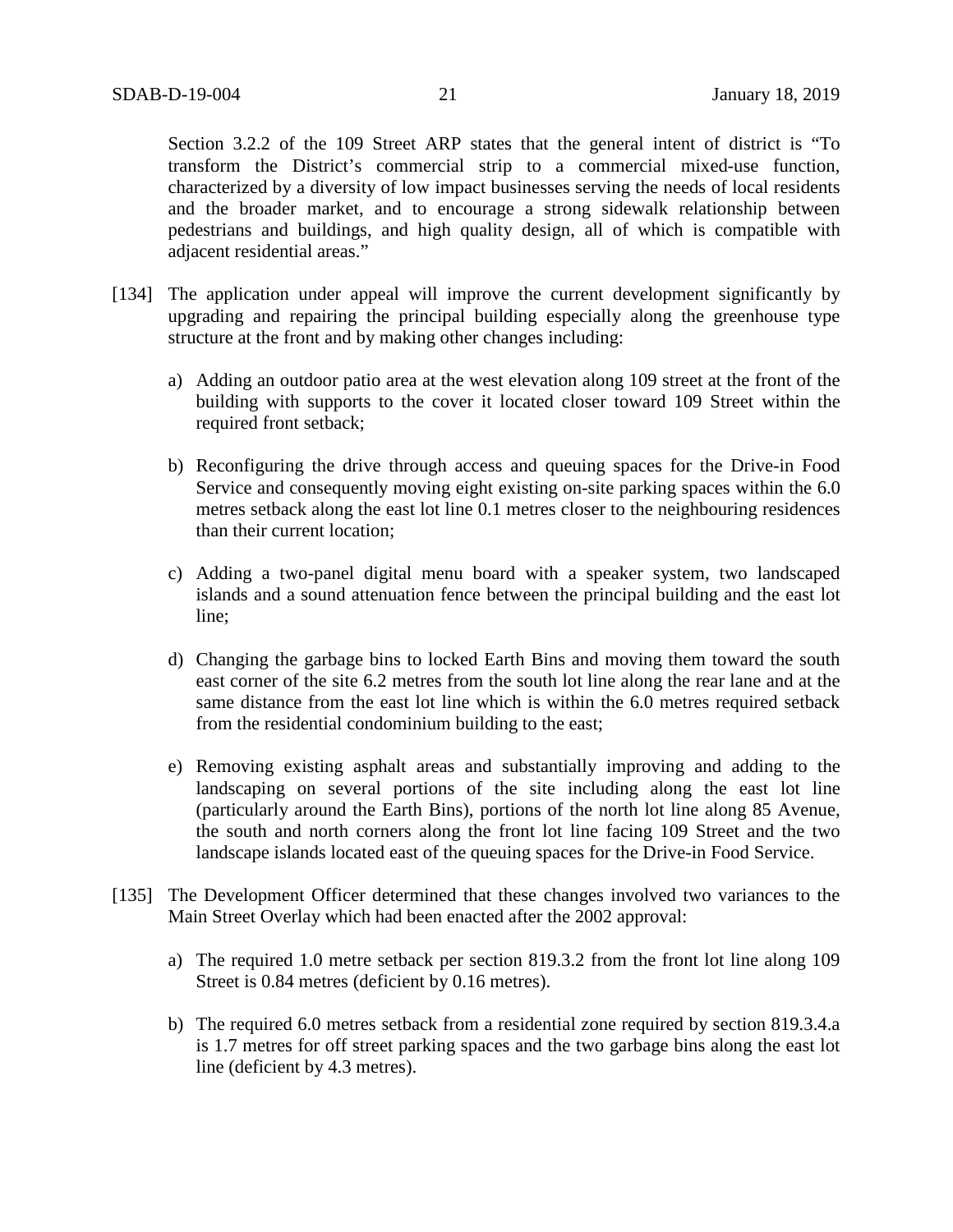- [136] The Board finds that the Development Officer conducted community consultation as required per section 819.3.28 of the Main Streets Overlay and received 14 submissions expressing the following concerns:
	- a) Existing and increased noise (loud patrons, fights in the parking lot, idling vehicles, car stereos and horns, outdoor speakers, snow removal and leaf blowers, trash removal)
	- b) Existing and new location of trash collection (garbage blowing in the area, garbage thrown over fences, space between dumpsters being used for carts and storage, concern about new location so close to Apartment House)
	- c) Increased crime (concern about the patrons of the McDonalds causing issues on surrounding properties)
	- d) Existing parking concerns (patrons parking along 85 Avenue reducing available parking)
	- e) Physical layout (concerns over the existing parking lot being so close to their property lines).
- [137] After considering this feedback, the Development Officer determined that overall, the proposed development of upgrading and repairing was reasonable and desirable for a Discretionary Use. He approved the development permit with the two variances and subject to several conditions, but without the two conditions specified by the Board in 2002 prohibiting outdoor speakers and restricting the hours of operation for the Drive-in Food Service.
- [138] The owners of two neighbouring residential properties appealed the approval. These appeals are supported by other residential neigbours and by the Garneau Community League. The Board received additional written and oral submissions in support of the appeal from other nearby residents.
- [139] The proposed development involves a Permitted Use and a Discretionary Use with two variances to accommodate on-site parking spaces and garbage bins which are for the entire development. The Board first considered several factors to determine whether or not the proposed Discretionary Use, Drive-in Food Service, was reasonably compatible with surrounding uses and consistent with the 109 Street ARP.
- [140] The Board received evidence that the subject property is in poor repair, with little landscaping and finds, based on the submitted photographs, the proposed development will substantially improve the current quality and aesthetics of the property.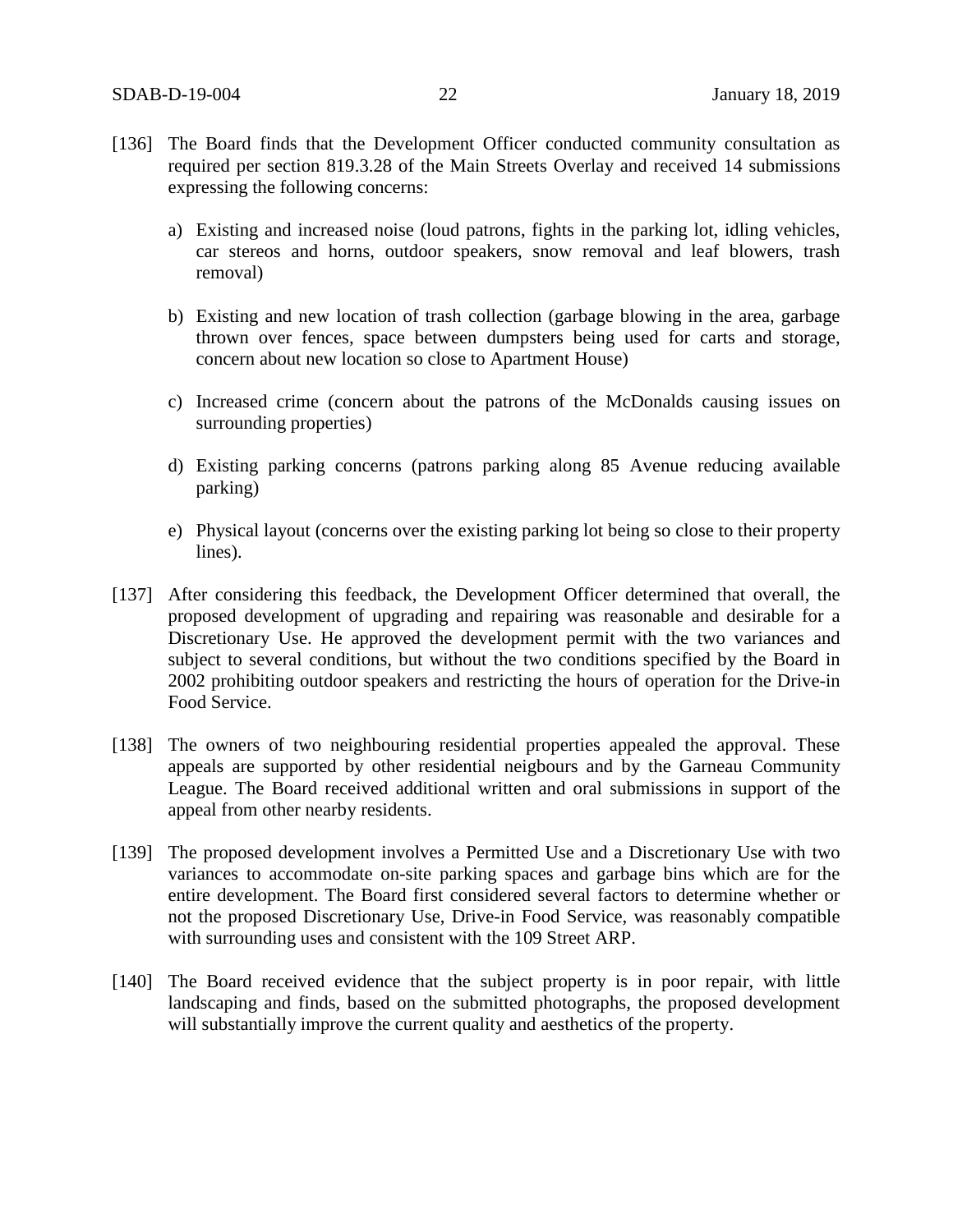- [141] The Board considered the surrounding context. The proposed commercial development is located in a dense, busy, mixed use neighbourhood facing 109 Street, a six lane major commuter route. The properties to the west and north are all zoned CB1 and within the 109 Street ARP. There are commercial uses west across 109 Street and north across 85 Avenue. The properties to the south are mixed use and residential use. The first four lots to the south along 84 Avenue are also zoned CB1 and fall within the 109 Street ARP. According to the Plan, they are intended to be amalgamated, and preferably redeveloped as much taller and denser mixed use buildings with commercial uses on the lower floors oriented toward 109 Street. The Board finds no compatibility issues with the commercial and mixed use properties within the CB1 zone. The fifth lot to the east of 109 Street along 84 Avenue is residential and zoned RA7. It is separated from the southeast portion of the subject site by a lane. It is farther from the Drive-in Food Service than the residential condominium building on the abutting lot to the east which faces 85 Avenue, is zoned RA7 and is not within the 109 Street ARP. Reasonable compatibility with these residential developments requires more analysis.
- [142] All parties recognized that it is reasonable to expect some adverse impacts at this location, but provided conflicting information and opinions about the impact and compatibility of the proposed Drive-in Food Service.
- [143] The Appellants and others opposed to the development echoed the earlier concerns contained in the feedback and stressed that currently the two approved uses create significant negative impacts, including: garbage and litter which escapes the site, noise from vehicles and garbage removal for the Restaurant and the Drive in Food Service, crime and nuisance caused by customers and others loitering and congregating at the site, especially late at night. The Appellants agreed that certain aspects of the proposed development may improve the current situation, but nonetheless they opposed the proposed Drive-In Food Service as they believe it will also increase some of the negative impacts which they currently experience.
- [144] They argued that the proposed Drive-In Food Service is contrary to the 109 Street ARP and were skeptical about the Applicant's evidence concerning the noise created by the proposed dual queuing and speaker systems. The Appellants prefer no Drive-in Food Service and argued that the Board should at least continue the 2002 conditions and restrictions on the hours of operation for the Drive-in Food Service Use and also extend them to the permitted Restaurant Use.
- [145] On the other hand, the Applicants argued that the proposed development will significantly improve the current situation. Although the Drive-in Food Service will be open 24 hours a day and more vehicles will come to the site, with the proposed improvements, the site will be quieter and safer and because traffic will be able to enter and be directed away from the site toward 109 Street more quickly. The noise and impacts from the drive through will be reduced by technology and landscaping which exceeds the minimum requirements for the site.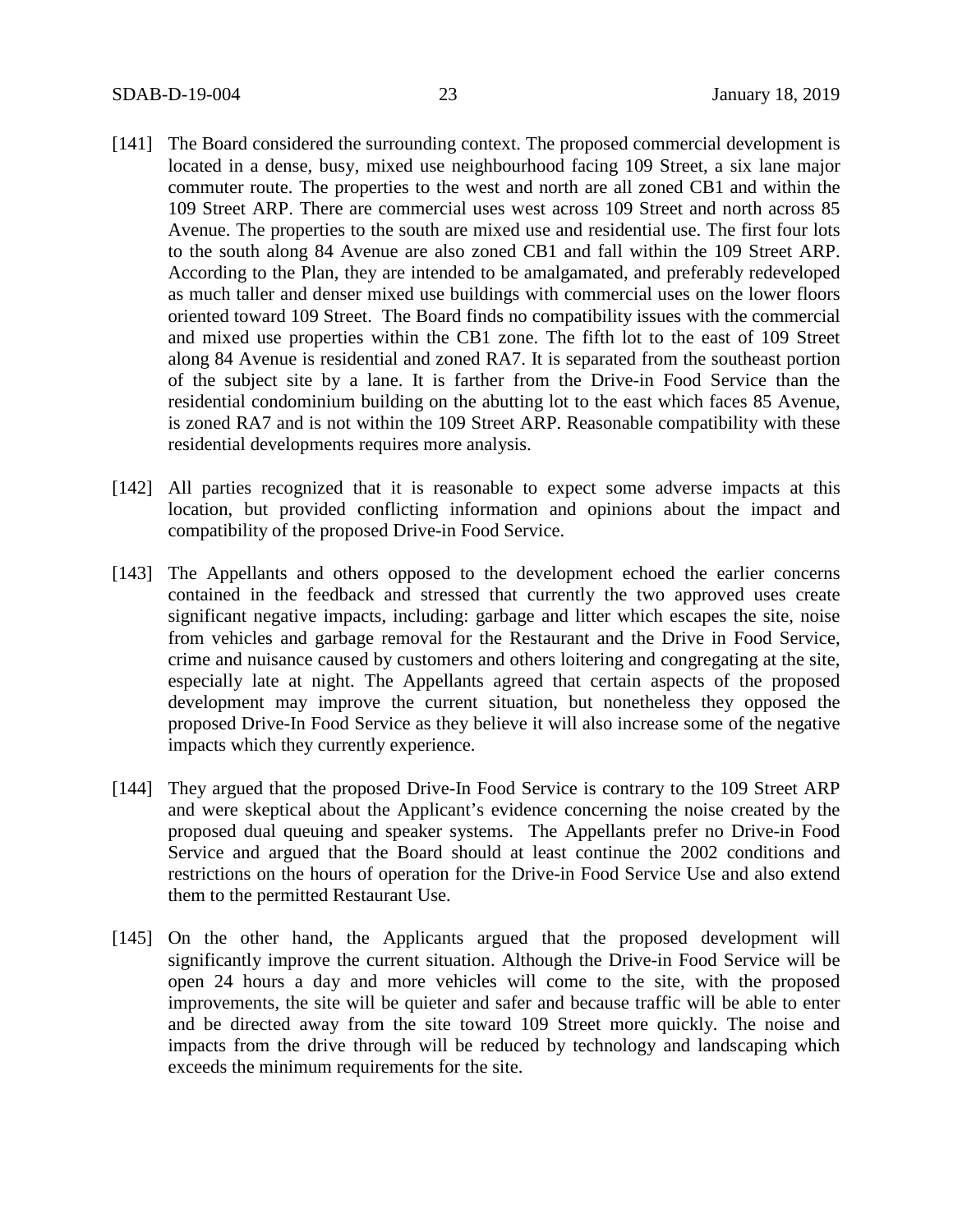They believe that the proposed changes will not eliminate all the noise and impacts from the Drive-in Food Service, but these impacts are reasonably compatible given the subject site is commercial and located in a lively area of the city and next to a major arterial roadway.

- [146] During their oral submissions, the Applicants stated that if the proposed Drive-In Food Service is approved as applied for, they would agree to an additional condition not previously considered or imposed by the Development Officer to reduce the neighbours' concerns and increase compatibility - a restriction on the hours of operation for the lobby of the Restaurant to ensure food service is available only to drive-through customers arriving by vehicle. They believe this condition will reduce loitering and address the main causes of noise, disturbance and crime, particularly overnight.
- [147] The Board considered section 3.2 of the 109 Street ARP which applies to properties along 109 Street between 88 Avenue and the alley south of 82 Avenue and contains policies specific to the auto-oriented uses including the proposed Discretionary Use. The overview of this district in section 3.2.1 recognizes there are existing auto-oriented uses in this district. It states that the current development pattern contains several businesses with drive-through lanes and front parking lots fronting on 109 Street. Policy 3.2.3.1 states "Low-impact commercial uses are permitted, with a preference for commercialresidential mixed-use interspersed with recreational and institutional uses. New autooriented uses are discouraged."
- [148] The Board finds the proposed development is not inconsistent with Policy 3.2.3.1. The policy is not an outright prohibition of all Drive-in Food Service Uses – it applies only to "new auto-oriented uses" and states only that they "are to be discouraged." By contrast, Policy 3.2.3.5 contains an unqualified prohibition of other CB1 Discretionary Uses. It states: "Billboards, roof-top digital and off-premises signage of any type will not be permitted."
- [149] This Drive-in Food Service Use is not a "new use" it has been approved and operating in conjunction with the Restaurant Use at this location since 1994 and according to the evidence, it is the only remaining auto-oriented use currently operating in this district of the plan.
- [150] The Board considered the Development Officer's rationale for approving the Discretionary Use. He observed that the Special Land Use Provisions applicable to Drive-in Food Services in section 72 of the *Bylaw* do not include regulations specific to speakers, but do include locational criteria for Drive-in Food Service Uses which the Applicants have met or exceeded.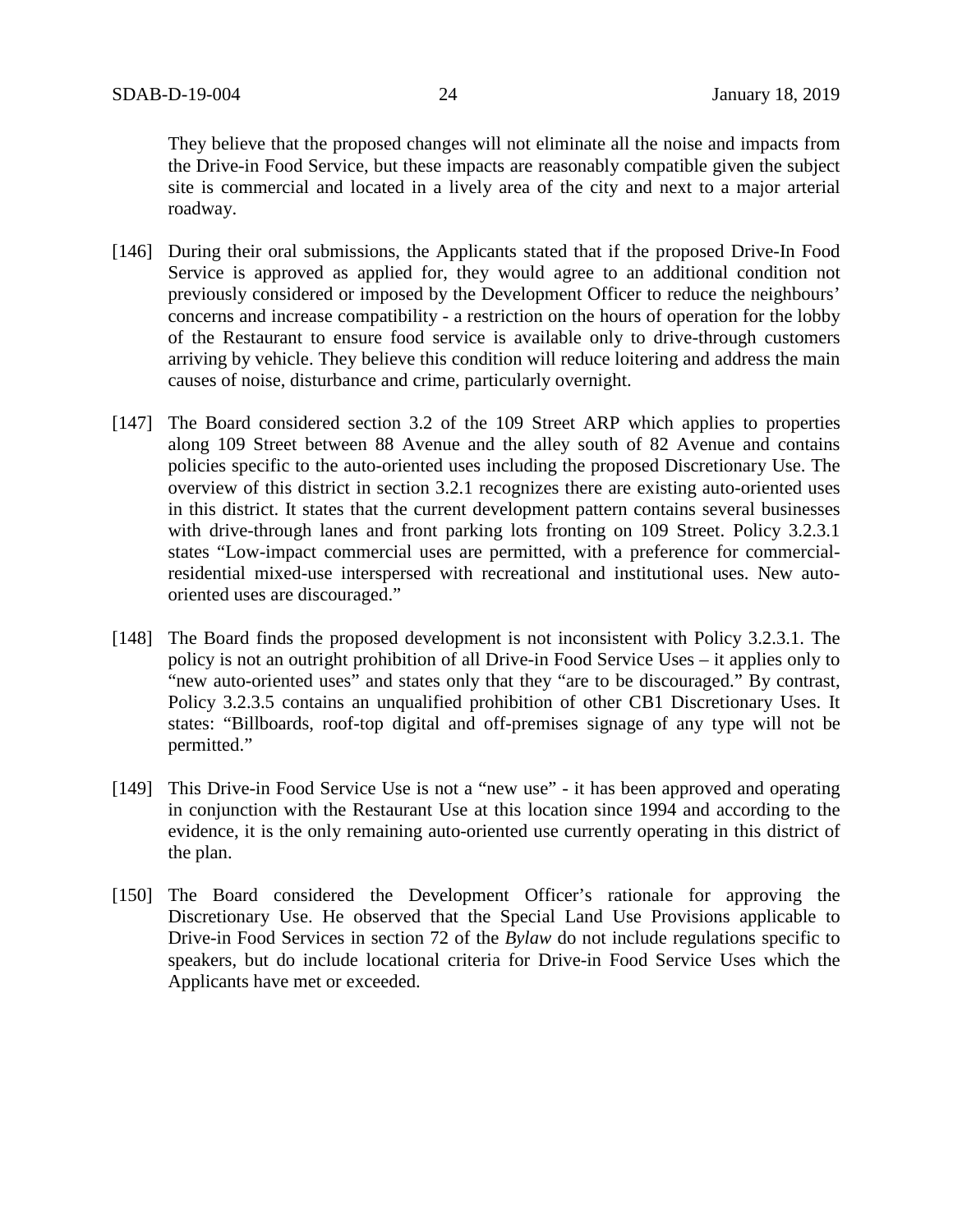- [151] The Board accepts the Development Officer's determination that the proposed Drive-In Food Service access and queuing spaces meet these minimum locational development regulations. Based on the evidence, the distance from the east lot line to the landscaped island which will screen the queuing spaces is 14.1 metres (6.66 metres more than the 7.5 metres minimum required per section 72.2.5.c.)
- [152] Further, as the Development Officer noted, a Drive-in Food Service Use must be 15.0 metres from the property line per section 72.2.8.a. Here, he noted that the edge of the existing building will remain at 24.5 metres from the east lot line and at its closest, the outdoor speaker infrastructure will be over 17 metres from the east lot line. The Board also notes the Bylaw specifically provides that the 15.0 metre Setback distance may be reduced at the discretion of the Development Officer if the Development Officer is satisfied that impacts on the Residential or Residential-Related Uses shall be minimal due to structural and design measures incorporated into the proposed development.
- [153] The Board notes that the proposed development preserves the existing fence along the east and south lot lines. Additional screening and noise attenuation for the proposed development also includes: landscaping along sensitive portions of the east lot line; a 1.8 metre double board wood fence; and landscaping on two landscape islands. In total, the Board heard that 15 trees and 64 shrubs are to be added to the property, which exceeds the minimum required by one tree and 42 shrubs. The Board considered that these additions meet and exceed the fencing and landscaping requirements in section 72.2.8.c of the Bylaw. They also constitute an improvement on the existing situation, consistent with Policy 3.2.2.13 of the 109 Street ARP which states "Development built adjacent to residential areas will provide for carefully designed transitions through the use of features such as stepped massing, landscaping and low-impact screening."
- [154] To determine reasonable compatibility, the Board also considered evidence concerning increased noise attributable to the introduction of speakers for the Drive-in Food Service.
- [155] According to the Applicant:
	- a) The proposed speakers do not carry and are hard to hear on the opposite side of the lane when a vehicle is present.
	- b) The proposed speaker system adjusts for ambient noise and will be softer during quieter periods overnight.
	- c) At 8-16 feet from the speaker, without a vehicle in the drive-through lane, the sound pressure level ranges from 36-45 decibels. Whispering is in the same range of 35-45 decibels.
	- d) The noise will be lower for adjacent properties as the speakers at 17 metres from the east lot line will be significantly further than 16 feet from the residential uses.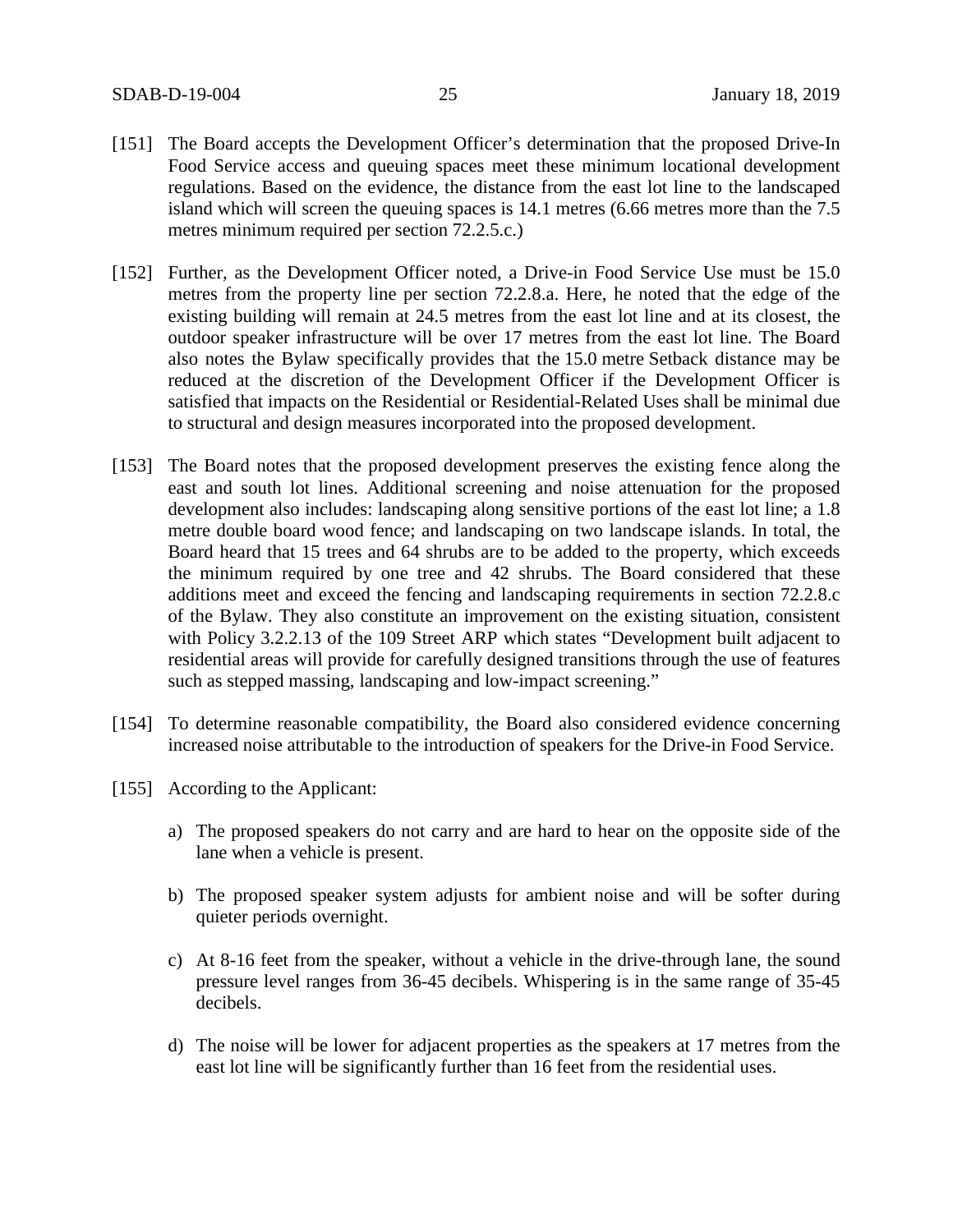- e) To further reduce the noise from the speakers for the Drive-in Food Service, the Applicants propose to lower the speakers to a height of 36 inches so the customers' vehicles will provide additional screening and to add a significant amount of new landscaping and a new noise attenuation fence on the new landscaping island to the rear of the building.
- [156] The Board considered the Appellants' submissions that they doubt the Applicant's claims and the internal memo they provided dated from 2010 from the speaker supplier, emphasizing sound can be hard to predict and the speakers will be louder than the cited numbers when vehicles approach and the occupants' place orders.
- [157] The Board noted that based on the factors enunciated in his report, the Development Officer concluded that impact from the speakers would be minimal. Based on the evidence before it, the Board agrees with the Development Officer and finds that the sound levels in the proposed system will be very similar to (or less impactful than) the currently approved system which prohibits speakers. The Board finds that the noise from the speakers is unlikely to increase the noise associated with the Drive-in Food Service appreciably to a level beyond what could be considered reasonably compatible with the surrounding residential uses at this location.
- [158] The Board also considered the Appellants' concerns that the intensity of the Drive in Food Service will increase and that the increase in business and noise will not be evenly spread over the hours of operation. If the hours of operation are unrestricted, they believe more visits will occur during the hours after 11 p.m. when 109 street is quieter and the ambient noise should be lower.
- [159] The Applicants provided submissions and evidence about the expected change in intensity and impact likely to be associated the proposed changes to Drive-In Food Service:
	- a) Given the volume of sales and data from across Canada, the proposed changes to the drive through configuration are expected to increase the number of vehicles visiting the site by from 10-20 a day.
	- b) The reconfiguration and renovation will reduce the overall wait time and idling time per vehicle and therefore the changes will also reduce the overall noise attributable to the discretionary Use.
	- c) The noise generated by the speaker system falls in step with the ambient levels and will be similar to, or less than, the current level and will be further reduced by the landscaping, noise attenuating fence and placement at a height of 36 inches.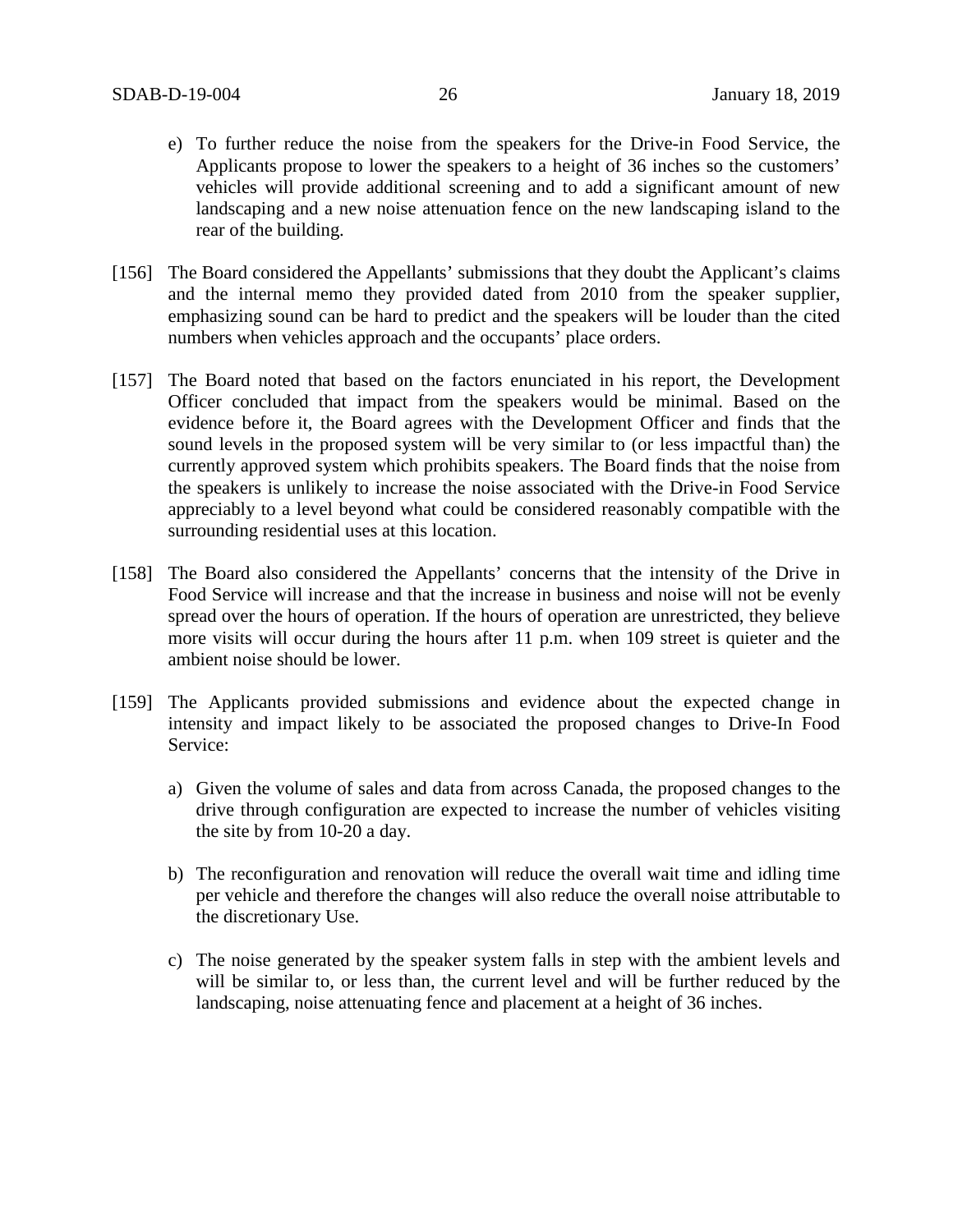- d) The exit of the Drive-in Food Service directs vehicles to the northwest corner of the site toward 109 Street and away from the subject site and from parking spaces along the east of the subject site and the residences to the east and south making drive through customers less likely to congregate than customers who park, exit their vehicles and enter the lobby to order food and then return to their vehicles.
- [160] Given that many of the neighbours' concerns about safety and noise were attributed to the continuous overnight operation of the permitted Restaurant Use and that they sought to limit its hours of operation, the Board also considered the Applicants' novel proposed condition to restrict the hours of operation for the lobby of the Restaurant if the discretionary Drive-in Food Service were allowed to operate overnight:
	- a) The Board noted that all parties agreed that the existing situation is less than ideal.
	- b) Currently customers may access the site on foot or by vehicle 24 hours a day. When the Drive-In Food Service is closed, customers must park and exit their vehicles to enter the restaurant to order food. Then they are free to consume their meals inside, or outside in the parking lot or elsewhere.
	- c) Based on the evidence, the overnight availability of walk in service and a warm space creates significant problems with loitering, crime and noise. Constable Bailey, of the Edmonton Police Service, is personally familiar with the situation on the site and surrounding properties. He confirmed that there were 204 calls for service and police-generated occurrences attributed to the site between January 1, 2018 and December 19, 2018. Of the 2014 calls, 111 were for "Trouble with Person" Trouble with Aggressive Panhandler", and "Trouble with Intoxicated Person" and that many occurred late at night. In Constable Bailey's opinion, imposing this novel condition would significantly reduce negative impacts, particularly crime and noise during the late night hours.
- [161] After considering all of the presentations, the Board concurs with Development Officer's reasons and with his conclusion that the Drive-in Food Service as proposed with dual queuing lanes, speakers and no restrictions on hours of operation is reasonably compatible with surrounding developments because: it has been existing on the site (for over 20 years), complies with Section 72 of Bylaw and the Applicants undertook sufficient additional measures (the sound attenuation fence, the existing fence, and the landscaping island) to help mitigate the impacts of the use. Accordingly, the Board also finds the proposed Drive-in Food Service is not contrary to 109 Street ARP or the purpose of the CB1 district both of which emphasize balancing commercial uses and surrounding residential uses.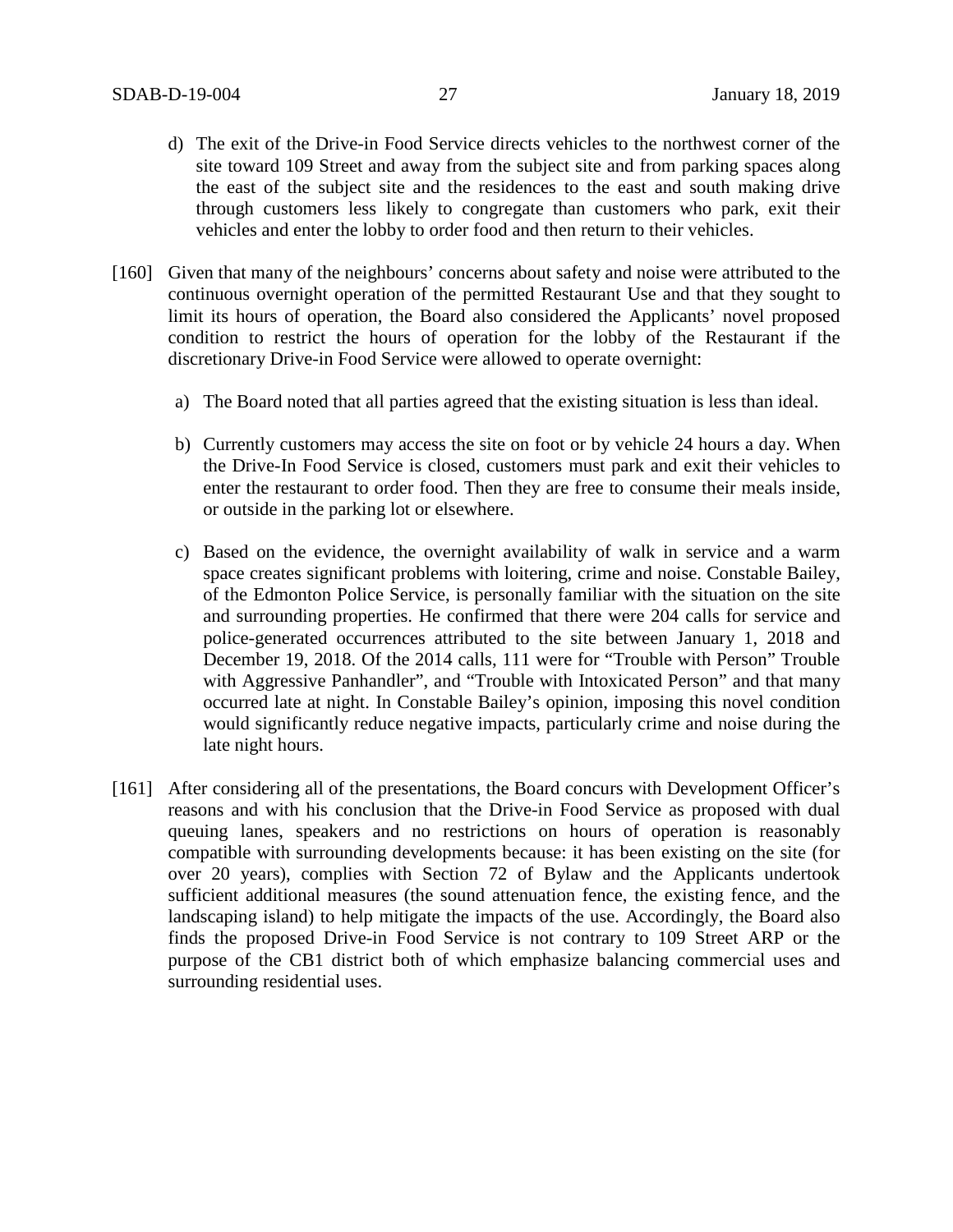## SDAB-D-19-004 28 January 18, 2019

- [162] Based on the evidence of all parties and Constable Bailey, the Board also finds that approving the Discretionary Drive-in Food Service subject to the additional condition proposed by the Applicants which restricts the hours of operation for the lobby of the Restaurant and limits food service to drive through customers over night will likely reduce the intensity of the Restaurant Use and some of the current negative impacts thereby increasing the compatibility of the entire proposed development with the surrounding residential uses given the unusual circumstances at this particular location.
- [163] The Board grants a 0.16 metre variance to the setback required along the Front Lot Line for the following reasons:
	- a) The physical footprint for the primary building is to remain substantially the same.
	- b) The variance is required for approximately one half of the distance of the west facing front façade of the existing building to accommodate supports for a canopy to shelter the new outdoor seating area.
	- c) Adding an outdoor seating area with a canopy and new landscaping will add an amenity and improve the pedestrian-oriented nature of the proposed development by providing a wider walkway as well as a transparent storefront along 109 Street consistent with the general intent for this district in the Policy 3.2.2 of the 109 Street ARP and with the general purpose of the Main Streets Overlay in section 819.1.
	- d) The Board agrees with the Development Officer that the proposed development is also consistent with the substantive intent of the setback required per section 819.3.2 of the Main Streets Overlay as section 819.3.3 provides that, buildings may be built directly to the property line notwithstanding the required setback where 4.7 metres of public walkway is provided. As the Applicants propose to convert the existing grassed boulevard which is in ill repair to a walkway, the public and private walkway space provided in front of the outdoor seating area will be almost 4.8 metres in width which is more than the minimum 4.7 metres walkway contemplated in the Main Streets Overlay as a precondition for relaxation of the front setback.
- [164] The Board also notes that the parties agreed that the leaving outdoor furniture permanently in place on the patio could encourage unwanted congregation and contribute to current late night vagrancy, crime and noise problems experienced by the Applicants and the Appellants. The Applicants indicated they are willing to use furnishings which will be removed and brought inside if the dine in portion of the proposed development closes.
- [165] Given the site conditions, the Board finds the 0.84 variance with the renovations and wider walkway will add to the amenities of the area and will not have an adverse impact for use value or enjoyment of neighbouring properties, particularly if the outdoor seating area is available in conjunction with the hours of operation of the dine in portion of the proposed development.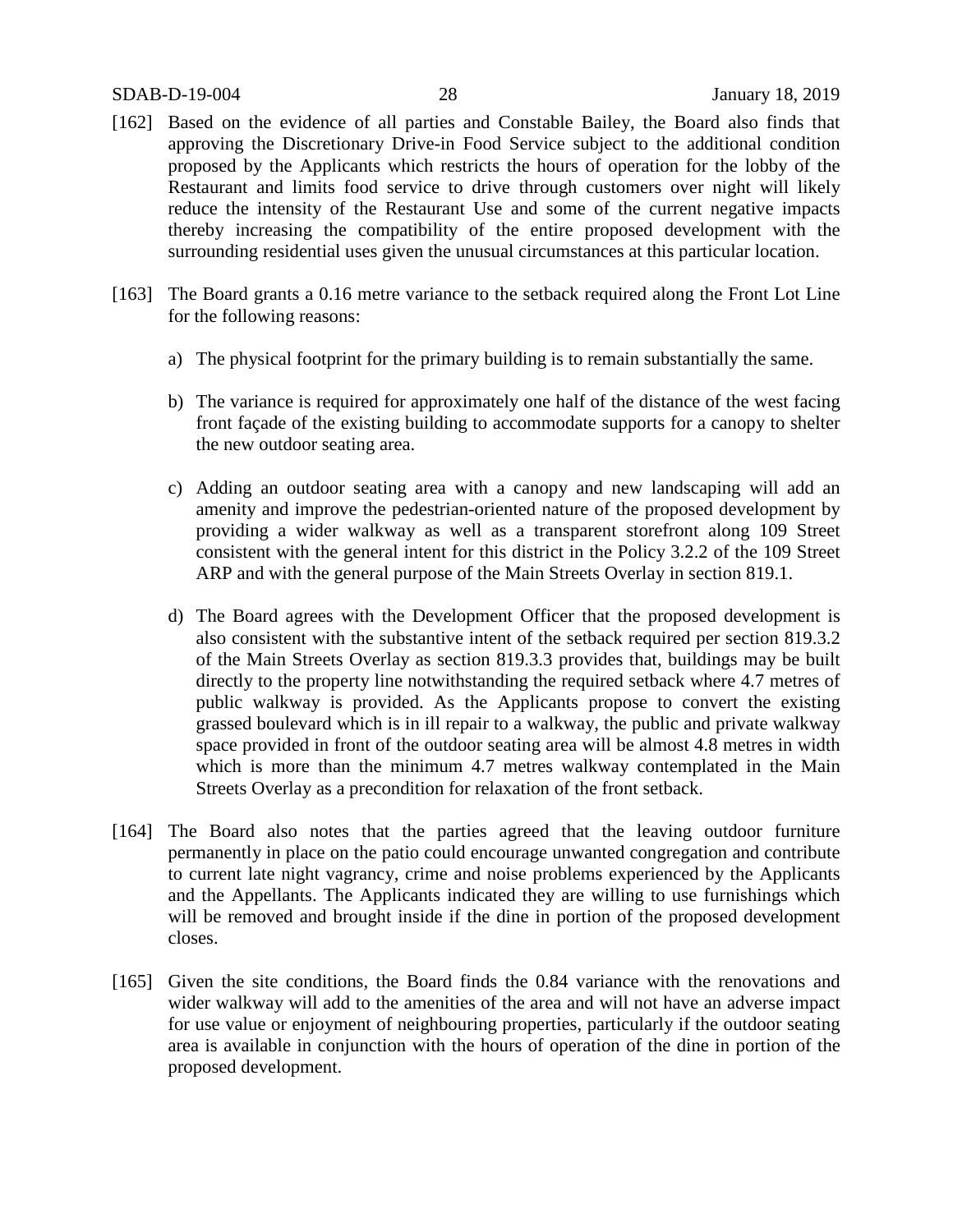The Board allows the variance, but leaves decisions concerning the portability of furnishings to the Applicants.

- [166] The Board grants a 4.3 metres variance to the required 6.0 metres setback from the east lot line along a Residential Zone for portions of eight off street parking spaces and two garbage bins for the following reasons:
	- a) For over twenty years, the parking spaces and garbage bins have been authorized to be located within the required setback at approximately the same distance as proposed from the east lot line shared with the adjacent condominium development.
	- b) With the proposed development, eight parking spaces will be moving 0.10 metres closer to the residential development to the east. The Board finds this is not a material change.
	- c) The perimeter fence along the east lot line will remain and the proposed development includes new landscaping significantly over and above the required Landscaping in the *Bylaw* which further buffers the neighbouring residential uses and is consistent with Policy 3.2.3.13 of the 109 Street ARP.
	- d) While the garbage bins will remain within the required setback from the residential properties to the east, the overall situation with respect to garbage will be improved both in function and aesthetics because
		- i. The Applicants propose in-ground 'Earth Bins' at the new location.
		- ii. The Earth Bins are to be locked and sealed which will keep refuse and smell inside limiting the impact on surround residential uses.
		- iii. The Earth Bins are to be heavily screened by substantial new landscaped spaces: there will be a landscaped buffer in the most sensitive areas: one approximately 4.8 metres by 6.2 meters to the south, and one 5.0 by 3.0 metres to the north consistent with policy 3.2.3.18 of the 109 Street ARP.
		- iv. The Earth Bins will be located at substantially the same distance from the east lot line, but they will now be located to the rear of the residential condominium building and in closer proximity to the off street parking spaces and approximately 6.2 metres from the rear lane.
		- v. The new location is further away from 85 Avenue and with the landscaping it is less visible from that street. This is also consistent with policy 3.2.3.18 of the 109 Street ARP.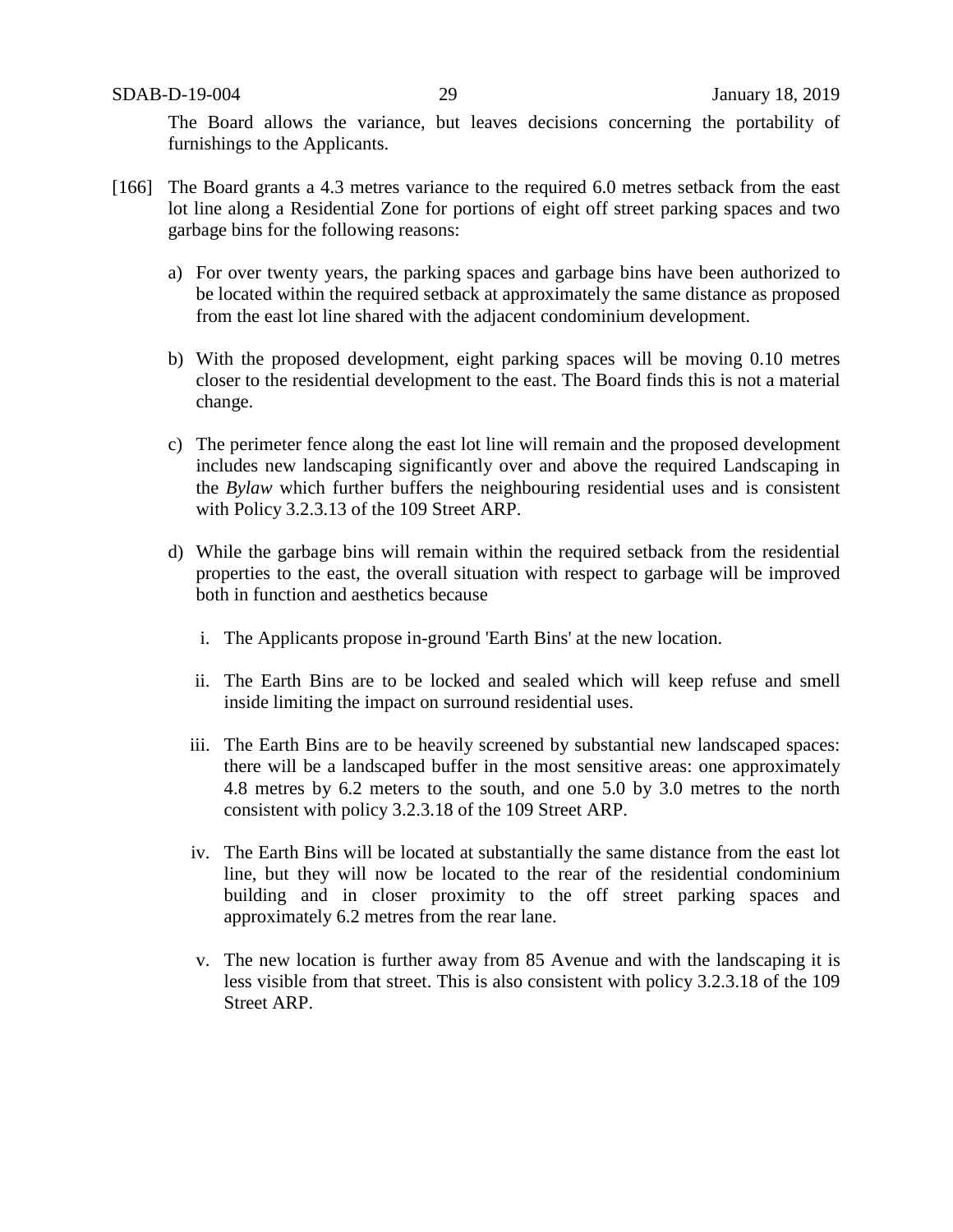- e) Further, the Board heard evidence that security and visibility are also serious concerns. The Board heard evidence from the Appellants who reside in the condominium building on the abutting lot that individuals currently hide behind the garbage enclosure by the east perimeter fence. At this particular site, a continuous, heavily landscaped buffer 6.0 metres in width along the entire east lot line may create some safety concerns contrary to CPTED principles because it would provide a place for individuals to hide.
- [167] For the reasons above, the Board finds that the proposed development with the imposed conditions is reasonably compatible with its surroundings and the two variances will not unduly interfere with the amenities of the neighbourhood nor materially interfere with or affect the use, enjoyment and value of neighbouring parcels of land.

Ms. K. Cherniawsky, Presiding Officer Subdivision and Development Appeal Board